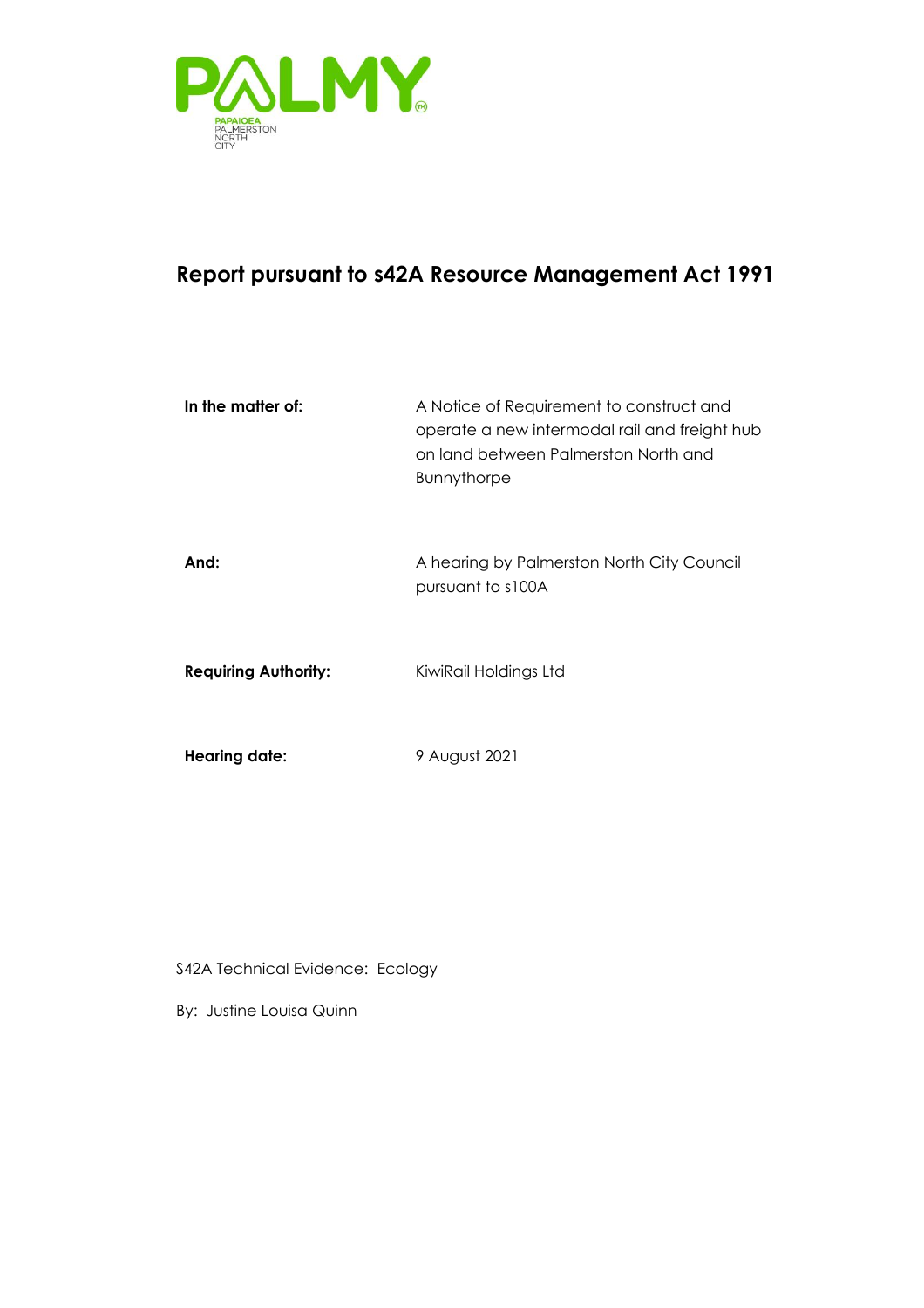# <span id="page-1-0"></span>**1 Executive Summary**

- 1. I have reviewed the application materials submitted with the notice of requirement ("**NoR**") application for the proposed Kiwirail Freight Hub. My evidence addresses the ecological elements of the NoR application and the natural character assessment as it relates to ecology matters.
- 2. The Assessment of Ecological Values and Effects ("**Ecology Report**") assesses the ecological values and the level of potential ecological effect of the NoR's proposed activities. Additional regional consents will be required in the future, and further detail is expected to be provided at that time. Due to constraints on Kiwirail's ecologist's access to land in the NoR site, there are some limitations in the on-site information 'informing Kiwirail's ecological values and effects assessment.
- 3. I consider that the quantum of information collected to date and, in particular, the way it has been presented is insufficient to provide confidence in the conclusions drawn regarding the ecological values of the NoR site. I recognise that the ecologists had limited access to the NoR area, and, consequently, I understand that there are some limitations to the information that can be presented at this stage of the project. That said, these information limitations should be built into Kiwirail's ecological assessment by applying a degree of conservatism, which in my view, Kiwirail has not. In my opinion, the ecological values are likely understated, and the ecological and natural character effects are likely underestimated.
- 4. Overall, the Ecology Report concludes that the potential ecological effects will be overall 'negligible' and considers that, in some instances, there will be positive effects. Based on the information available, I do not agree with the conclusions drawn and consider that the scale and significance of ecological effects are underestimated. One practical risk of underestimation is that the management of effects to be addressed at the regional consenting phase might not be achievable within the designation extent.
- 5. I agree that the designation site is degraded and typical of agricultural land use, and I do not consider that the site is fundamentally inappropriate for a large-scale development such as this. However, in the absence of a complete survey of the ecological values of the site I disagree with Kiwirail's conclusion that there will be overall negligible or positive effects – in my view, where there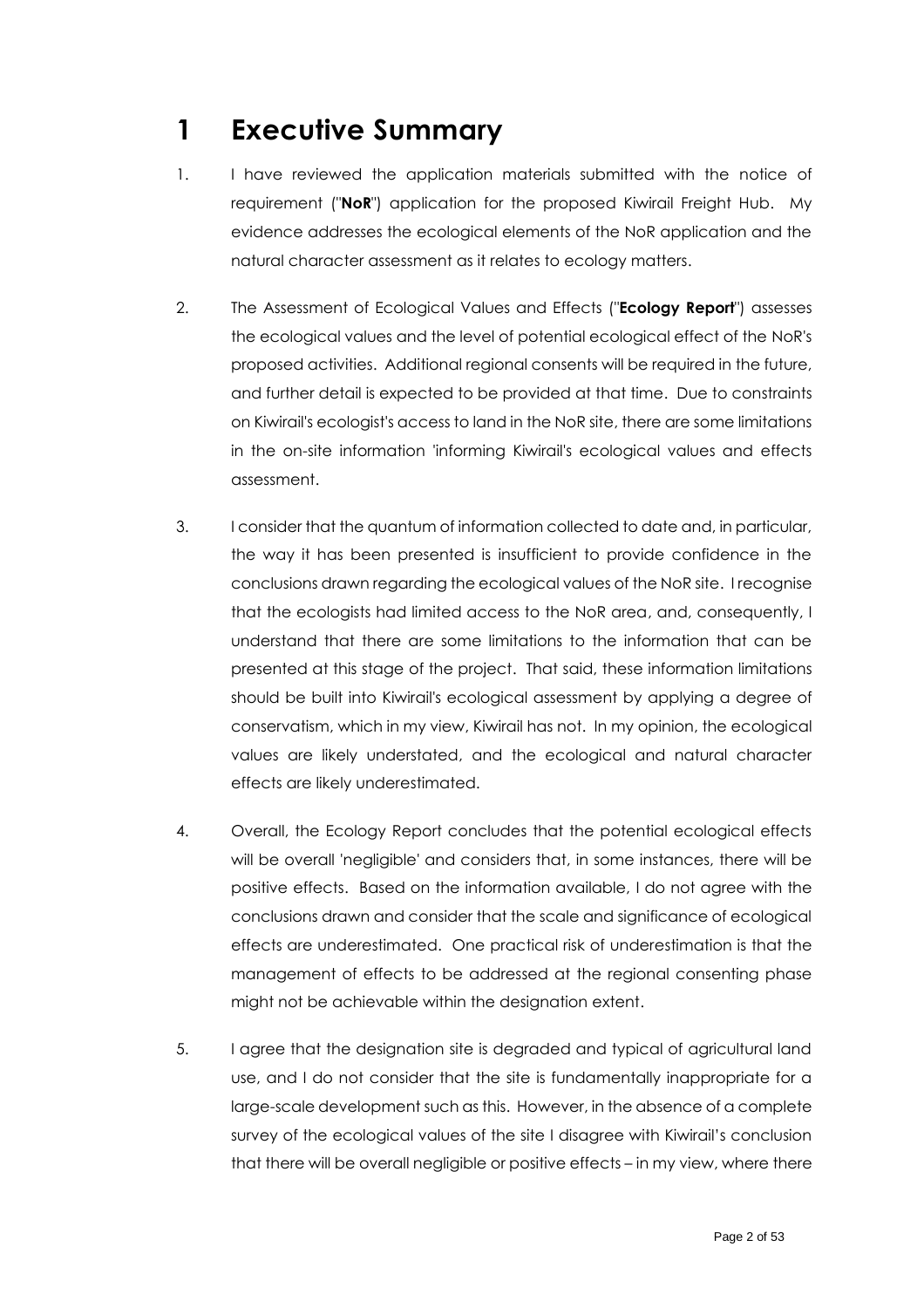is insufficient information, more conservative conclusions should be made. Because of the lack of information about the full extent of adverse effects on ecology, I have recommended conditions to provide Kiwirail an avenue to bridge the information gap. With this information available, better decisions can be made about how the Freight Hub's design can address or manage adverse ecological effects.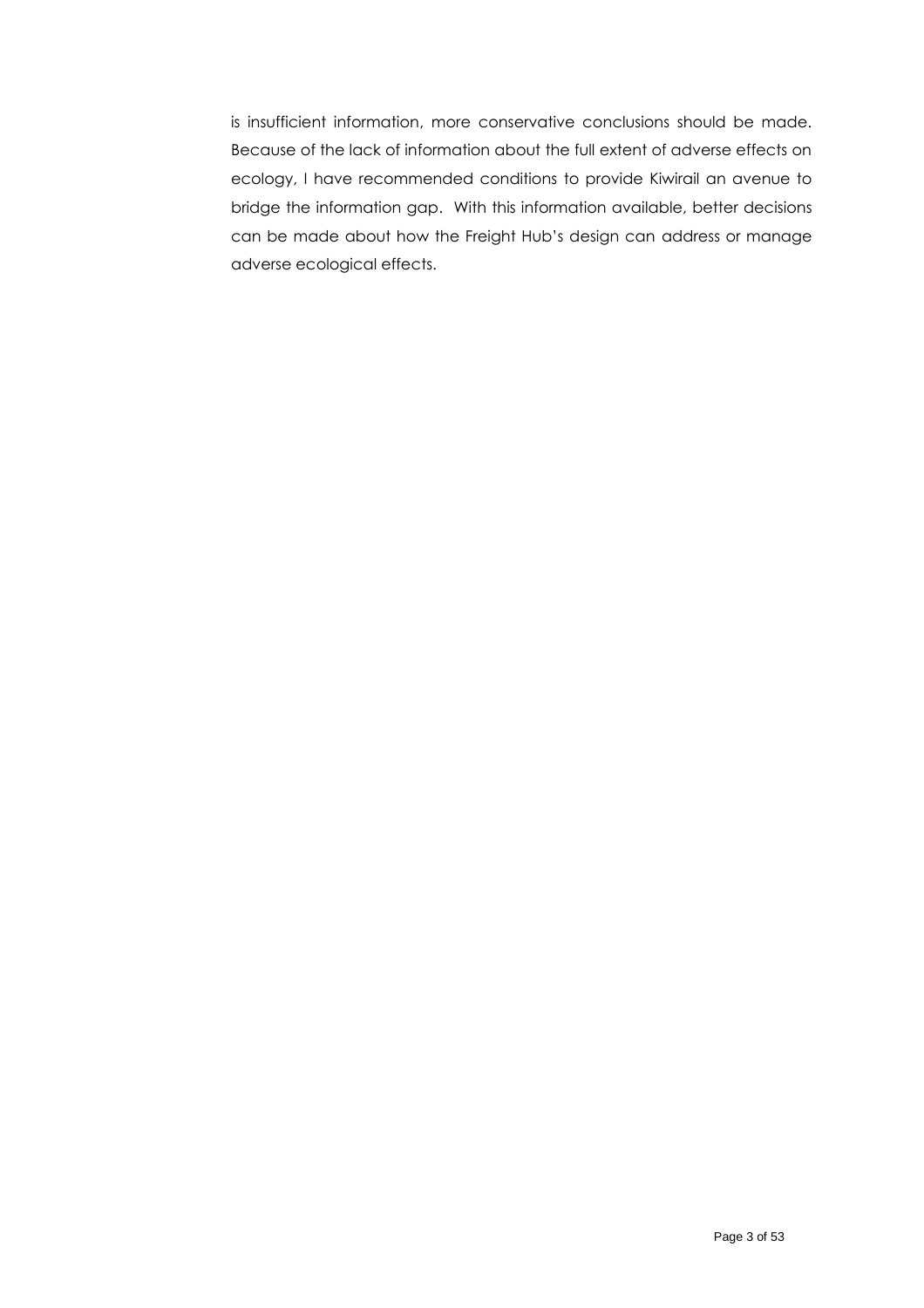# **Contents**

| $\mathbf{1}$          |                                               |
|-----------------------|-----------------------------------------------|
| $\mathbf 2$           |                                               |
| 2.1                   |                                               |
| 3                     |                                               |
| 3.1                   |                                               |
| 3.2                   |                                               |
| 3.3                   |                                               |
| 3.4                   |                                               |
| 3.5                   |                                               |
| 4                     |                                               |
| 5                     | DATA COLLECTION AND ASSESSMENT TECHNIQUES  13 |
| 5.1                   |                                               |
|                       |                                               |
| 5.2                   |                                               |
| 6                     |                                               |
| 6.1                   |                                               |
| 6.2<br>6.2.1<br>6.2.2 |                                               |
| 6.3                   |                                               |
| 6.4                   |                                               |
| 7                     | 26                                            |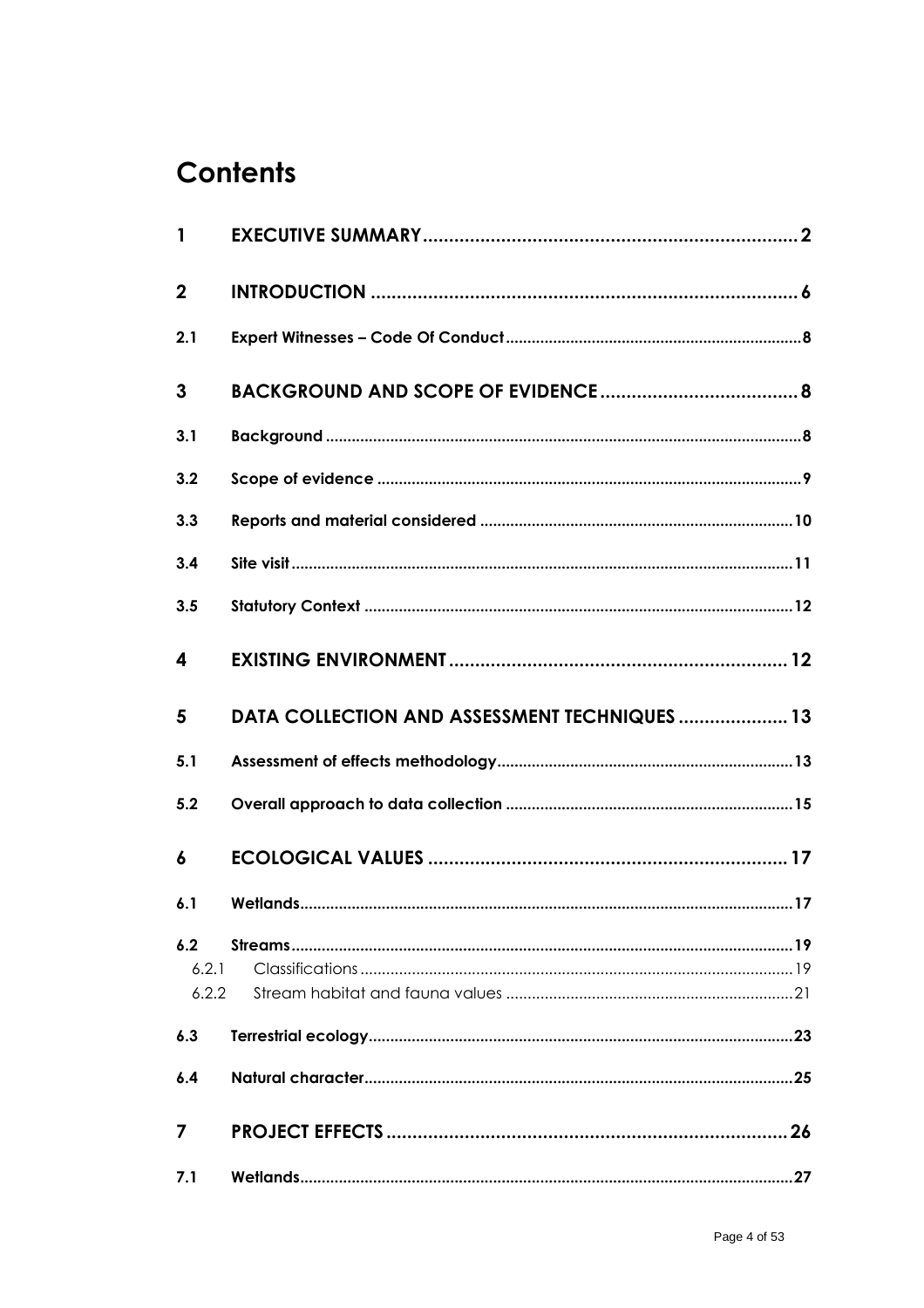| 7.2   |                                                           |    |  |  |
|-------|-----------------------------------------------------------|----|--|--|
| 7.2.1 | Discharges of sediment laden water during construction 29 |    |  |  |
| 7.2.2 |                                                           |    |  |  |
| 7.2.3 |                                                           |    |  |  |
| 7.2.4 |                                                           |    |  |  |
| 7.3   |                                                           |    |  |  |
| 7.4   |                                                           |    |  |  |
| 7.5   |                                                           |    |  |  |
| 8     |                                                           |    |  |  |
| 9     |                                                           |    |  |  |
| 10    |                                                           |    |  |  |
| 11    |                                                           | 52 |  |  |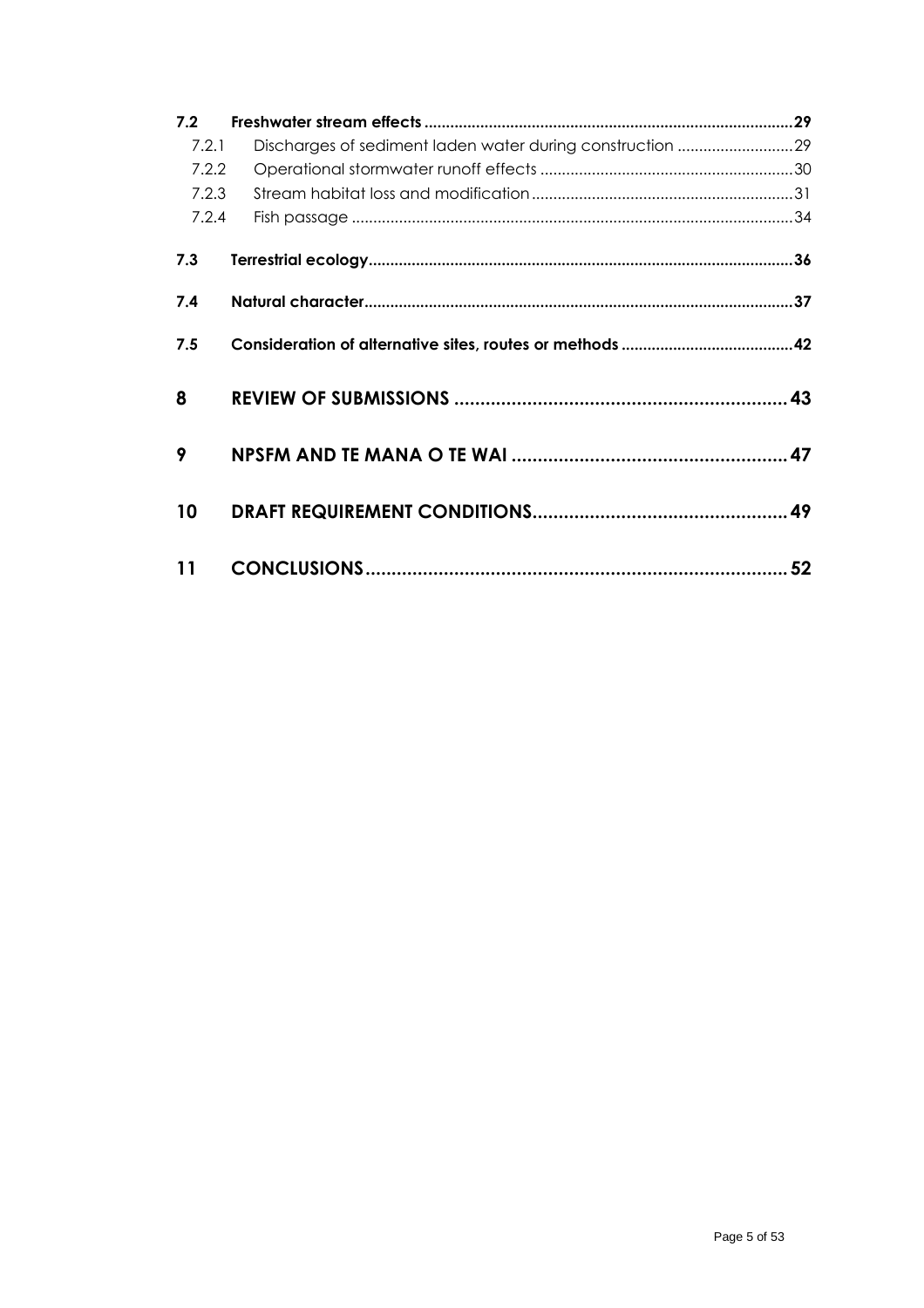## <span id="page-5-0"></span>**2 Introduction**

- 6. My full name is Justine Louisa Quinn. I hold the qualifications of Bachelor of Science (Biology, 2006), a Postgraduate Diploma of Science with Distinction (Environmental Science, 2010) and a Master of Legal Studies (Hons) (Environmental Law, 2016), all from the University of Auckland.
- 7. I hold the position of Technical Director Freshwater Science & Ecology at Tonkin & Taylor Limited, Environmental and Engineering Consultants. I have fourteen years' experience in the field of freshwater science and have worked at Tonkin & Taylor since February 2017.
- 8. I have prepared this evidence on behalf of the determining authority, Palmerston North City Council, in relation to the Notice of Requirement for the KiwiRail Regional Freight Hub ("**the Freight Hub**" or "**Project**") lodged by KiwiRail Holdings Ltd ("**KiwiRail**"). I understand that my evidence will accompany the planning report being prepared by the determining authority (Palmerston North City Council) under section 42A of the Resource Management Act 1991 (the "**Act**").
- 9. I have the following certifications and experience relevant to this assessment. I have been a Certified Environmental Practitioner (#604) since 2014, and achieved the Ecology Specialisation (CEnvP (Ecology) E21042) in early 2021. I have completed the Ministry for the Environment Making Good Decisions Course. I am a member of the New Zealand Freshwater Sciences Society, the Environment Institute of Australia and New Zealand ("**EIANZ**") and the Resource Management Law Association. I have been active within EIANZ since joining in 2010, holding several roles on the Executive Committee and Auckland Branch, most recently as a mentor.
- 10. I specialise in water quality and aquatic ecology resource evaluation and management work in freshwater environments. In addition to my specialist areas, I project manage and oversee ecological project work for a range of local authority, industry and developer clients throughout New Zealand. My project work typically includes technical advice on ecology matters, undertaking small to large scale water quality and ecological evaluations, designing and implementing monitoring and field assessment programmes, and assessing the environmental effects for small and large projects. Examples of projects I have recently been involved in include: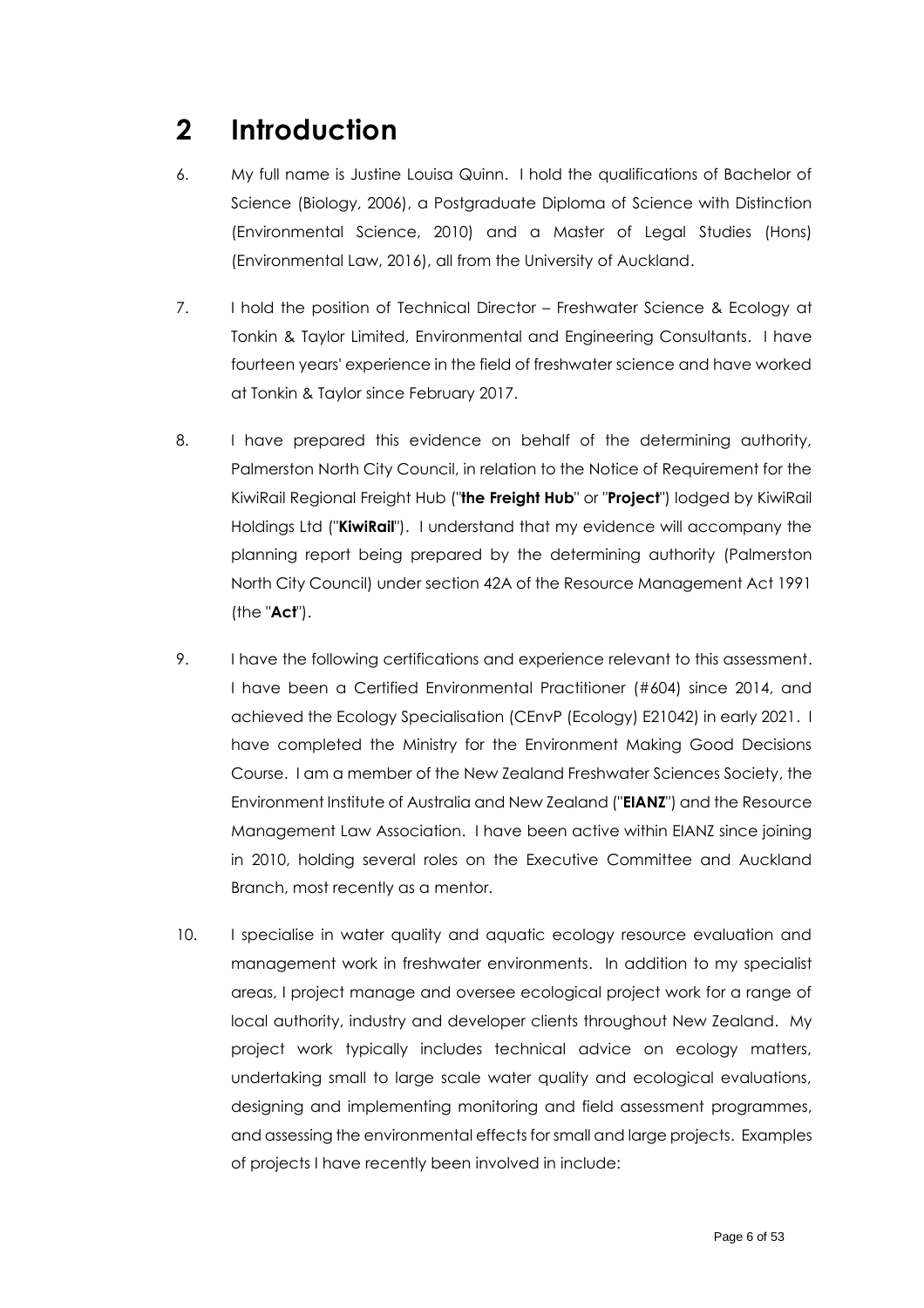- a. Te Ahu a Turanga: Manawatū Tararua Highway. I led the freshwater effects assessment, developed a stream offset package and was the freshwater expert in expert conferencing for the resource consenting phase of the project. I was involved in ongoing discussions with mana whenua in the development of the effects management package and Ecological Management Plan. I was subject matter expert for freshwater ecology values in the project team assessing the pre- and post-development natural character assessment. Matters were resolved prior to the Environment Court hearing and no technical expert witnesses were called.
- b. Northland Water Supply Reservoirs. I have been the lead ecologist providing ecological advice and developing assessments of effects for several new water supply reservoirs proposed in Northland, including one fast tracked through the COVID-19 Recovery (Fast-track Consenting) Act 2020 (Matawii Reservoir).
- c. Drury Metropolitan Centre Plan Change. I am the lead ecologist for a proposed private plan change in Drury East. The site will be zoned to enable a metropolitan town centre and involves impacts on small streams and on the Hingaia Stream. I am also the lead ecologist for the concurrent Fast Track Application for the Stage One Development of this metropolitan centre. The plan change hearing is taking place in July 2021.
- d. Auckland Regional Landfill: I am the lead freshwater ecologist for the proposed Auckland Regional Landfill in North Auckland. I have seen this project through from its commencement to the Council hearing. I am now leading the development of the further ecological work required for the appeal to the Environment Court.
- e. I am regularly called upon by Auckland Council's Earth, Stream and Trees Team to provide specialist input to resource consent applications seeking to modify streams in the Auckland region. I have been involved with this team since 2013 and have worked on over 40 applications. In this role I have appeared at Council hearings on behalf of Council several times. I have also provided training to this team and input to the development of guidance documents for the Auckland Council.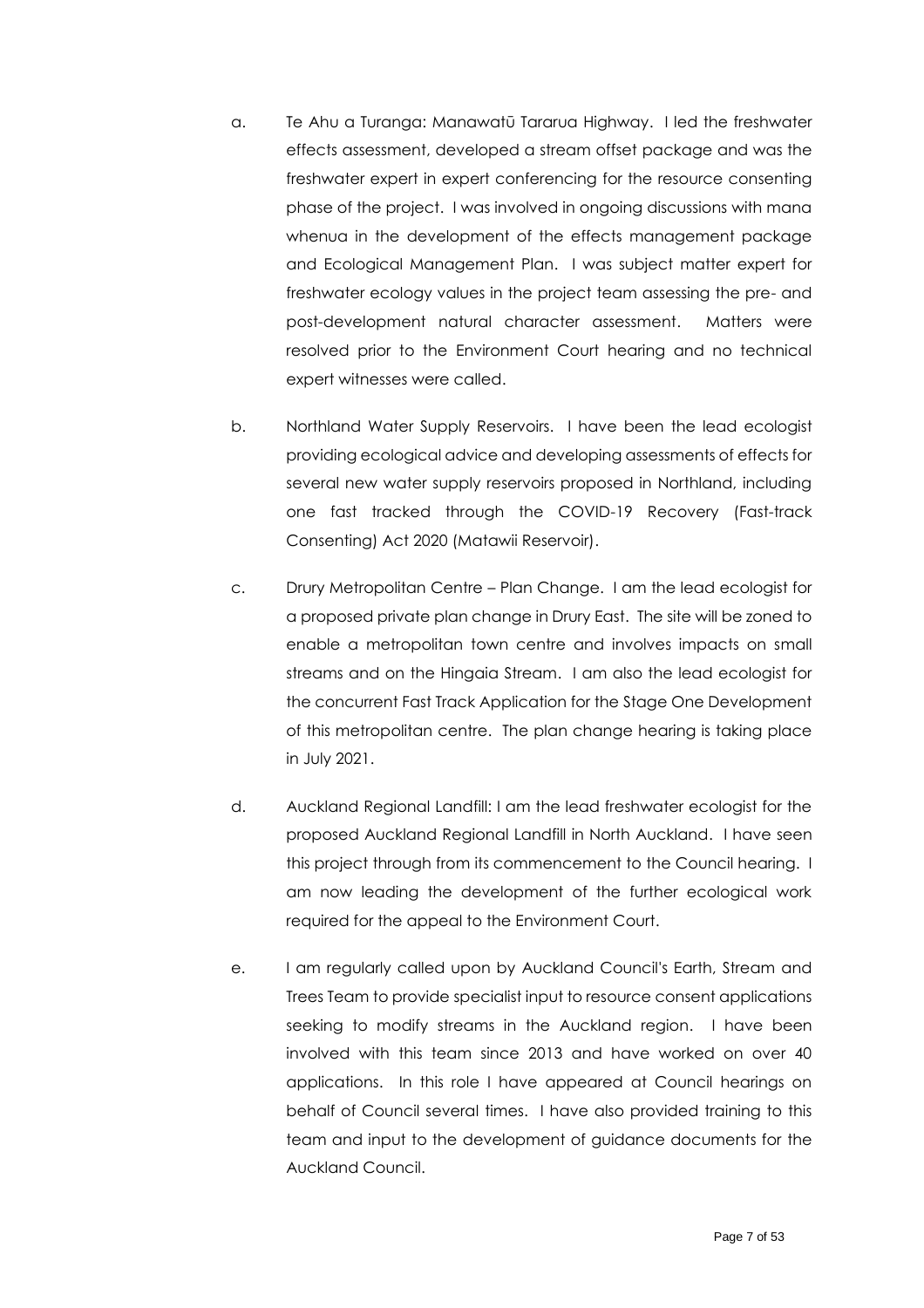11. I am experienced in the development of mitigation, offset and compensation packages. I am experienced in applying the Stream Ecological Valuation ("**SEV**") method, having contributed to the 2011 revised version and coauthored the application of the method to intermittent streams. I regularly apply the SEV method, associated Environmental Compensation Ratio ("**ECR**") and principles of offsetting to developments where stream loss or modification is unavoidable. I am co-author of the recently published terrestrial biodiversity offsetting and compensation paper in the Resource Management Journal. 1

### <span id="page-7-3"></span><span id="page-7-0"></span>**2.1 Expert Witnesses – Code Of Conduct**

12. I confirm that I have read the Code of Conduct for Expert Witnesses in the Environment Court Practice Note 2014 and that I agree to comply with it. I confirm that I have considered all the material facts that I am aware of that might alter or detract from the opinions that I express, and that except where I state I am relying on information provided by another party, the content of this evidence is within my area of expertise.

## <span id="page-7-1"></span>**3 Background and Scope of Evidence**

### <span id="page-7-2"></span>**3.1 Background**

- 13. KiwiRail is seeking to designate approximately 177.7 hectares of land between Palmerston North Airport and Bunnythorpe for a new Regional Freight Hub.
- 14. The Freight Hub will consist of a centralised hub incorporating tracks, marshalling yards, maintenance and service facilities, a train control and operation centre, freight handling and storage facilities (including for logs and bulk liquids), provision of access, including road and intersection upgrades where required, and specific mitigation works including noise walls/bunds, stormwater management devices and landscaping. In addition, the North Island Main Trunk rail line will be relocated to sit within the new designation area and directly adjacent to the Freight Hub. The activities at KiwiRail's Tremaine Avenue freight yard (excluding the passenger terminal and the network communications centre) will be relocated to the new site to form part of the new Regional Freight Hub.

<sup>1</sup> M Baber, M Christensen, J Quinn, J Markham, G Kessels, G Ussher and R Signal Ross, *The use of modelling for terrestrial biodiversity offsets and compensation: a suggested way forward*. Resource Management Journal, April 2021.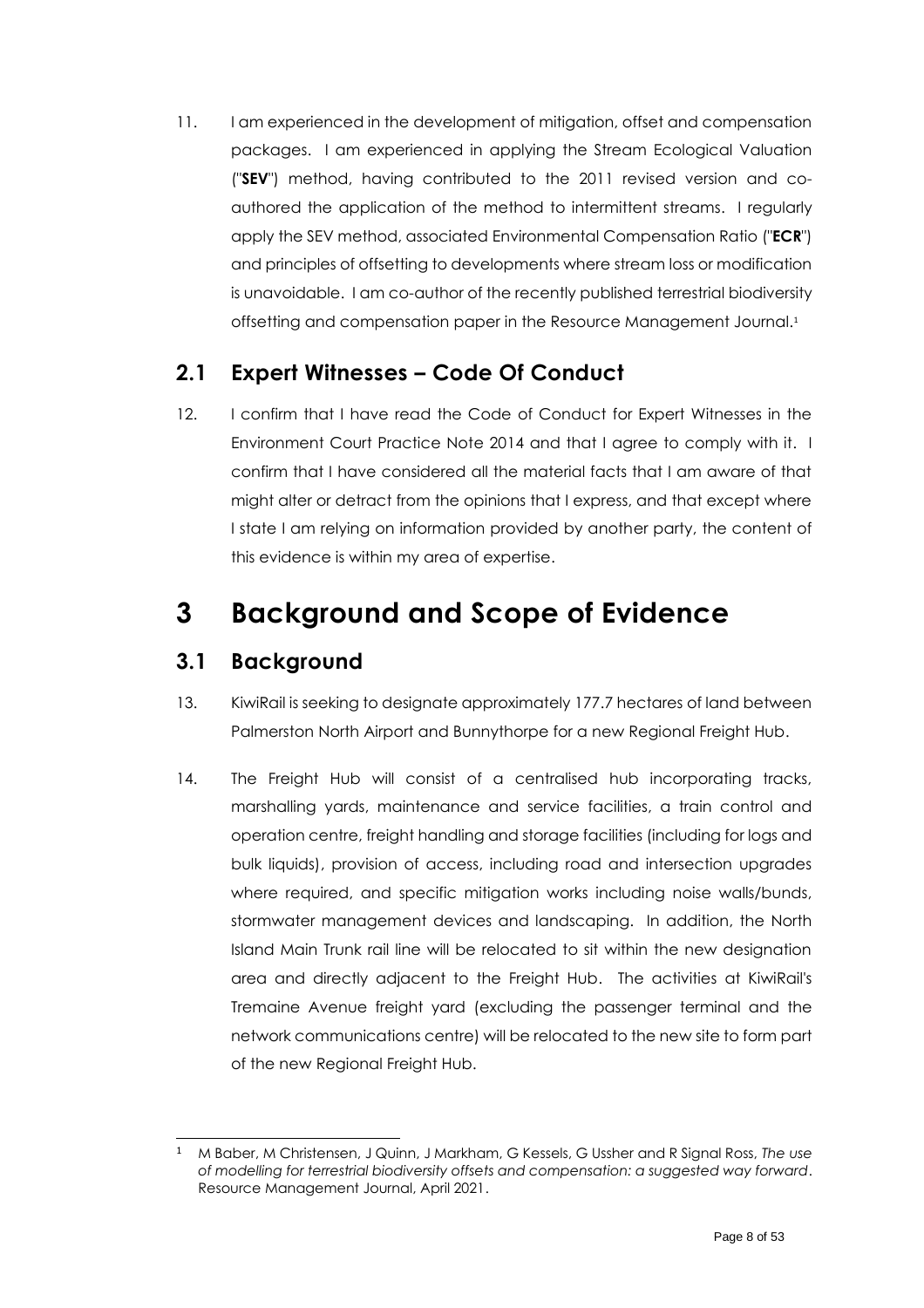- 15. A detailed description of the Project is set out in 6.3 of the AEE submitted by the applicant and a summary description in the s42A Planning Assessment.
- <span id="page-8-1"></span>16. The Freight Hub will result in extensive modification of the existing rural landuse. The majority of the stream length within the designation area will be culverted or reclaimed, <sup>2</sup> and small areas of vegetation will be cleared to enable the development within the site. Wetlands may be present within the site, which would likely be impacted by the Freight Hub footprint. Native trees will be planted around the boundary of the site and along a newly constructed stream channel.

### <span id="page-8-0"></span>**3.2 Scope of evidence**

- 17. My evidence addresses the ecological elements of the NoR application and the natural character assessment insofar as to ecology matters. In summary, my evidence considers the following matters:
	- a. Key issues in contention.
	- b. The statutory context.
	- c. The adequacy of the applicant's investigations and interpretation of the findings of those investigations.
	- d. An overview of the existing environment in terms of the scale and nature of the ecological values.
	- e. The likely key ecological and natural character effects (positive and adverse) on the environment of allowing the Project.
	- f. The appropriateness of any proposed mitigation measures or monitoring.
	- g. Submissions relating to ecological values and effects on these values if the Project is allowed to proceed.

<sup>2</sup> Reclamation (as it relates to streams) is not defined within the One Plan, however the National Planning Standards 2019 are relevant and define reclamation as *"the manmade formation of permanent dry land by the positioning of material into or onto any part of a waterbody, bed of a lake or river or the coastal marine area, and: (a) includes the construction of any causeway; but*

*<sup>(</sup>b) excludes the construction of natural hazard protection structures such as seawalls, breakwaters or groynes except where the purpose of those structures is to form dry land"*.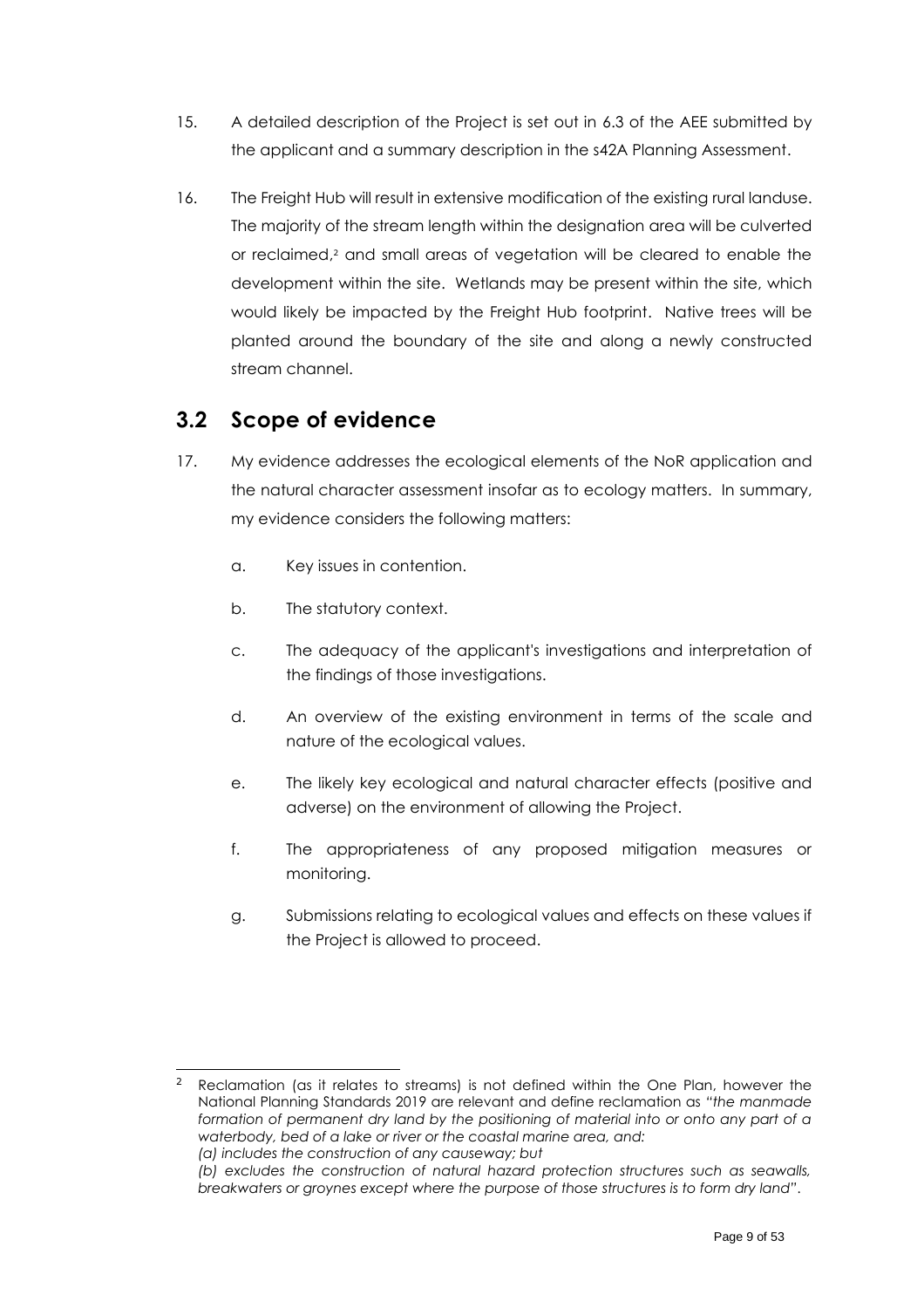- h. An overview of the National Policy Statement for Freshwater Management 2020 and the concept of te mana o te wai in the context of the Project.
- 18. My evidence should be read in conjunction with the expert evidence of the other experts contributing to the s42A Planning Assessment. In particular, the evidence of Mr Arseneau and Ms Baugham, and Ms Whitby, is relevant to the consideration of matters I address.
- 19. I recognise that many of the ecological matters will be addressed in more detail at the regional consenting stage, outside of this current NoR process. This is made clear within the Ecology Report and the response to further information request ("**s92 Ecology Response**") from the applicant.<sup>3</sup> However, there is repeated reference in the application materials to the 'very low' or 'positive' ecological and natural character effects resulting from the NoR. These overall 'negligible' effects appear to be a key part of the assessment or justification for this NoR. <sup>4</sup> Therefore, I consider it is important to review the accuracy of the ecology assessment. In my opinion, it is best practice to have a clear understanding of the effects associated with a project at this stage, including over those matters where further consents are required.
- 20. Therefore, the scope of my evidence considers the information submitted by Kiwirail to support the NoR, the assessment of environmental effects and the conclusions drawn in support of the Freight Hub. My evidence focuses on ecological matters and related methodology within this context, with the knowledge that more detailed assessment will need to occur once detailed design is confirmed through resource consent applications.

### <span id="page-9-0"></span>**3.3 Reports and material considered**

- 21. As part of preparing this statement of evidence, I have read the following reports and documents:
	- a. Assessment of Ecological Values and Effects Report -s92 (draft), prepared by Boffa Miskell Limited, dated 15 February 2021 (Ecology Report).

<sup>3</sup> Attachment 2b Updated Technical Assessment- Ecology "Assessment of Ecological Values and Effects Report" (updated version compared to original lodged as 'Volume 3, Appendix F') and Attachment 2a: KiwiRail Regional Freight Hub NoR – s92 response Ecology (dated 15 February 2021).

Section 7, Ecology Report.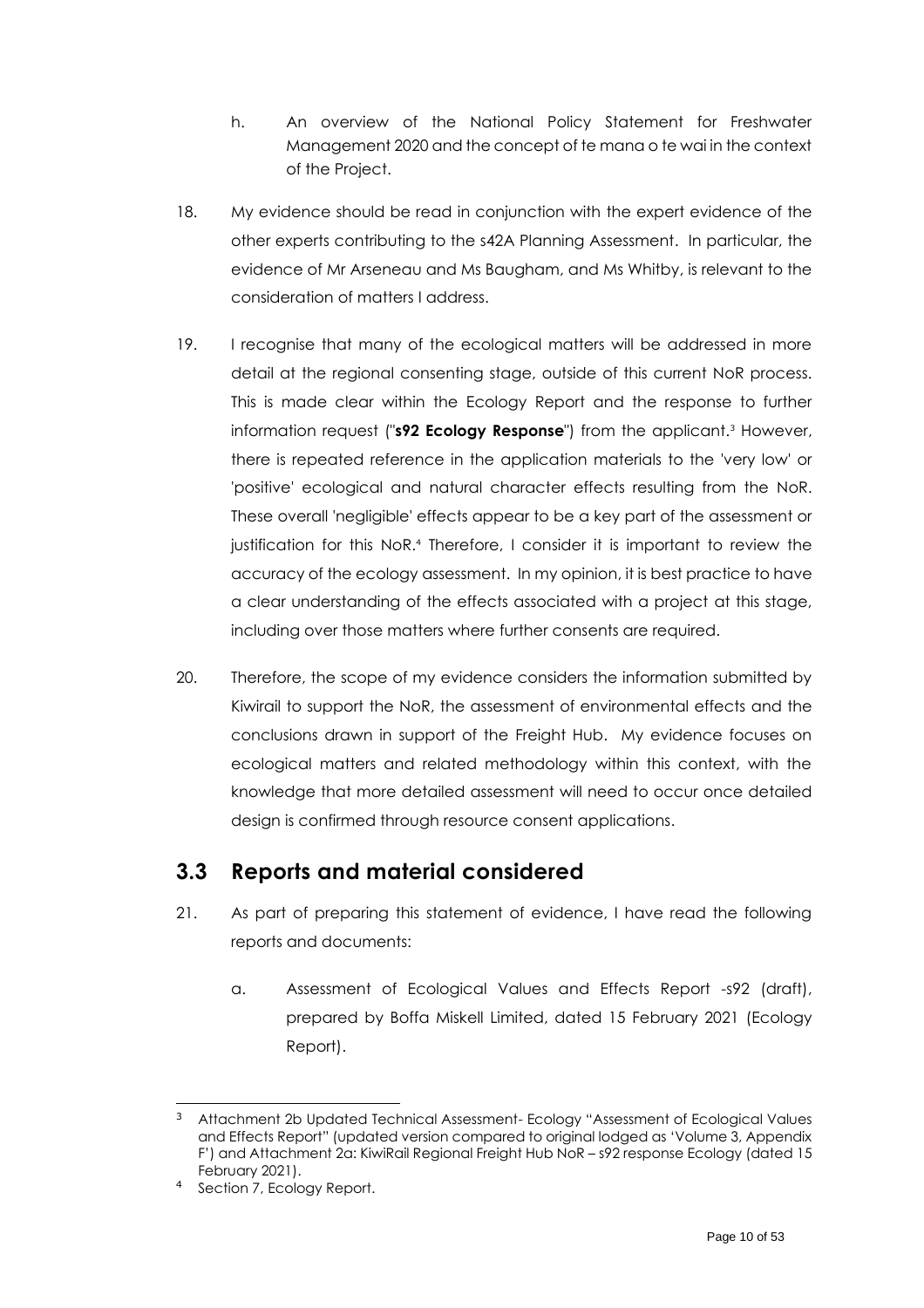- b. Kiwirail Regional Freight Hub NoR s92 Response, memorandum from Jeremy Garrett-Walker (Boffa Miskell) to Karen Bell (Stantec), dated 15 February 2021 ("**s92 Ecology Response**").
- c. Appendix F4 Specialist Assessment Natural Environment Criterion Palmerston North Regional Freight Hub Multi-Criteria Analysis and Decision Conferencing Process. June 2020.
- d. KiwiRail Regional Freight Hub Assessment of Environmental Effects, October 2020.
- e. Technical Report E Landscape and Visual Effects Assessment, October 2020.
- f. Appendix C Landscape Plan (draft and indicative) 12 October 2020.
- g. Attachment 10 s92 Response Landscape and Visual Effects Assessment, February 2021.
- h. Technical Report A Design, Construction and Operation. October 2020.
- i. Technical Report G Stormwater Flooding Assessment, October 2020.
- j. Attachment 6 s92 Requests and Responses Stormwater, 15 February 2021.
- k. Appendix A Regional Freight Hub Further Information Request s92 response table.
- l. Appendix B' Updated NoR Conditions for s92 Response track changes'.
- 22. I also spoke with the applicant's ecologist, Mr Garrett-Walker, in a meeting (December 2020) following the distribution of further information requests.

### <span id="page-10-0"></span>**3.4 Site visit**

23. I undertook a site visit on 8 November 2020. Due to access limitations, my site visit involved visual assessments of the wider designation area from the roadside. I was able to observe several of the stream systems, evidence of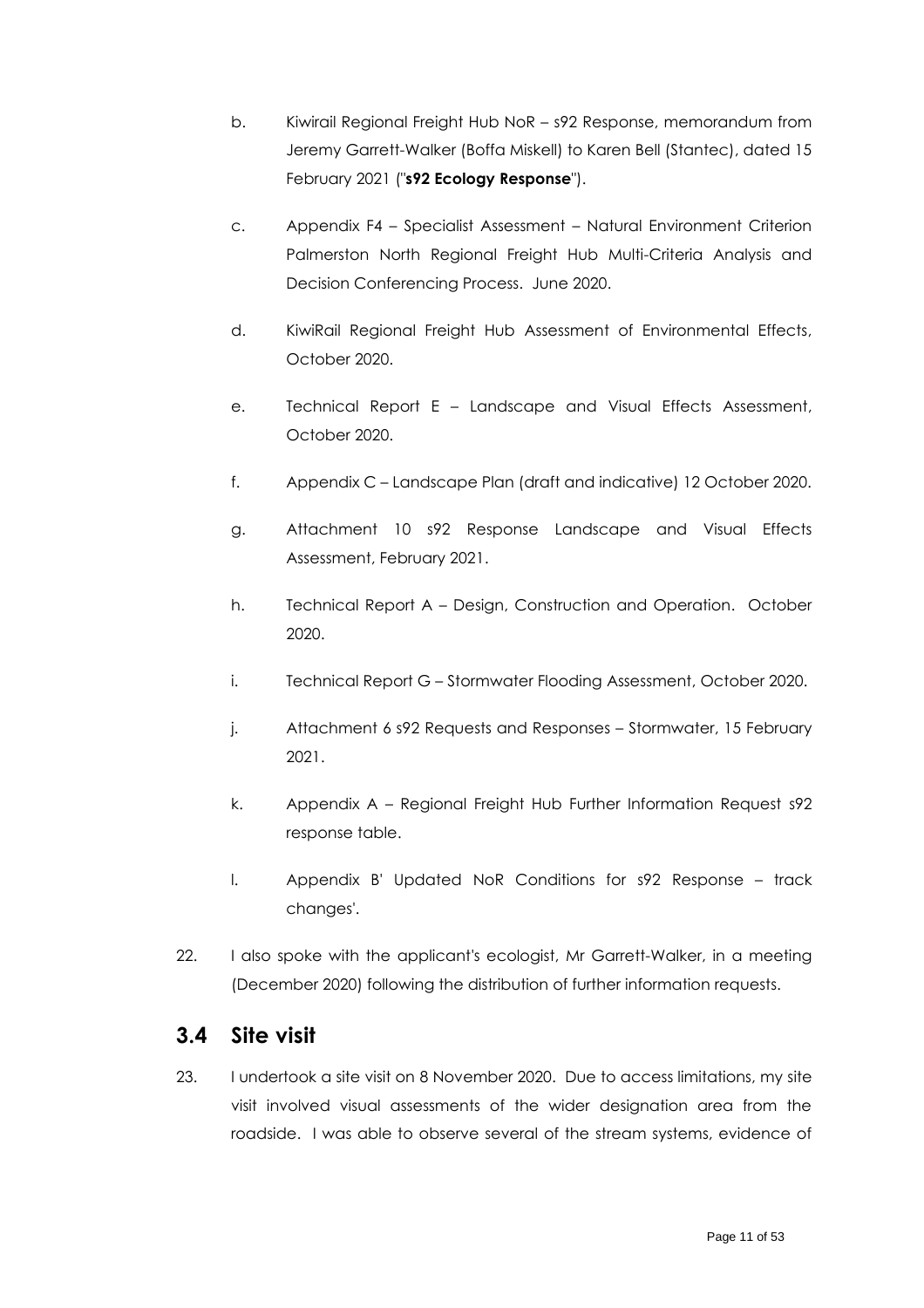wetland habitats, and I could clearly see the extent of landscape modification from current landuse practices.

### <span id="page-11-0"></span>**3.5 Statutory Context**

- 24. The statutory documents and provisions relevant to the evaluation of the NoR are set out in the s42A Planning Assessment. To prepare this evidence, I have had particular regard to the National Policy Statement for Freshwater Management 2020 ("**NPSFM**") and the associated National Environmental Standards for Freshwater ("**NESF**").
- 25. I have considered objectives and policies of the Horizons Regional Council One Plan ("**One Plan**") and NESF insofar as they are relevant to the NoR, including Chapter 5 Water; Chapter 6 Indigenous Biodiversity; Chapter 13 Landuse activities and indigenous biological diversity; Chapter 14 Discharges to land and water; Chapter 16 takes, uses, and diversions of water and bores; and Chapter 17 activities in artificial watercourses, beds of rivers and lakes and damming. The following schedules of the One Plan also apply:
	- a. Schedule B Surface Water Management Values and Schedule E Surface Water Quality Targets
		- i. The site is located within the Upper Mangaone Stream (Mana\_11d) Water Management Sub-Zone to which the zone-wide values apply and only 'flood control and drainage) as site specific values.
	- b. Schedule F Indigenous Biological Diversity.
- 26. I provide further discussion in respect of the NPSFM later in my evidence.

# <span id="page-11-1"></span>**4 Existing Environment**

27. The existing ecological environment is broadly described at Section 2.1 'the project' and Section 4.1 'site context' of the Ecology Report. The site falls within the Manawatū Plains Ecological District and the Mangaone Stream catchment. The Manawatū Plains Ecological District has flat-surfaced floodplains and terraces, with its original forests and wetlands largely displaced by farming practices. Several tributaries of the Mangaone Stream transect the site east to west, with headwaters in the plains to the east of Bunnythorpe. The Mangaone Stream flows roughly north to south along the western boundary of the designation and discharges to the Manawatu River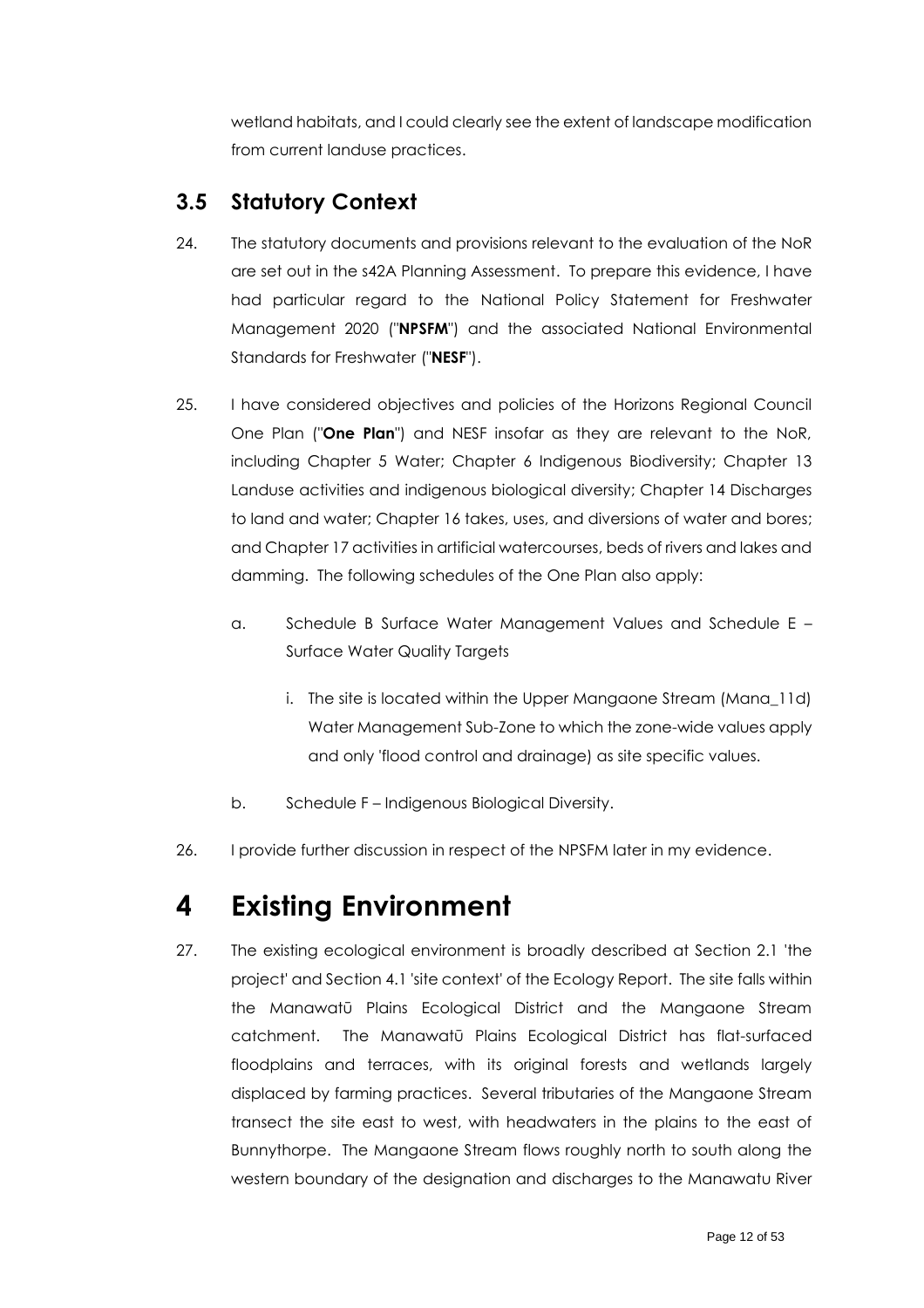approximately 14 km southwest of the site. The landuse within the proposed designation is predominantly rural, with some rural-residential properties present.

# <span id="page-12-0"></span>**5 Data Collection and Assessment Techniques**

- 28. Notwithstanding the limitations to site access and the assertion that field data will be collected to inform regional consenting, I have concerns regarding Kiwirail's approach to assessing ecological values and effects as reported within the Ecology Report. These assessments have implications on the overall effects of the designation and the measures likely to be required to address effects when regional consents are sought.
- <span id="page-12-2"></span>29. The scope of the Ecology Report (set out at Section 3.2) is as follows:

This report assesses the ecological values present and the level of potential ecological effects of the proposed activities for which the NoR is sought. For the purposes of this assessment, we have assessed the ecological values of the Designation Extent and the likely ecological effects based on a conservative assessment of the proposed activities for which the NoR is sought. This report outlines:

- The methods of assessment;
- The existing environment;
- The ecological values of the site;
- The potential ecological effects of the Freight Hub; and
- <span id="page-12-3"></span>• Recommendations to mitigate potential effects.
- 30. I have reviewed the Ecology Report in light of this scope.

### <span id="page-12-1"></span>**5.1 Assessment of effects methodology**

31. The EIANZ Ecological Impact Assessment Guidelines ("**EcIAG**") <sup>5</sup> have been used to inform the assessment of effects in the Ecology Report. The EcIAG were prepared to provide nationally consistent direction on the approach to be adopted when assessing ecological impacts. This method provides a

<sup>5</sup> Roper-Lindsay, J., Fuller S.A., Hooson, S., Sanders, M.D., Ussher, G.T. 2018. Ecological impact assessment. EIANZ guidelines for use in New Zealand: terrestrial and freshwater ecosystems. 2nd edition.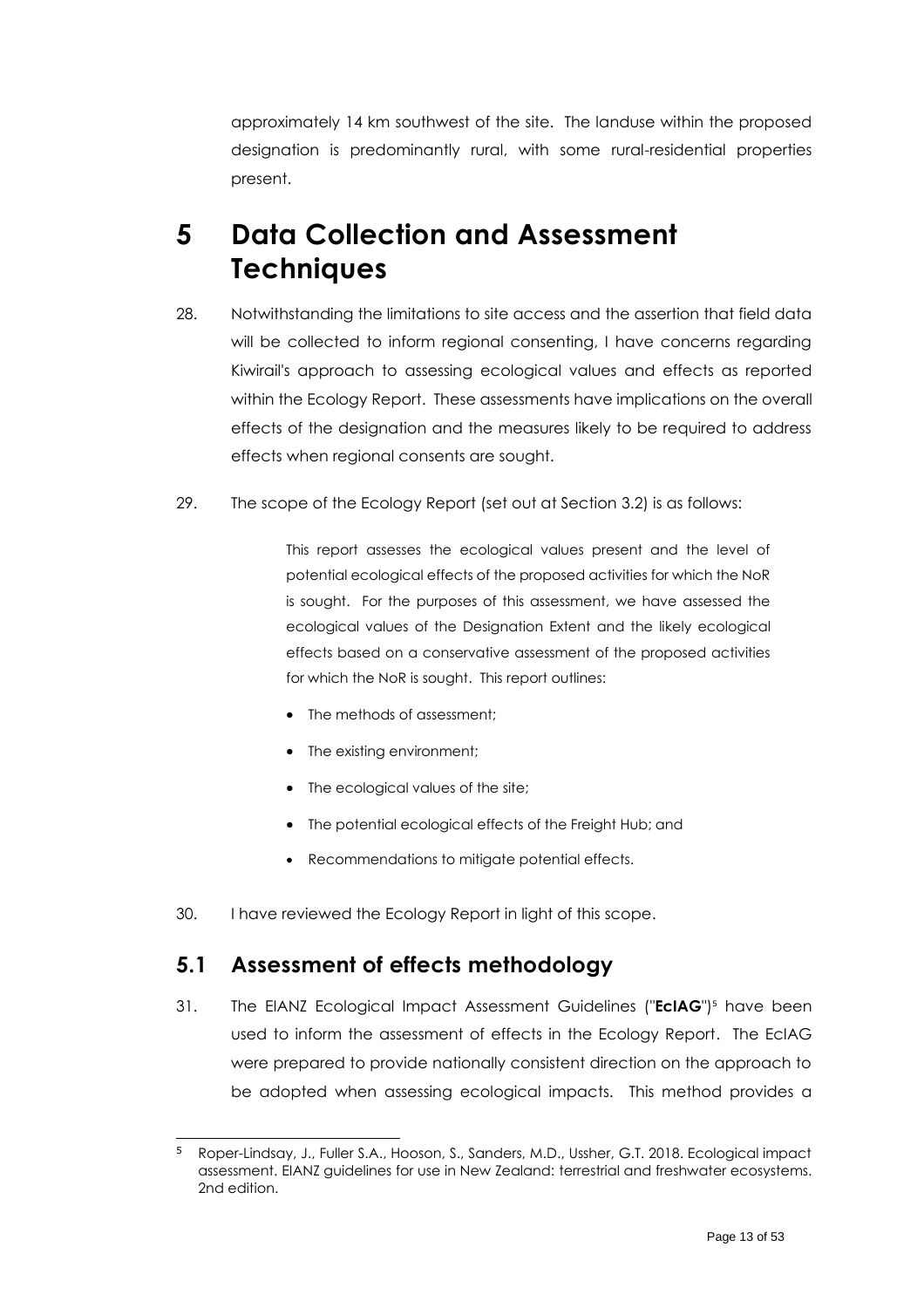standardised approach to determining ecological values and magnitudes of effects, which combined provides an overall level of ecological effect. In brief, this involves four steps summarised as follows:

- a. Determine the ecological value of the environment as being Negligible, Low, Moderate, High or Very High (Step 1);
- b. Determine the magnitude of potential ecological effect from each of the proposed activities as being Negligible, Low, Moderate, High or Very High (Step 2);
- c. Combine the 'value' at Step 1, with the 'magnitude' at Step 2, to gain an 'overall' level of effect (of Very Low, Low, Moderate, High or Very High) to determine if further measures to manage effects are required (Step 3, shown in Figure 1 below);
- d. Re-assess the magnitude and overall level of effect following implementation of measures to avoid, remedy and mitigate effects (Step 4, repeating Step 2 and Step 3).

| <b>Ecological Value</b> ▶<br>Magnitude $\blacktriangledown$ | Very high | <b>High</b> | Moderate | Low      | Negligible |
|-------------------------------------------------------------|-----------|-------------|----------|----------|------------|
| Very high                                                   | Very high | Very high   | High     | Moderate | Low        |
| High                                                        | Very high | Very high   | Moderate | LOW      | Very low   |
| Moderate                                                    | High      | <b>High</b> | Moderate | Low      | Very low   |
| Low                                                         | Moderate  | Low         | LOW      | Very low | Very low   |
| Negligible                                                  | Low       | Very Low    | Verv low | Very low | Very low   |
| Positive                                                    | Net gain  | Net gain    | Net gain | Net gain | Net gain   |

Figure 1: Table of overall effect from the EcIAG (Table 10).

- 32. I generally agree with the use of the EcIAG because it provides a robust framework against which to measure effects. It is a method I am very familiar with and have applied numerous times myself.
- 33. The Ecology Report has generally followed the EcIAG approach above to draw conclusions regarding the ecological values and the magnitude of effect but has done so in the absence of much of the on-site information required to support the conclusions reached. I note that the Ecology Report describes the assessment as "conservative". 6 I explain in the sections below why I disagree with this statement.

At Section 2.2, and as included at [299](#page-12-2) above.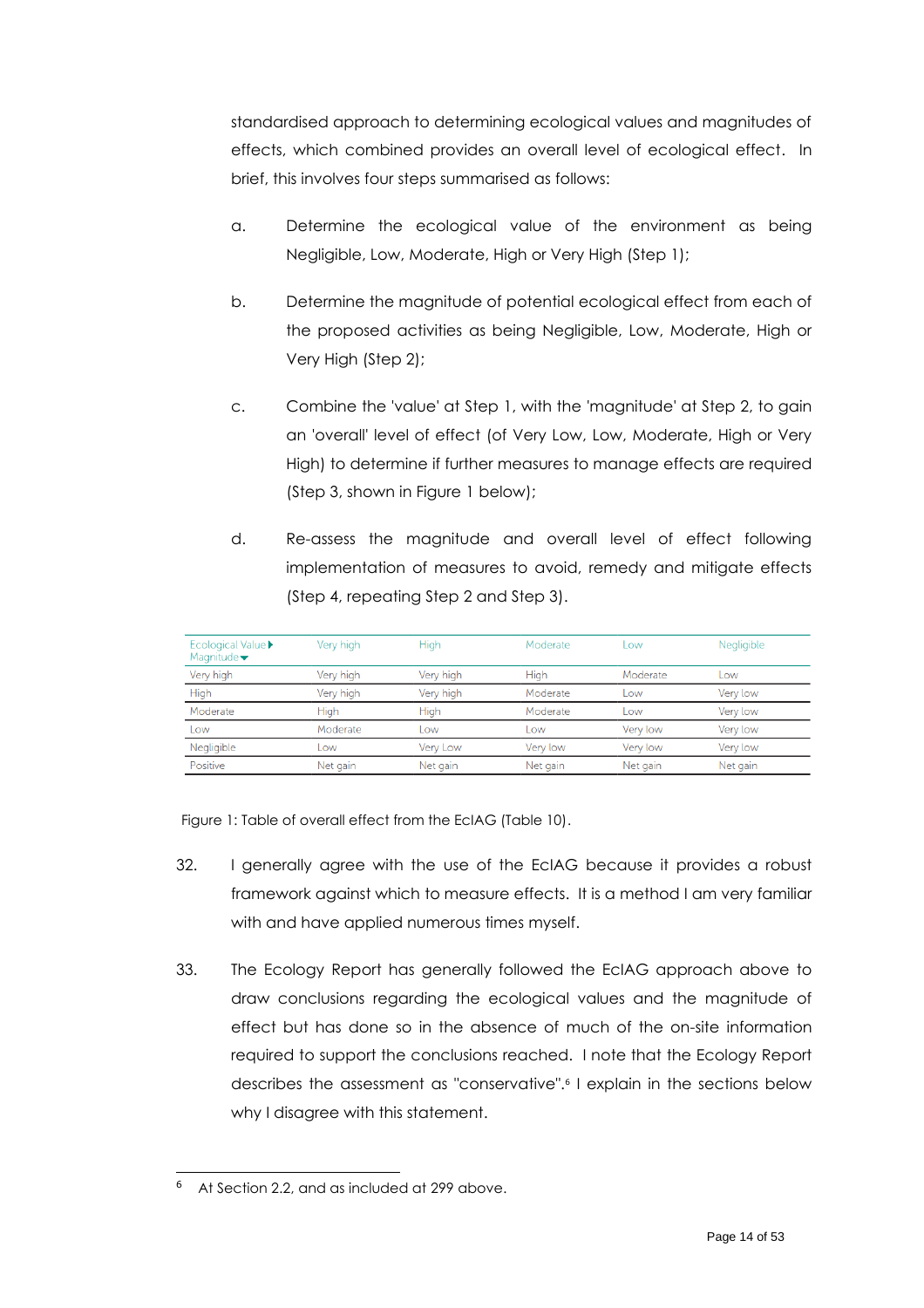- <span id="page-14-1"></span>34. I also note that the scope of the Ecology Report includes only recommendations to mitigate the effects of the proposal and does not identify any additional measures to offset or compensate adverse effects. 7 Mitigation measures alleviate the severity of an impact at the point of impact<sup>8</sup> and, therefore, reduce the magnitude and overall level of a given effect (step four at para 31.d above). Where remain residual adverse effects remain after measures to avoid, remedy and mitigate have been implemented, an offset or compensation proposal may be warranted. Measures to offset or compensate residual adverse effects do not reduce the magnitude of effect and therefore the final overall level of effect does depend on what mitigation measures can actually be implemented.
- 35. I acknowledge that the ecological values and magnitude of effects will be refined at the time of regional consenting. However, they are also effects of the Freight Hub proposal, and I consider they need to be understood in the context of the NoR.
- 36. In the sections following, I comment on the ecological values and magnitudes relied upon within the Ecology Report and, where necessary, I provide my assessment to identify and explain points of disagreement. For consistency, I have also referred to the same EcIAG methodology as the Ecology Report.

### <span id="page-14-0"></span>**5.2 Overall approach to data collection**

37. The Ecology Report draws upon publicly available data from site inventories, national databases, management plans and literature, and data collected from site visits. The Ecology Report identifies that site investigations were undertaken over two days in July 2020. <sup>9</sup> Following further information requests, an additional site investigation was conducted in January 2021. <sup>10</sup> The site

<sup>7</sup> A biodiversity offset is a 'measurable conservation outcome' to address adverse residual effects that cannot reasonably be avoided, remedied or mitigated, in line with certain principles and to achieve a 'not net loss' or 'net gain' standard (Maseyk et al. 2018). While offsetting requires a measurable outcome that has been quantified through a robust and transparent process, biodiversity compensation does not necessarily need to be quantified and measurable (Maseyk et al. 2018; Baber et al. 2021).

<sup>8</sup> Maseyk, F, Ussher, G, Kessels, G, Christensen, M and Brown, M. 2018. "Biodiversity offsetting under the Resource Management Act: A guidance document (prepared for the Biodiversity Working Group on behalf of the BioManagers Group, 2018).

<sup>&</sup>lt;sup>9</sup> Section 3.3 of the Ecology Report.

<sup>&</sup>lt;sup>10</sup> The details of this are provided within the s92 Ecology Response. The updated Ecology Report submitted in February 2021 does not include the full description of the site investigations undertaken in January 2021.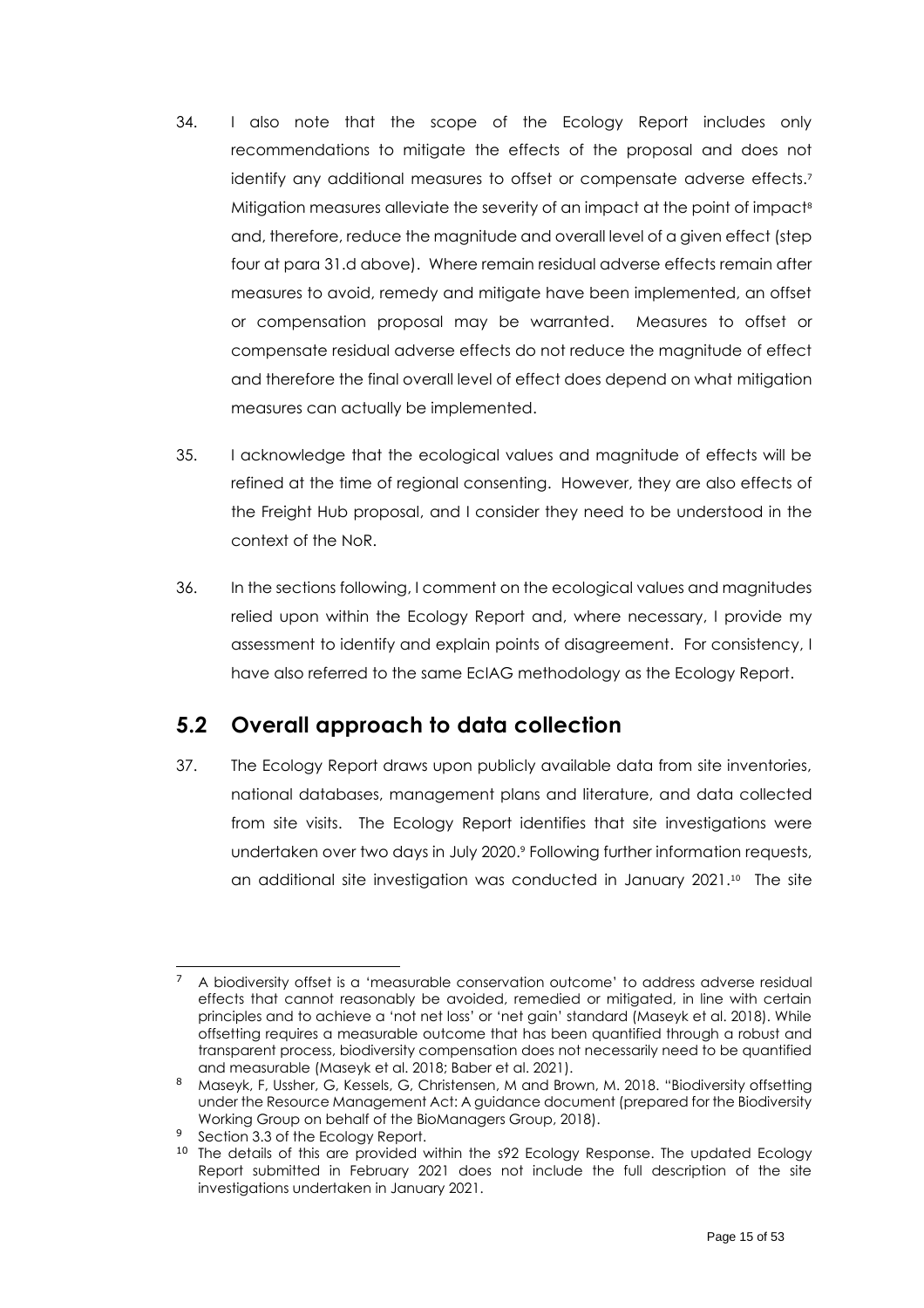investigations were limited to the designation site and did not appear to have considered the downstream receiving environment (the Mangaone Stream).

- 38. The assessment of ecological values of the site was limited to the following, in part due to site access constraints:
	- a. 'Potential' wetland habitats were observed from the roadside in January 2021 and wetlands were simply noted as 'not identified' in the updated Ecology Report<sup>11</sup> . Wetland delineations and classifications were not undertaken due to site access constraints.
	- b. Publicly available data and aerial images were used to identify stream flow paths. Stream classifications were undertaken according to the Auckland Unitary Plan definitions and qualitative habitat assessments were undertaken. Benthic substrates and the presence of aquatic plants and periphyton were visually estimated. However, no specific surveys were undertaken.
	- c. Freshwater fish data was obtained from a national database. Targeted surveys were intended for January 2021, but the habitat was considered unsuitable for sampling at that time.<sup>12</sup>
	- d. Macroinvertebrate data was collected from two sites in January 2021.
	- e. Water quality parameters were not measured as they were deemed not relevant at the NoR stage.
	- f. Terrestrial vegetation was qualitatively assessed based on visual assessment of current and historic aerial photographs and site observations from accessible areas.
	- g. Long-tailed bat surveys were not undertaken and deemed unnecessary due to the absence of suitable habitat and no known populations within 10 km.<sup>13</sup>

<sup>&</sup>lt;sup>11</sup> Refer response to Question 71 in the s92 Ecology Response and Section 6.3 of the Ecology Report.

<sup>&</sup>lt;sup>12</sup> Refer response to Question 74 in the s92 Ecology Response, where it notes sampling was not undertaken as "*the prevailing weather and stream conditions at the time of the second site visit in January 2021 were considered extreme (in terms of temperature, depth etc)."*

<sup>&</sup>lt;sup>13</sup> Refer response to Question 67 in the s92 Ecology Response.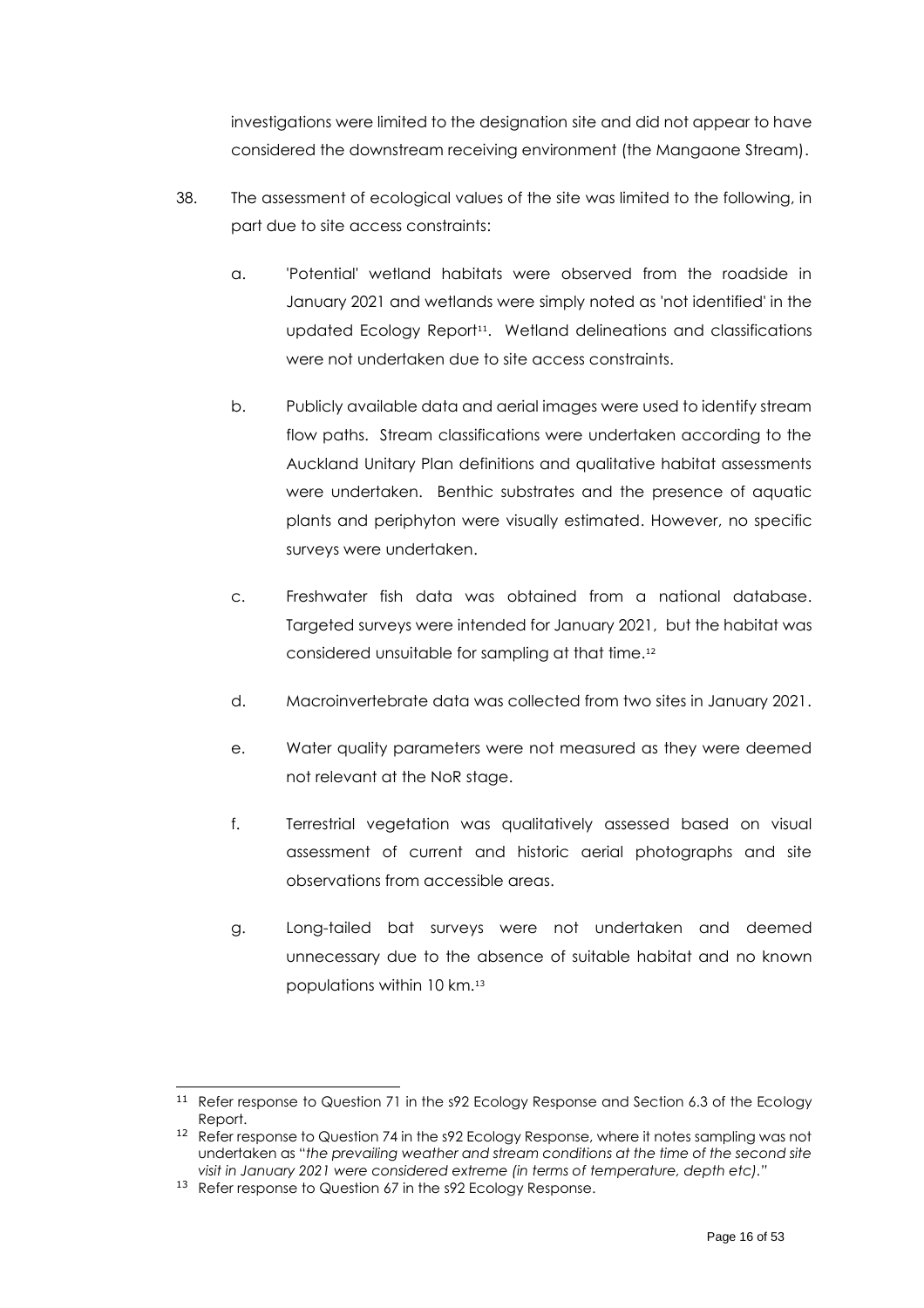- h. Avifauna (bird) records from a national database were obtained, but no site surveys were undertaken.
- i. Herpetofauna (lizard) records were obtained from a national database, and aerial images were reviewed for potential lizard habitat. No site surveys were undertaken.
- 39. Overall, I consider that the quantum of information collected to date and, in particular, the way it has been presented is insufficient to provide confidence in the conclusions drawn regarding the ecological values of the NoR site. I recognise that the ecologists had limited access to the NoR area, and, consequently, I understand that there are some limitations to the information that can be presented at this stage of the project. That said, these limitations should be built into the ecology assessment by applying a degree of conservatism to the conclusion, which, in my view, Kiwirail have not. Consequently, I also disagree with the Ecology Report's conclusion that the assessment of likely ecological effects was 'conservative'.
- 40. I do not consider that the level of information available to the ecologists justifies the conviction applied to some of the conclusions within the Ecology Report. In the absence of a complete understanding of the site, I consider a high degree of uncertainty remains. In my opinion, this level of uncertainty should be reflected in the conclusions drawn about the ecological values, which would feed into the magnitude and overall level of effect of the Project.
- 41. In the following sections, I provide an assessment of each of the different ecological values of the site.

# <span id="page-16-0"></span>**6 Ecological Values**

### <span id="page-16-1"></span>**6.1 Wetlands**

42. Wetlands are recognised as an important ecosystem, highlighted most recently through the direction within the NPSFM and NESF. Due to site access constraints, the full extent of wetlands cannot be confirmed at this stage of the project and will be confirmed during regional consenting. Some areas of 'potential' wetland have been identified, <sup>14</sup> but this is not a complete inventory of wetlands that could be present across the site. While these potential

<sup>14</sup> Refer response to Question 71 in the Ecology s92 Response.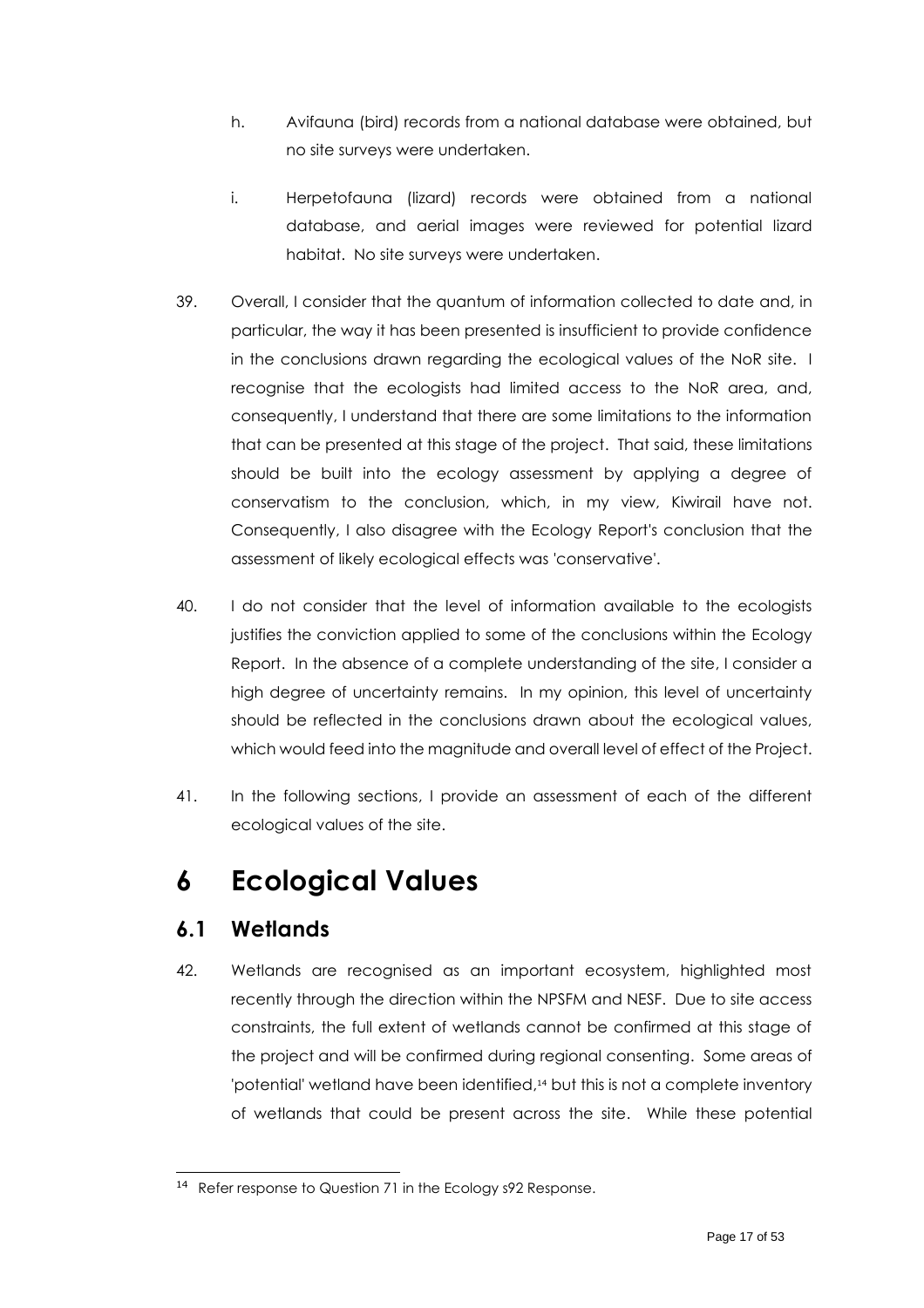wetlands are identified within the s 92 response information, the Ecology Report states' none identified', and no further assessment is provided. 15 I observed some wetland habitat within the NoR while on-site in November 2020. I also note that submitters have reported that wetlands are present within their properties.<sup>16</sup> Therefore, I consider it highly likely that natural wetlands, as defined by the NPSFM, will be present within the designation. Prior to works commencing within the site, all wetlands must be identified using the Wetland Delineation Protocols.<sup>17</sup>

- 43. The potential wetlands seen 'from afar' have been identified to likely have 'low' ecological value. 18 Further, the Ecology Report does not consider wetlands' potential value, as is required by the NPSFM, <sup>19</sup> nor is it based on any physical assessment. The assessment does not provide any consideration of the criteria within Schedule F of the One Plan, which classifies 'rare' and 'threatened' wetlands. The assessment does not consider the potential biodiversity values of birds that could use the wetland habitats, some of which are classified as 'Threatened' or 'At Risk'.
- 44. I agree that the wetlands present within the designation are likely to be of lower ecological value and unlikely to support complex indigenous habitats. Irrespective, they may still meet the 'rare' or 'threatened' criteria within Schedule F of the One Plan. Further, the wetland habitats may provide a temporary or permanent habitat for 'Threatened' or 'At Risk' avifauna discussed further below.
- 45. Although the protection of wetlands will be assessed during regional consenting, the potential ecological values of the wetlands are part of the environment affected by the NoR and are likely to have higher ecological value than 'low'.

<sup>15</sup> Section 6.3, Ecology Report.

<sup>16</sup> Refer further discussion at 129.

<sup>&</sup>lt;sup>17</sup> Ministry for the Environment, Wetland Delineation Protocols August 2020, or successive versions of these protocols.

<sup>18</sup> Refer response to Question 71, s92 Ecology Response.

<sup>&</sup>lt;sup>19</sup> Once the NPSFM has been adopted into Regional Plans, the loss of both existing and potential values must be considered by Regional Councils when determining resource consent applications. Refer NPSFM Section 3.21 and Section 3.22(3)(a).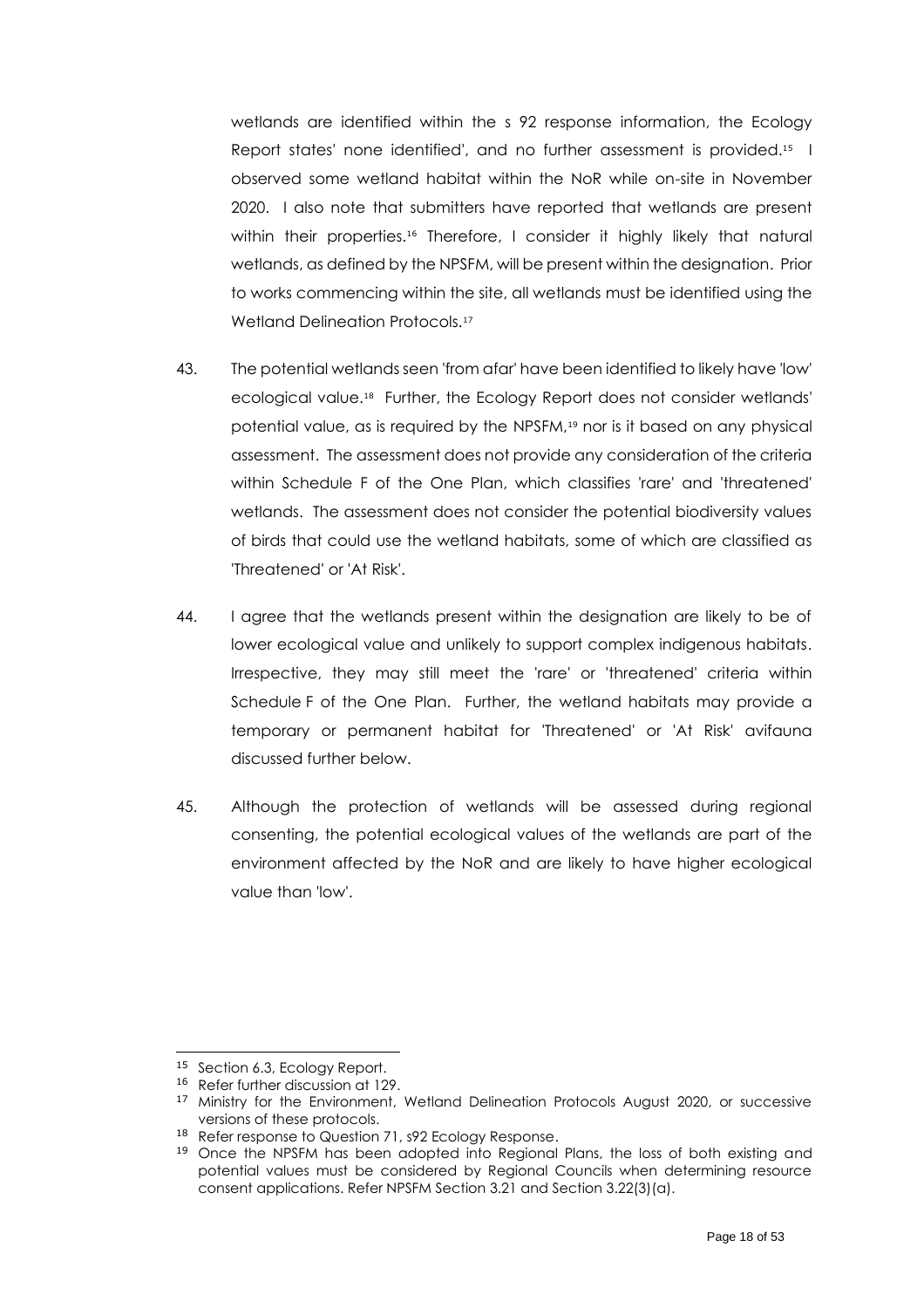### <span id="page-18-0"></span>**6.2 Streams**

#### <span id="page-18-1"></span>**6.2.1 Classifications**

- 46. The approach to stream assessments has been impacted by the inability to access the entire designation site; however, the aerial photographs do provide an indication of the likely locations of streams.
- 47. The One Plan adopts the RMA definition of a river, which includes a "continually or intermittently flowing body of fresh water", but offers no further assessment criteria. This means that streams that flow for part of the year (intermittent streams) are considered to be watercourses by the One Plan and are treated the same as permanently flowing streams when it comes to assessing effects. In contrast, those streams that flow only immediately following rain (ephemeral streams) are not.
- 48. 'Continually and intermittently' flowing streams provide temporary or permanent habitat for aquatic fauna and contribute to various biotic and abiotic functions within a wider aquatic ecosystem. In contrast, ephemeral streams tend to flow only after rain and provide a primarily overland flow path type function. The One Plan does not give specific definitions or indicate how long the stream must flow to be considered 'intermittent' (rather than ephemeral).
- 49. The Auckland Unitary Plan ("**AUP**") definitions have been used in the Ecology Report to refine the RMA and One Plan definition of a 'river or stream'. The AUP definitions are most useful for delineating intermittent streams from ephemeral streams as follows:

#### *Intermittent Stream*

*Stream reaches that cease to flow for periods of the year because the bed is periodically above the water table. This category is defined by those stream reaches that do not meet the definition of permanent river or stream and meet at least three of the following criteria:* 

- *it has natural pools;*
- *it has a well-defined channel, such that the bed and banks can be distinguished;*
- *it contains surface water more than 48 hours after a rain event which results in stream flow;*
- *rooted terrestrial vegetation is not established across the entire cross-sectional width of the channel;*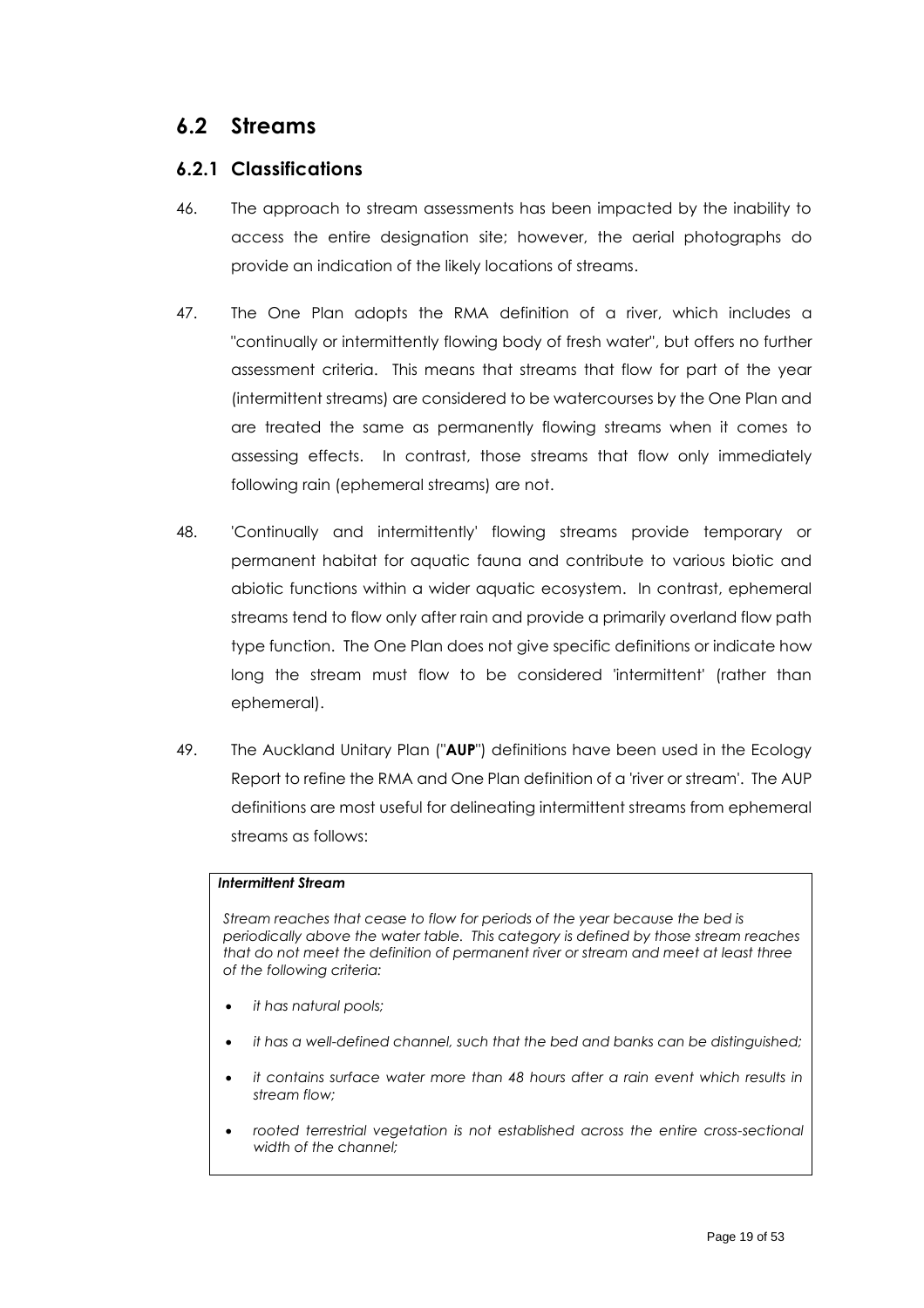- *organic debris resulting from flood can be seen on the floodplain; or*
- *there is evidence of substrate sorting process, including scour and deposition.*

#### *Ephemeral Stream*

*Stream reaches with a bed above the water table at all times, with water only flowing during and shortly after rain events. This category is defined as those stream reaches that do not meet the definition of permanent river or stream or intermittent stream.*

- 50. Intermittent and ephemeral streams are differentiated within the AUP because ephemeral streams are not subject to the same level of protection as intermittent or permanently flowing streams (classified as 'intermittent' and 'permanent' in the AUP). The AUP definitions have been used on other projects in the Manawatū region, <sup>20</sup> and I consider that they are appropriate for this project.
- 51. However, I do not consider that streams within the designation area have been accurately classified according to the AUP definitions within either the Ecology Report or subsequent s92 response. In response to a s92 question concerning stream classification, Kiwirail responded that the stream classifications are of 'minor importance' and do not reflect a particular ecological value.<sup>21</sup> I agree a stream's classification does not dictate the ecological value, and I understand that the classifications will be revisited at the time of regional consenting. However, the scale and significance of the effects associated with the NoR relies on the conclusions drawn regarding stream classification and approximate stream length affected. Within Stream System 1, for example, most of the stream reaches in the eastern portion of the designation have been identified as ephemeral, despite the presence of extensive upstream contributing catchments and physical characteristics consistent with intermittent flows. It is more likely that these streams are intermittent in nature and therefore subject to the provisions of the One Plan (including natural character assessments). Consequently, I consider that the stream classifications are critical when considering the site's ecological values that could be affected by the Freight Hub, and I disagree with Kiwirail's s92 response in that regard.
- 52. I further consider that there will be stream length present within the site that has not been identified within the Ecology Report or subsequent s92

<sup>&</sup>lt;sup>20</sup> For example, the recently consented Manawatū-Tararua Highway project.

<sup>&</sup>lt;sup>21</sup> Refer response to Question 72 in the s92 Ecology Response.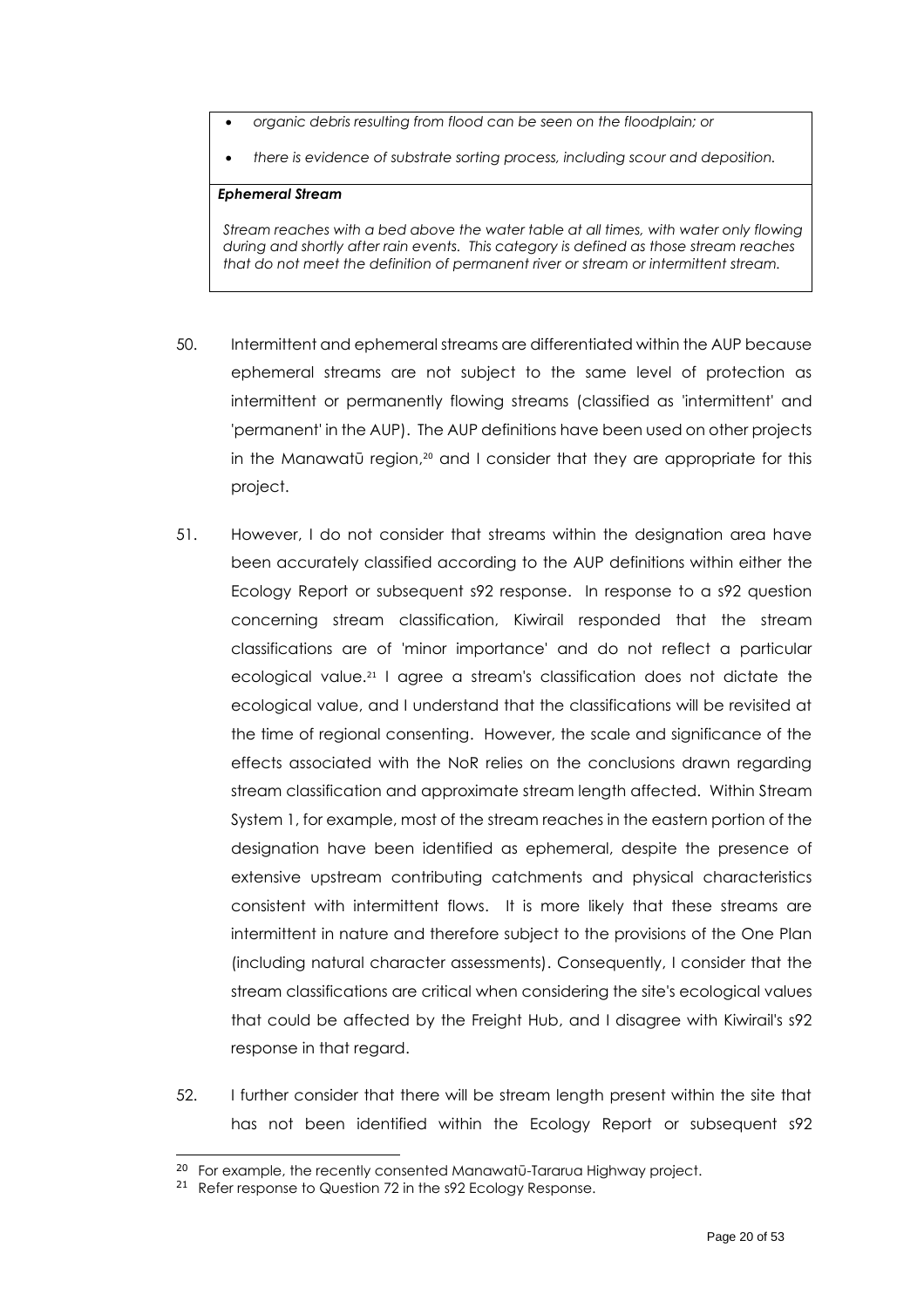response. 22 For example, I observed a section of stream in the southern corner of the designation during my site visit in November 2020, which is not included in the Ecology Report. The additional stream length and classifications will need to be confirmed through comprehensive site surveys prior to regional consents being sought.

53. I discuss the relevance of this in the context of effects further on in my evidence.

#### <span id="page-20-0"></span>**6.2.2 Stream habitat and fauna values**

- 54. A series of qualitative assessment criteria are listed in the methods and then reported on for each stream system within the Ecology Report. In brief, the stream systems typically follow a natural path, with some instream modifications comprising channel straightening, structures (culverts) and agricultural landuse to the stream margin. Most of the streams originate outside (east) of the designation.
- 55. Macroinvertebrate assessments were undertaken at selected sites within the designation according to standardised sampling protocols. The results are typical of degraded stream systems within agricultural landuse and are a likely reflection of both nutrient enrichment and poor-quality habitat. The macroinvertebrate community index (MCI) scores are below the 'bottom line' within the NPSFM.
- 56. Fish surveys were not undertaken, although previous records from within the Mangaone catchment were available and referred to in the Ecology Report. The New Zealand Freshwater Fish database results indicate that six species of native fish, kōura and kākahi have been recorded within the catchment. The Ecology Report provides inconsistent information about which species could be present, referring to four fish species being potentially present, identifying a different species as contributing to the ecological value of Stream system 2, and then concluding that only one species is likely to be present within the designation.<sup>23</sup> While the habitats within the designation are likely to be degraded, there are habitats upstream that may be in better ecological condition (particularly those with riparian vegetation). Further, the Mangaone

<sup>&</sup>lt;sup>22</sup> Refer to Figure 2 in the s92 Ecology Response.

<sup>&</sup>lt;sup>23</sup> Table 7 of the Ecology Report identifies Shortfin eel, upland bully, longfin eel and inanga (latter two being 'At Risk – Declining') and kōura. In determining the ecological value of Stream system two (page 23), common bully and longfin eel are referred to. The executive summary (and consequently what carries through to the AEE) refers only to longfin eel.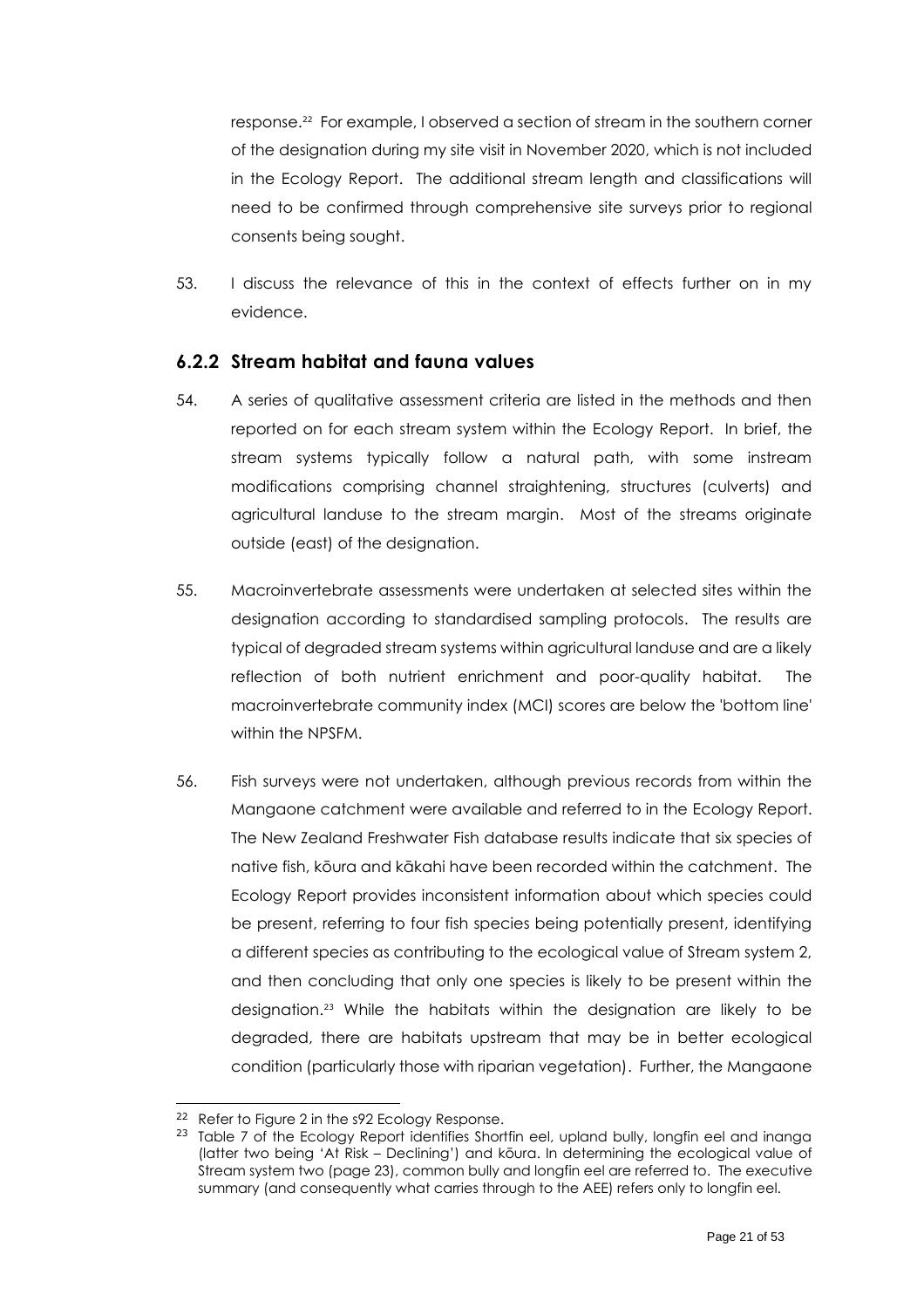Stream continues past the designation, and fish present within the environment downstream of the site could be impacted by activities within the designation.

- 57. The streams have been assessed as having either low or negligible ecological value. <sup>24</sup> The only fauna of value has been identified as the longfin eel (tuna), which is classified as 'At Risk – Declining' and consequently has a 'high' ecological value. I agree that the current ecological value of the stream systems within the designation is likely to be at the lower end of the scale due to historic and current degradation. However, I do not consider that the streams within the site are likely to have 'negligible' value, even if highly degraded. In my opinion, negligible value equates to having no habitat or ecological value. It is less than, for example, water flowing through a culverted section or a concrete lined channel completely absent of instream habitat features or fauna.
- 58. By way of example, the Ecology Report identifies the Southern Tributary as having negligible value and describes it as a '*dry, ephemeral flow path… its only aquatic value is as a contributing hydrological flow path'.* 25 Below, I include a photograph of the Southern Tributary looking upstream, taken from Roberts Line when I visited the site in November 2020. I disagree with the Ecology Report that this is an ephemeral stream as there is evidence of aquatic plants that require water to be present long enough for them to establish – water that would not be available if the stream was ephemeral. I further question the conclusion of 'negligible' ecological value given it is based on a 'dry, ephemeral flow path', which I do not consider an accurate description of the environment.

<sup>24</sup> Section 5.2 Ecology Report.

<sup>&</sup>lt;sup>25</sup> Section 5.2, 'Southern Tributary' Ecology Report.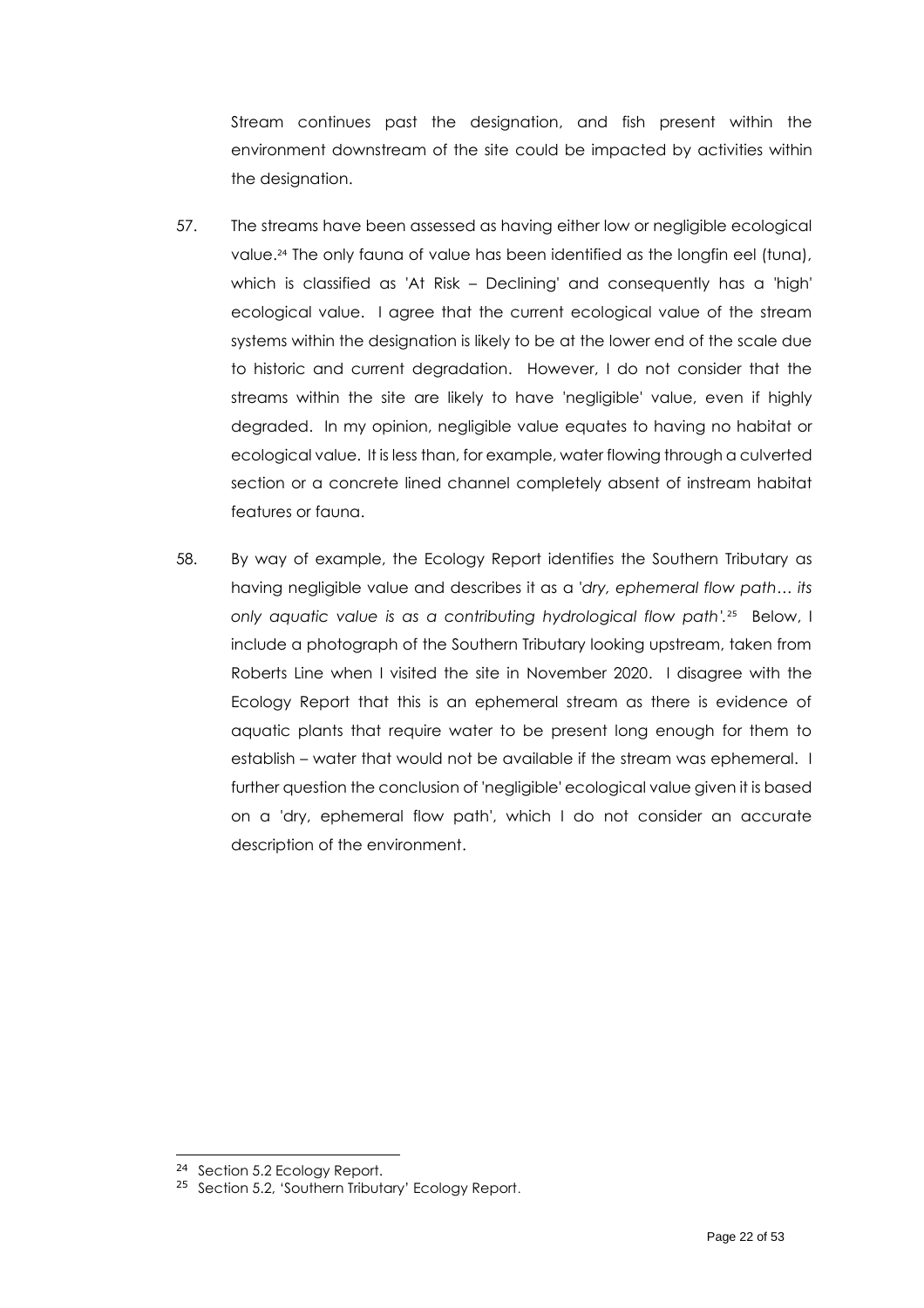

*Photograph 1. View from Roberts Line, looking upstream to 'Southern Tributary', taken 2 November 2020.*

- 59. The assessment of values appears to have centred on the tributaries of the Mangaone Stream, and a combined ecological value is presented for the streams within the designation.<sup>26</sup> However, an assessment of ecological values of the wider receiving environment (being the Mangaone Stream) is not included within the Ecology Report. This is relevant to the conclusions drawn regarding effects from sedimentation and stormwater reported within the Ecology Report and discussed further below.
- 60. As for wetlands, the NPSFM directs that potential ecological value be considered by regional councils when determining regional consent applications. <sup>27</sup> Potential values for these streams have not been provided within the NoR application but will be required at regional consenting and will form part of the determination of the overall ecological effect. I discuss this further below in the effects section.

### <span id="page-22-0"></span>**6.3 Terrestrial ecology**

61. Due to lack of access, the terrestrial ecology assessment has relied on aerial photographs and previous records from national databases. The agricultural landuse has modified the landscape such that only small areas of woody vegetation remain, and these are primarily isolated trees, along fences, or

<sup>&</sup>lt;sup>26</sup> Section 6.2 'Mangaone Stream catchment' in the Ecology Report.

<sup>&</sup>lt;sup>27</sup> Once the NPSFM has been adopted into Regional Plans, the loss of both existing and potential values must be considered by Regional Councils when determining resource consent applications. Refer NPSFM Section 3.21 and Section 3.24(3)(a).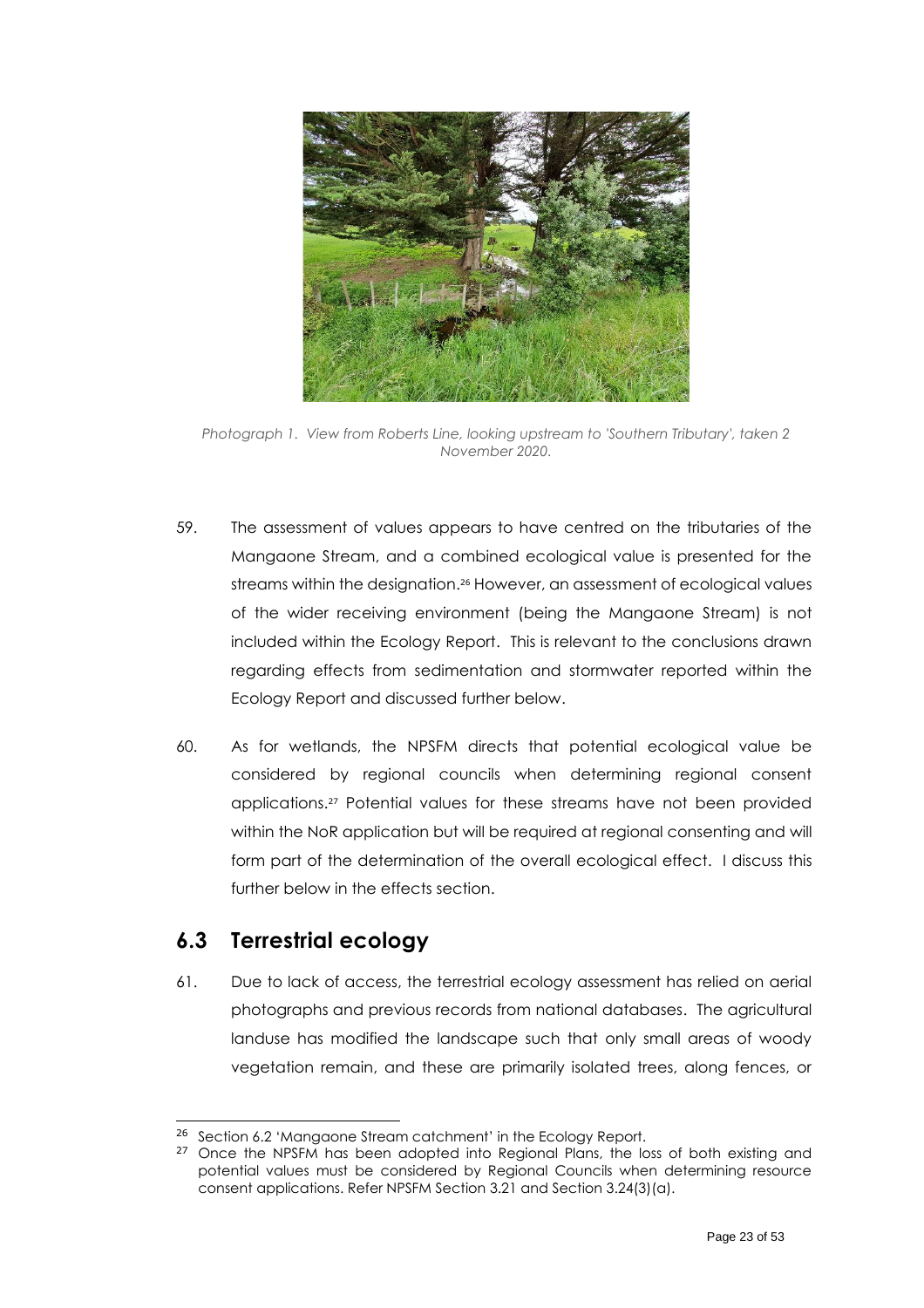within residential gardens. The vegetation has been assessed as having negligible ecological value.<sup>28</sup>

- 62. Twenty-seven bird species have been recorded within proximity of the designation. <sup>29</sup> The majority of these are common exotic or native species associated with agricultural landuse. However, eight nationally 'At Risk' or 'Threatened' species have been recorded within the area, mostly along larger waterbodies and their margins. An ecological value of 'low' has been assigned to avifauna values on the basis that there is minimal suitable habitat for these birds within the designation. Avifauna habitat has been further classified as being of 'negligible' value.<sup>30</sup> This assessment of value has been undertaken in the absence of a complete picture of the potential habitat values of the site, including wetlands. Several of the bird species identified could utilise wetland habitats periodically, even those of lower ecological value. Two 'At Risk' species have been reported by submitters, which would contribute to a higher ecological value than the Ecology Report reports. 31
- 63. Eight species of native lizards, including six 'At Risk' or 'Threatened' species, have been recorded within proximity of the designation. On the basis that no habitat was observed during the site walkover, the Ecology Report concludes that it is unlikely that any of the 'At Risk' or 'Threatened' species would be present. On the basis that only the northern grass skink ('Not Threatened') is likely to reside within the designation area, the herpetofaunal values of the designation have been assessed as being 'low' and the habitat values' negligible'. <sup>32</sup> This assessment of value has been undertaken without a complete picture of the potential habitat values of the site and an assumption that none of the 'Threatened' or 'At Risk' species may be present. The buildings and remaining trees on site may provide habitat for other species, including, for example, the 'At Risk - Declining' glossy brown skink, which is known to inhabit farmland. This species is assigned an ecological value of 'high' based on the EcIAG method used in the Ecology Report and would contribute to increased habitat values.<sup>33</sup> Further, as a 'conservative' measure, it is common practice when assessing potential effects on cryptic rare or threatened

<sup>28</sup> Section 5.4 Ecology Report.

<sup>29</sup> Section 4.2.2 Ecology Report.

<sup>&</sup>lt;sup>30</sup> Section 5.4 Ecology Report.

<sup>31</sup> Discussed further at 130.

<sup>32</sup> Section 5.4 Ecology Report.

<sup>33</sup> Table 1, Section 3.1 Ecology Report.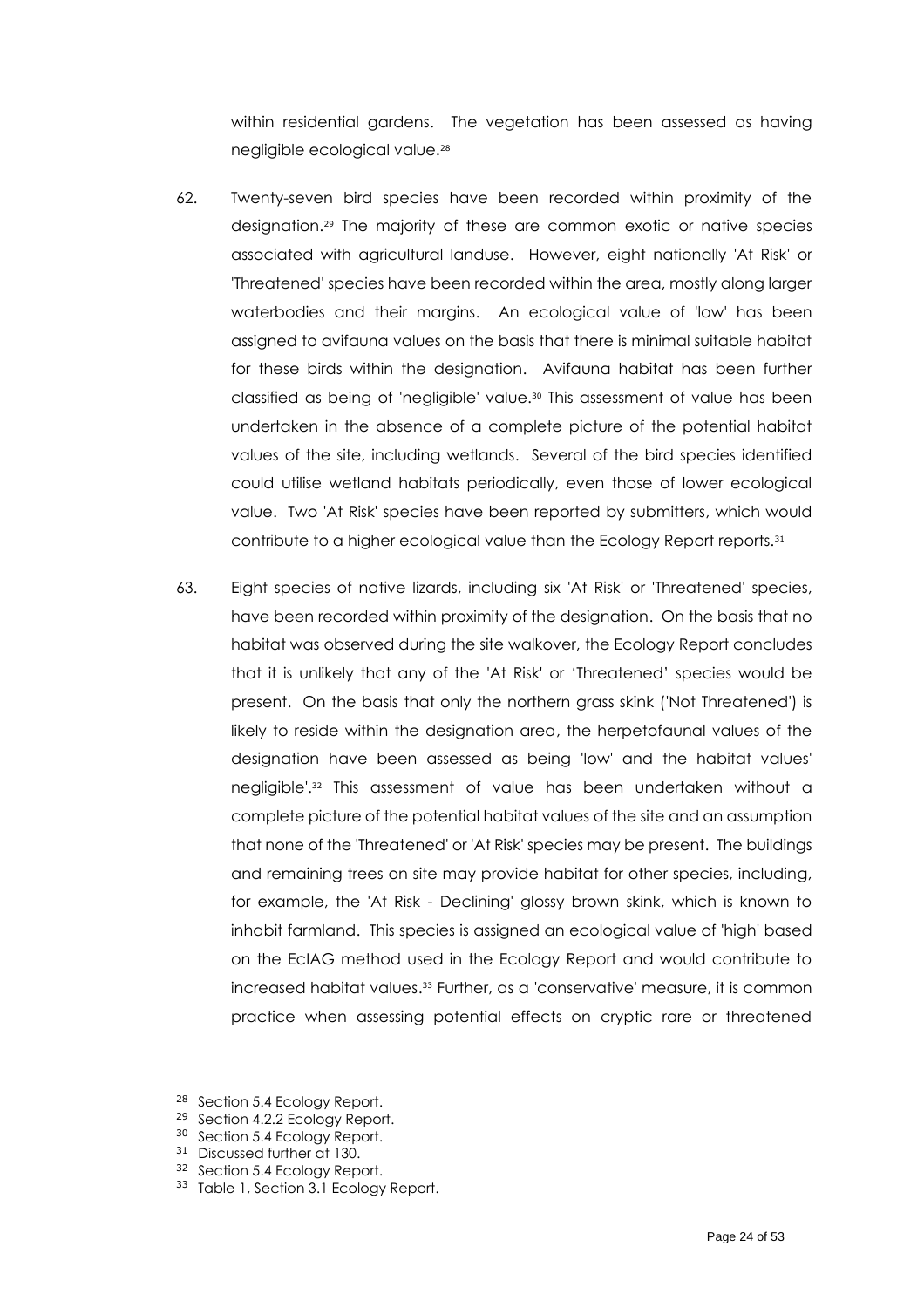species, e.g. the glossy brown skink, to work on the assumption they are present when habitat is assessed as suitable.

64. Databases provide a good indication of what species can be found, but they are not exhaustive and rely on those areas having been surveyed and data collated/submitted. I agree that the terrestrial ecological values are likely to be lower due to the modified landscape. However, the actual ecological values will need to be determined following a robust survey methodology prior to regional consents being sought. This will need to include, for example, mapping of areas of habitat value, lizard surveys and surveys of wetland birds during the breeding season.

### <span id="page-24-0"></span>**6.4 Natural character**

- 65. I understand that the natural character assessment comprises several components, including biophysical naturalness and perception of naturalness. <sup>34</sup> Ecological, hydrological and geomorphological processes contribute to the 'biophysical naturalness'. <sup>35</sup> While I address natural character in the context of the biophysical features, I reserve broader commentary on the natural character assessment to Ms Whitby.
- 66. The reliance on the Ecology Report to inform the current natural character values is, in my view, distorted for the reasons outlined above. 36 Specifically, the lack of on-site data collection to inform the strong conclusions reached about ecological values, and consequently the strong conclusions regarding the natural character values. Based on the descriptors provided within the Landscape and Visual Effects Assessment and from a biophysical naturalness point of view, I consider that the streams within the NoR are more closely aligned with the descriptors of 'moderately-low' to 'moderately-high' existing natural character (albeit the lower end of this range), rather than 'low' as indicated in the Landscape and Visual Effects Assessment.
- 67. As no wetlands were identified in the Ecology Report,<sup>37</sup> wetlands appear to have been excluded from the natural character assessment, which is a gap in the assessment at this time.

<sup>&</sup>lt;sup>34</sup> Section 3.3 of the Landscape and Visual Effects Assessment.

<sup>35</sup> Section 3.3 of the Landscape and Visual Effects Assessment.

<sup>&</sup>lt;sup>36</sup> As indicated in response to Question 84 in the s92 Landscape and Visual Assessment Response.

<sup>&</sup>lt;sup>37</sup> Acknowledging that potential wetlands have been identified in the s92 Ecology Response.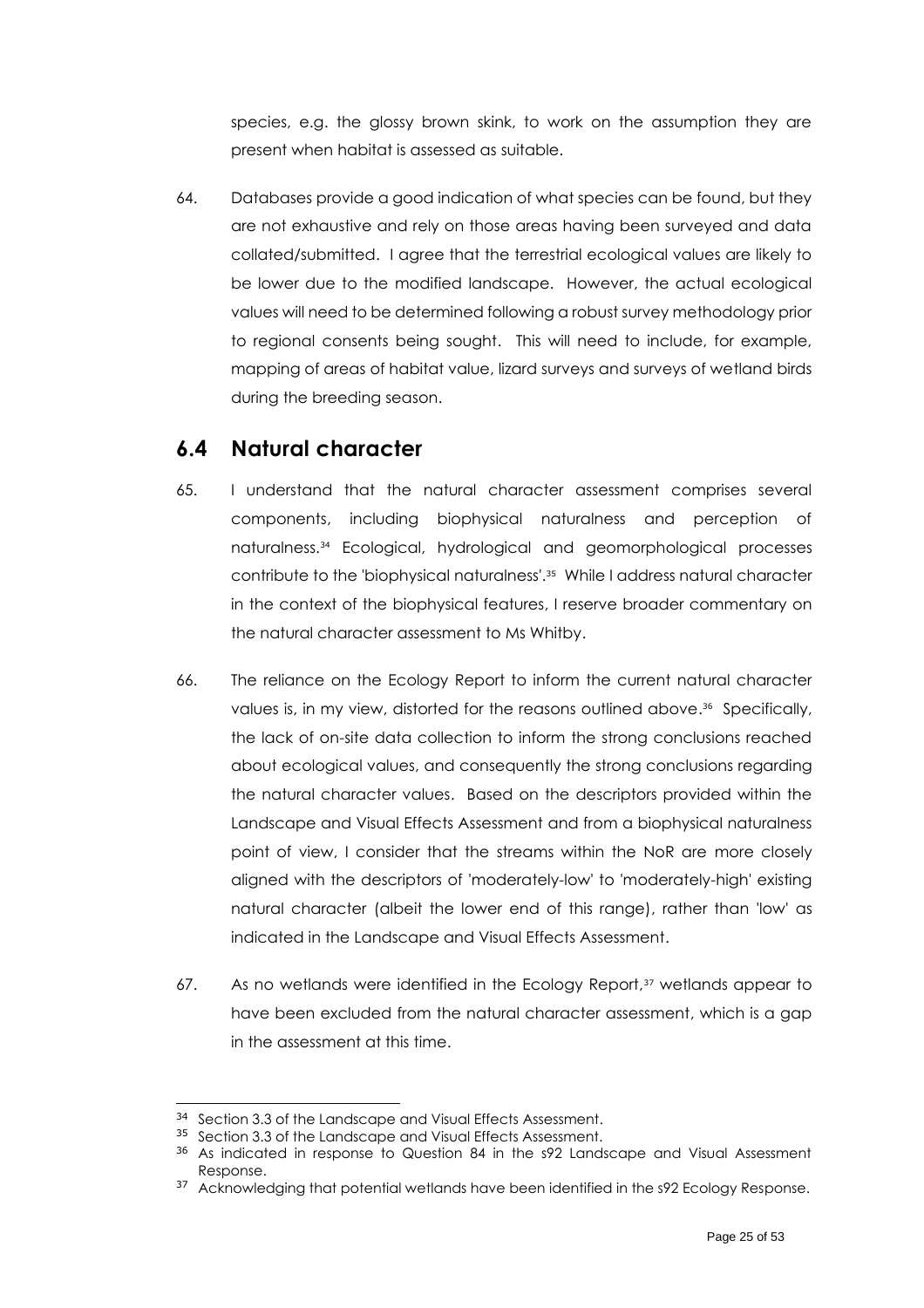68. I am also uncertain about Kiwirail's approach to the post-development natural character values, which I discuss in more detail below.

# <span id="page-25-0"></span>**7 Project Effects**

- 69. For the most part, the application materials state that the detail regarding the ecological values and magnitude of effects will be addressed at the regional consenting phase. However, the Ecology Report concludes that the expected overall level of effect resulting from the Project ranges from 'Very Low' or 'Positive', with this conclusion appearing to be partly relied upon to determine the overall appropriateness of the NoR.
- 70. Overall, I agree that the designation site is degraded and typical of agricultural landuse, and I consider that the site is fundamentally inappropriate for a large-scale development such as this. However, in my opinion, the ecological values are likely understated, and, consequently, the ecological and natural character effects are also likely underestimated. One practical risk of underestimating the ecological values and adverse effects is that the measures necessary to manage the adverse effects (to be addressed at the regional consenting phase) might prove to be unachievable within the designation extent, causing further uncertainty. It would be helpful to understand from KiwiRail whether it has carried out any planning to address that possibility.
- 71. I also question the spatial scale of assessment used to determine the magnitude of effect. This spatial scale appears to be inconsistent across the ecosystem types affected, with some measures assessed at a landscape scale (for example, stream habitat loss) and some at the designation scale (water quality effects). I note that the natural character assessment specifies that an assessment at the designation scale is appropriate.
- 72. In general, I expect more information to be available at this stage of the project or more conservatism assigned to conclusions and effects assessments to provide confidence to KiwiRail and the decision-makers that the effects are at least capable of being addressed in the future in a way that aligns with relevant policy requirements. A conservative approach is particularly appropriate where is minimal on-site data exists from which to draw conclusions.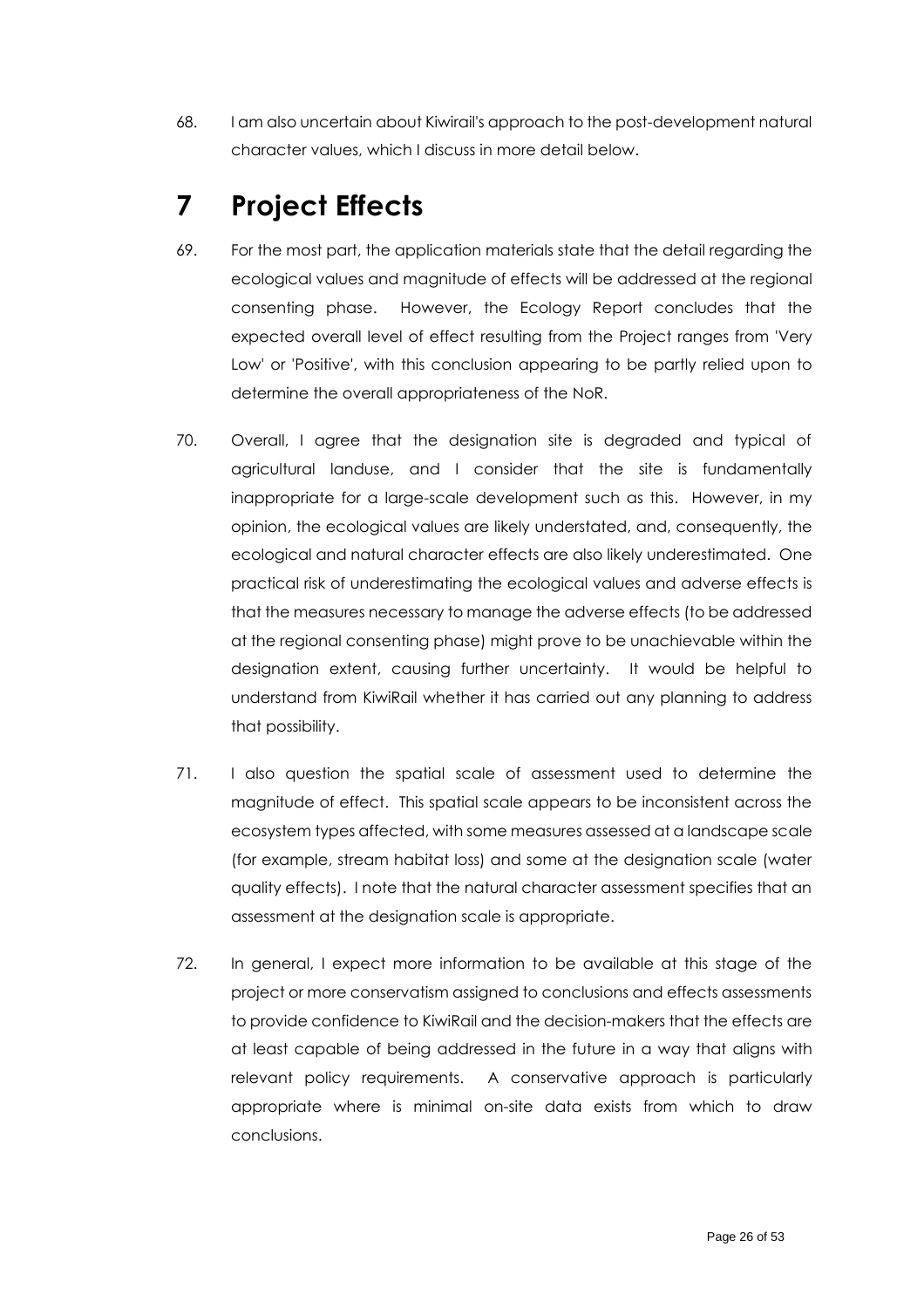73. In the next section, I discuss the ecological effects of the proposal at a high level, noting my key areas of disagreement concerning the conclusions drawn in the Ecology Report, for the Panel to consider in respect of the scale and extent of the designation (noting that the detail will be necessary at regional consenting stage).

### <span id="page-26-0"></span>**7.1 Wetlands**

- 74. The Ecology Report concludes that no wetlands were identified, although a 'possible wetland' was identified from afar. At least one submitter has identified a natural wetland within their property and I personally observed wetland habitats from the roadside on my site visit. I expect some wetland habitats to be present within the designation.
- 75. As explained above, <sup>38</sup> there is no assessment of ecological effects on wetlands provided in the Ecology Report. The s92 response identifies that, because the Freight Hub will be 'specified infrastructure', there is a consenting pathway that allows for these wetlands to be modified. <sup>39</sup> In addition, the s92 response concluded that, given the likely low values of the wetlands, there "*would be space and scope to adequately manage any effects on those wetlands*". 40 The s92 response continues that "*it is unlikely that aquatic compensation would need to be applied*". 41
- 76. While I acknowledge that these issues will be subject to future regional consenting processes, I disagree with the conclusions drawn. As such, I consider that it is pertinent to offer the following critique of the assessment provided.
- 77. I agree that the existing wetland values are likely to be at the lower end of the scale. However, as a threatened ecosystem, even marginal, exotic dominated natural wetlands could have a 'moderate' ecological value – for example, if providing habitat for threatened avifauna. Wetlands that meet criteria under Schedule F could be classified as 'rare' or 'threatened'. The

<sup>38</sup> At 42.

<sup>&</sup>lt;sup>39</sup> I leave interpretation of whether this proposal would be considered 'specified infrastructure' to the planners, however note that the intention is that wetlands are protected first and foremost, with any modification or loss needing to also demonstrate a 'functional need' for that infrastructure to be placed in that specific location (NPSFM 3.22(1)(b)(iii)).

<sup>40</sup> Refer response to Question 71 in the s92 Ecology Response.

<sup>41</sup> Refer response to Question 71 in the s92 Ecology Response.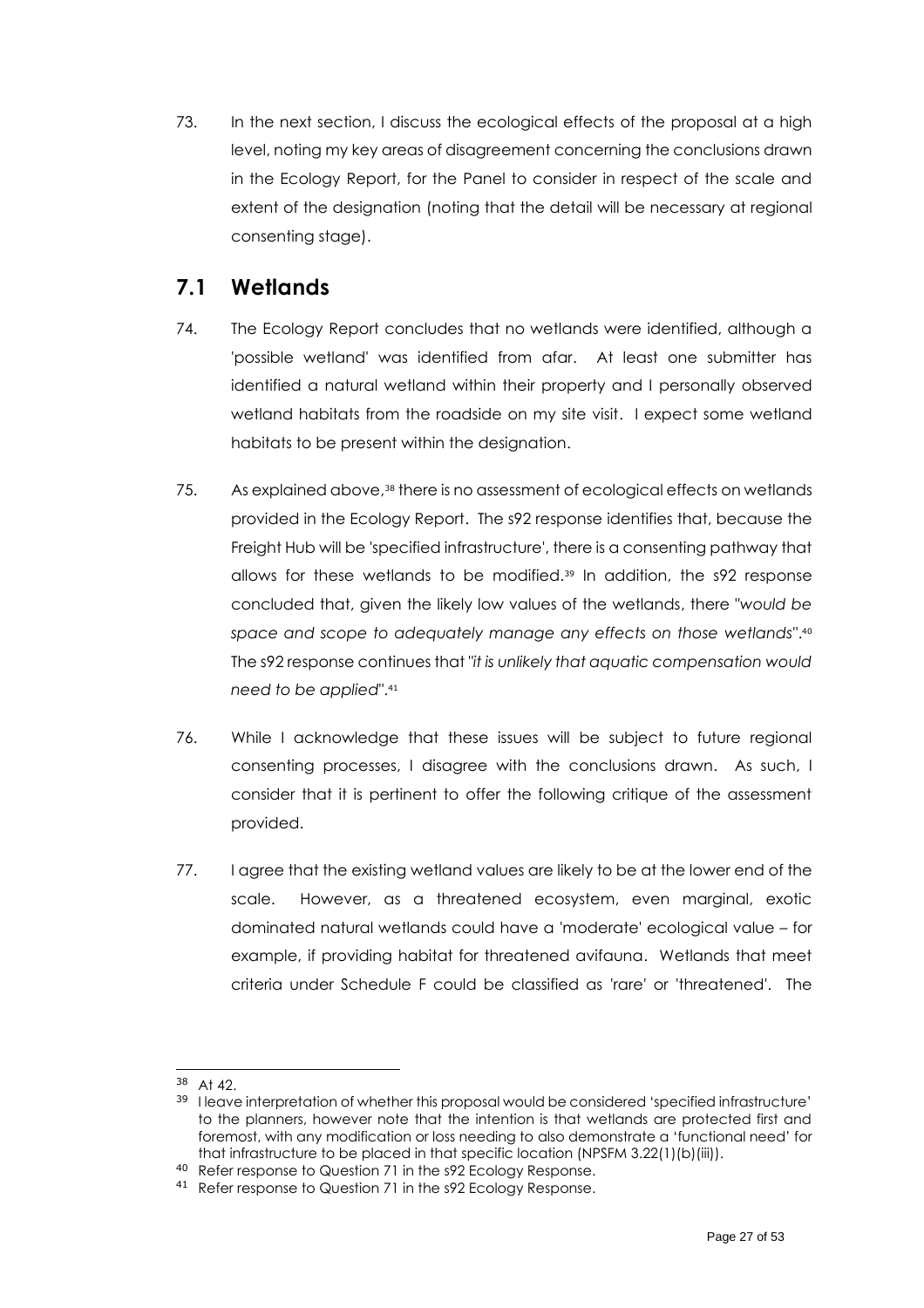NPSFM requires consideration of current and potential values of wetlands, 42 with 'loss of value' in relation to a wetland including the loss of potential value. 43 Therefore, even if the current value of wetlands is low, the potential value may be higher.

- 78. If there are wetlands within the site, they will likely be completely lost under the footprint of the Freight Hub (based on the current configuration and the expectation that the site will be filled by up to  $5-6$  m in some locations<sup>44</sup>). If the loss of wetlands cannot be avoided by the future project works, the magnitude of effect would likely be 'Very High' 45 , and the overall level of effect would be between 'Moderate' (if a low ecological value) or 'High' (if a moderate ecological value). <sup>46</sup> These magnitudes would lead to an overall level of effect of 'moderate' or greater, which typically requires that further measures to offset or compensate are undertaken (assuming further mitigation is not possible).
- 79. The full extent of wetlands across the designation area is unknown, so Kiwirail's conclusion that there will be sufficient space to address effects within the designation is misleading – it is a conclusion based on an unknown premise. The quantum of impacted wetland and the potential requirements to address these effects must be left to regional consenting stage, which will include an assessment of whether the effects can be managed.
- 80. The NPSFM directs no net loss of extent or values of wetlands, which provides further direction that additional measures will be required to address these effects. The One Plan also identifies policies related to those wetlands classified in Schedule F. In the event that wetlands are lost, mitigation is unlikely to be possible, so offset or compensation measures will need to be considered. I agree that it is not appropriate to speculate on potential ratios for effects management at this time<sup>47</sup> – the quantum of offset or compensation required should be calculated once a full understanding of the quality and extent of wetlands is known at the regional consenting phase. At the very least, a robust

<sup>42</sup> Subpart 3 Specific Requirements, NPSFM, Section 3.21 definition of 'effects management hierarchy'.

<sup>43</sup> Subpart 3 Specific Requirements, NPSFM, Section 3.21 definition of 'loss of value'.

<sup>44</sup> Refer to Mr Arseneau's and Ms Baugham's evidence and Section 6.3.5 of the AEE Report.

<sup>45</sup> Defined in the EcIAG, and Table 3 of the Ecology Report as "*Total loss of, or very major alteration to, key elements/features/ of the existing baseline conditions, such that the postdevelopment character, composition and/or attributes will be fundamentally changed and may be lost from the site altogether*."

<sup>46</sup> Refer to 31 above for a description of the EcIAG method.

<sup>47</sup> Refer response to Question 71 of the s92 Ecology Response.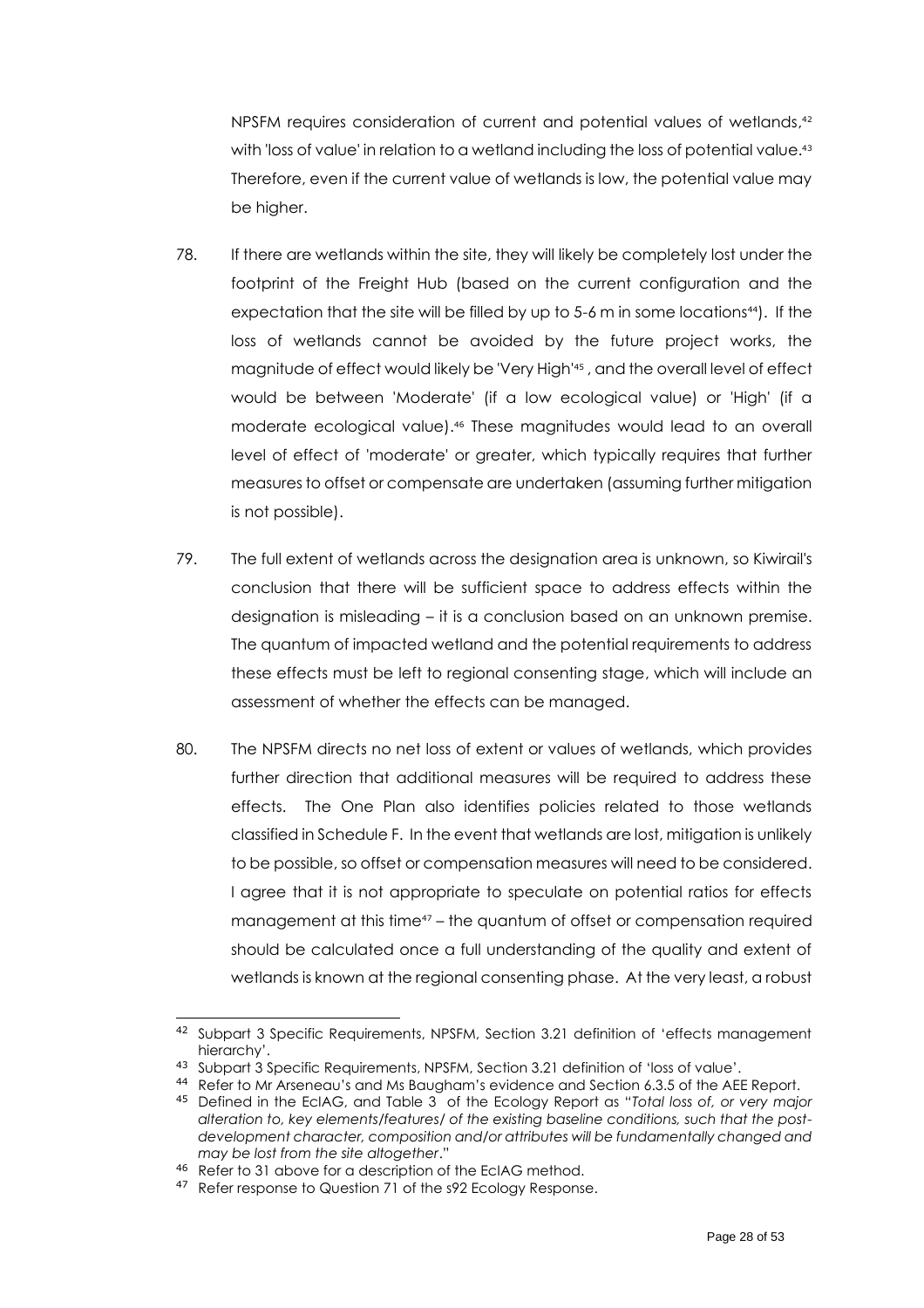and transparent biodiversity accounting framework would need to be applied to determine the quantum of offset required. While it is difficult to quantify the type and magnitude of offsetting or compensation required, I note that where biodiversity models are used to assist with wetland offsetting and compensation requirements, the scale of wetland and restoration enhancement required can be considerably greater than the scale of impact. <sup>48</sup> Based on the current configuration of the Freight Hub, only a small portion of the designation would remain unimpacted (if any at all) and therefore potentially viable to enhance, even if it was wetland habitat worthy of enhancement.

81. In addition to the potential loss of wetlands outlined above, during regional consenting, additional consideration is required regarding any activities within 100 m of a wetland (including those outside the designation) and what controls might need to be in place to address those effects.

### <span id="page-28-0"></span>**7.2 Freshwater stream effects**

- 82. There are several potential effects on freshwater streams and fauna values within and downstream of the designation resulting from the construction and operation of the Freight Hub. These include, but are not limited to:
	- a. Discharges of sediment laden water during the course of construction having the potential to change in-stream habitat.
	- b. Effects relating to changes to stormwater runoff including:
		- i. Changes to water quality within streams and wetlands during construction and operation.
		- ii. Changes to the rate and volume of flow from the site, having the potential to result in erosion or scour in-stream.
	- c. Modification and/or loss of stream habitat within the site.

### <span id="page-28-1"></span>**7.2.1 Discharges of sediment laden water during construction**

83. During construction, there is the potential for sediment laden water discharges to enter the receiving environment (streams and/or wetlands). Suspended sediments can affect water clarity and be an irritant to fauna, and deposited sediments can alter in-stream habitat and communities. Some measures have

Baber et al, 2021 at [1](#page-7-3) above and Maseyk et al, 2018 at [8](#page-14-1) above.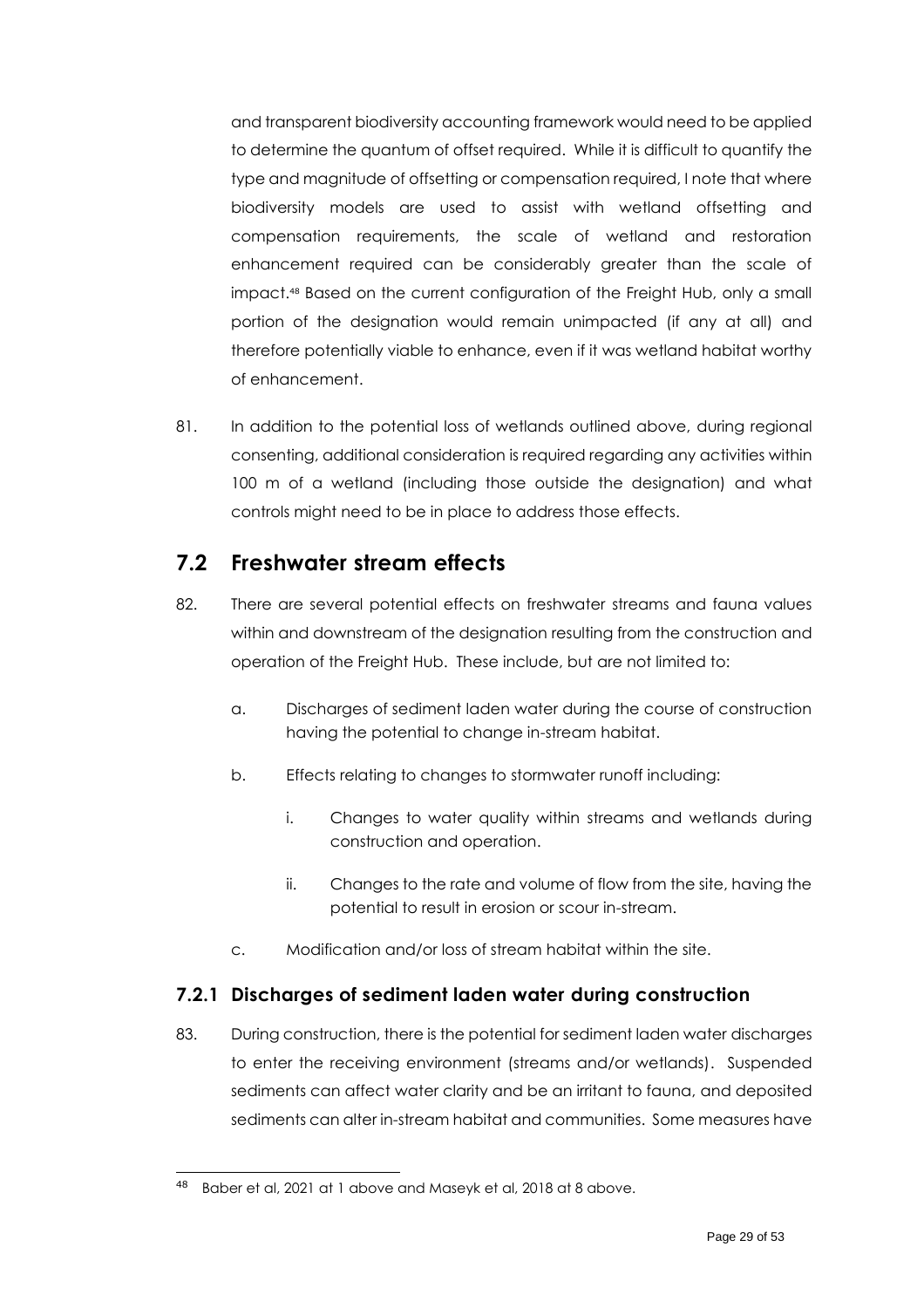been identified to manage these potential effects, which will be outlined in an Erosion and Sediment Control Plan. The Ecology Report concludes that there would be a low magnitude of effect on streams given the underlying softbottom nature of them, "*even in a worst-case scenario where a substantial amount of sediment may be discharged*". <sup>49</sup> I strongly disagree that even a 'substantial' amount of sediment would have a low magnitude of ecological effect. Sediment can fundamentally alter the in-stream conditions, both in the short and long term. At a national level, suspended sediment is recognised in the NPSFM as an attribute requiring limits. 50

- 84. Further, this position does not appear to consider the existing or potential ecological values downstream of the site, for instance, within the Mangaone Stream itself, where several 'At Risk' species have been identified.<sup>51</sup>
- 85. Notwithstanding, with the implementation of best practice onsite controls, I consider the potential ecological effects of sediment during construction can be managed. This will need to be addressed further at regional consenting stage.

#### <span id="page-29-0"></span>**7.2.2 Operational stormwater runoff effects**

- 86. The Freight Hub will have a substantially higher impervious area than the existing landuse. Runoff from the site will therefore be released at a higher volume and velocity than under pre-development conditions. This runoff has the potential to cause erosion in stream systems, particularly those that have already unstable banks and that may be susceptible to increased flows. Further, the activities within the site will introduce different contaminants to the environment, which could affect natural wetlands or streams. Runoff from the site will carry a higher concentration of urban/industrial contaminants to the receiving environments.
- 87. Mr Leahy identifies that on-site controls to limit contaminant generation and treatment of high contaminant generating activity areas will be utilised. This is likely to include a combination of 'low impact design' principles, but primarily two treatment wetlands. These wetlands will provide for both water quality

<sup>49</sup> Section 6.2.2 Ecology Report.

<sup>50</sup> Table 8, National Policy Statement Freshwater Management 2020.

<sup>51</sup> Noting that the ecological values of the Mangaone Stream have not been assessed within the Ecology Report however the results of the Freshwater Fish Database search are relevant (at Table 7, Ecology Report).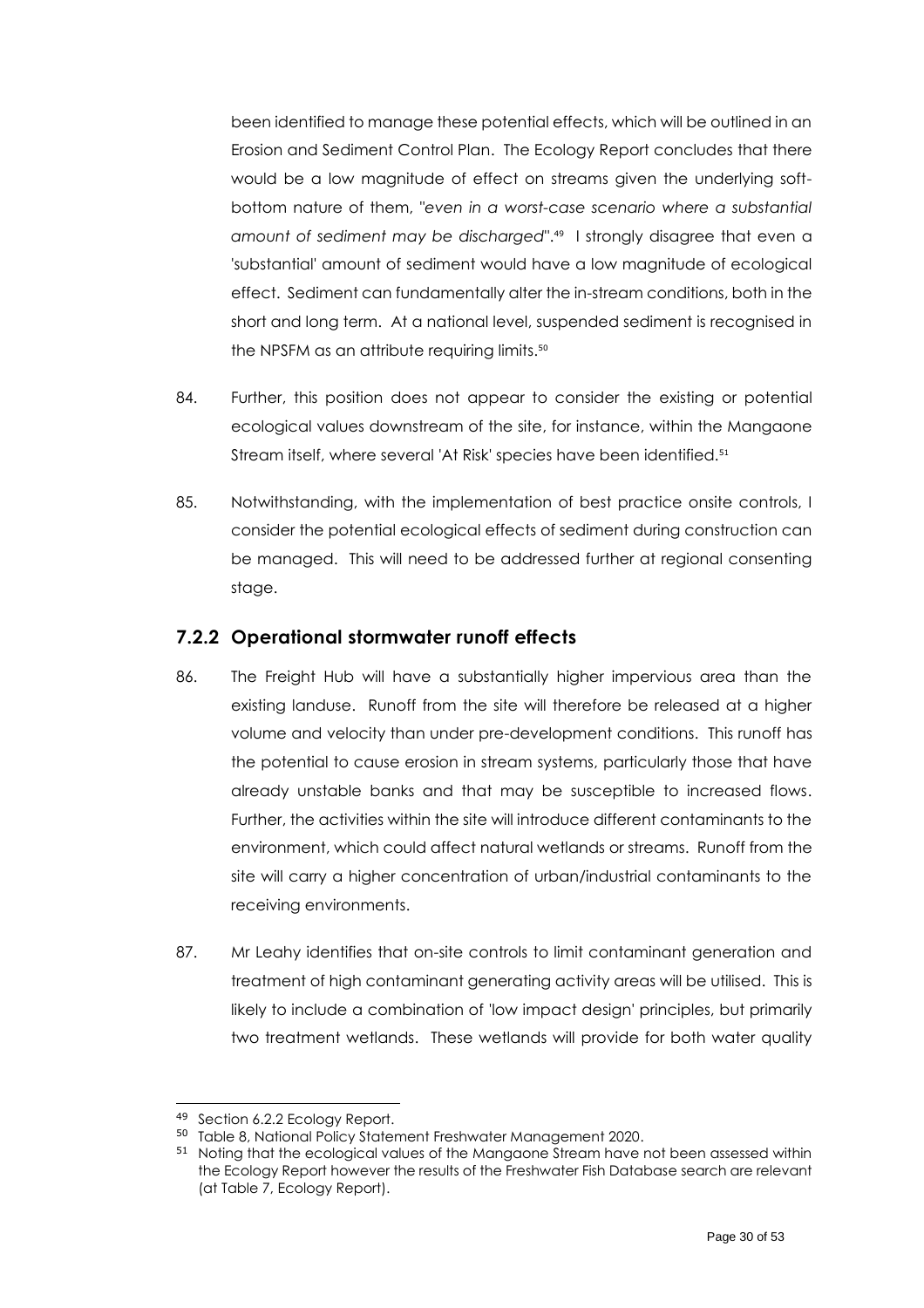treatment and quantity control. I defer to Mr Arseneau's and Ms Baugham's assessment as to the appropriateness of these controls.

- 88. On the basis that Mr Arseneau and Ms Baugham consider the measures are appropriate, I consider that the potential effects of discharges can likely be managed. However, I do not share the Ecology Report's optimistic conclusion that the magnitude of effects will be 'negligible'. Instead, I would expect to at least see a change in the receiving environment commensurate with '*a minor shift away from existing baseline conditions', <sup>52</sup>* equivalent to a 'low' magnitude of effect. This change will depend on the final configuration of the stormwater controls, the ability of the receiving environments to assimilate any contaminants, and the stability of the receiving streams.
- 89. As for the sedimentation effects, any potential stormwater effects will also be realised in the downstream Mangaone Stream receiving environment. The ecological values of the Mangaone Stream have not been reported in the Ecology Report, and, consequently, the level of effect is not reported. I consider the downstream effect is a key consideration of the NoR that will need to be addressed further at regional consenting stage.
- 90. Notwithstanding, I consider that the potential ecological effects of operational stormwater quality and quantity can be managed by implementing a best practice stormwater management approach. This will need to be addressed further at the regional consenting stage.

#### <span id="page-30-0"></span>**7.2.3 Stream habitat loss and modification**

- 91. One of the more substantial impacts of the Freight Hub will be the loss of stream length and modification of habitat. It is this effect that I consider has been understated most within the Ecology Report.
- 92. In the order of 3.8 km of stream is estimated to be present within the designation.<sup>53</sup> Following construction, if the Freight Hub proceeds as per the Landscape Plan, <sup>54</sup> Kiwirail expects that the final configuration will comprise 1.6 km of culverted stream length and 445 m of constructed stream channel. 55 Based on these numbers, I estimate that 1.8 km of stream length will be lost

<sup>52</sup> Refer Table 8 of the Ecological Impact Assessment Guideline and Table 3 of the Ecology Report.

<sup>53</sup> Section 6.2, Ecology Report.

<sup>54</sup> Landscape Plan (draft and indicative), October 2020.

<sup>55</sup> Refer response to Question (80) (ii) s92 Ecology Response.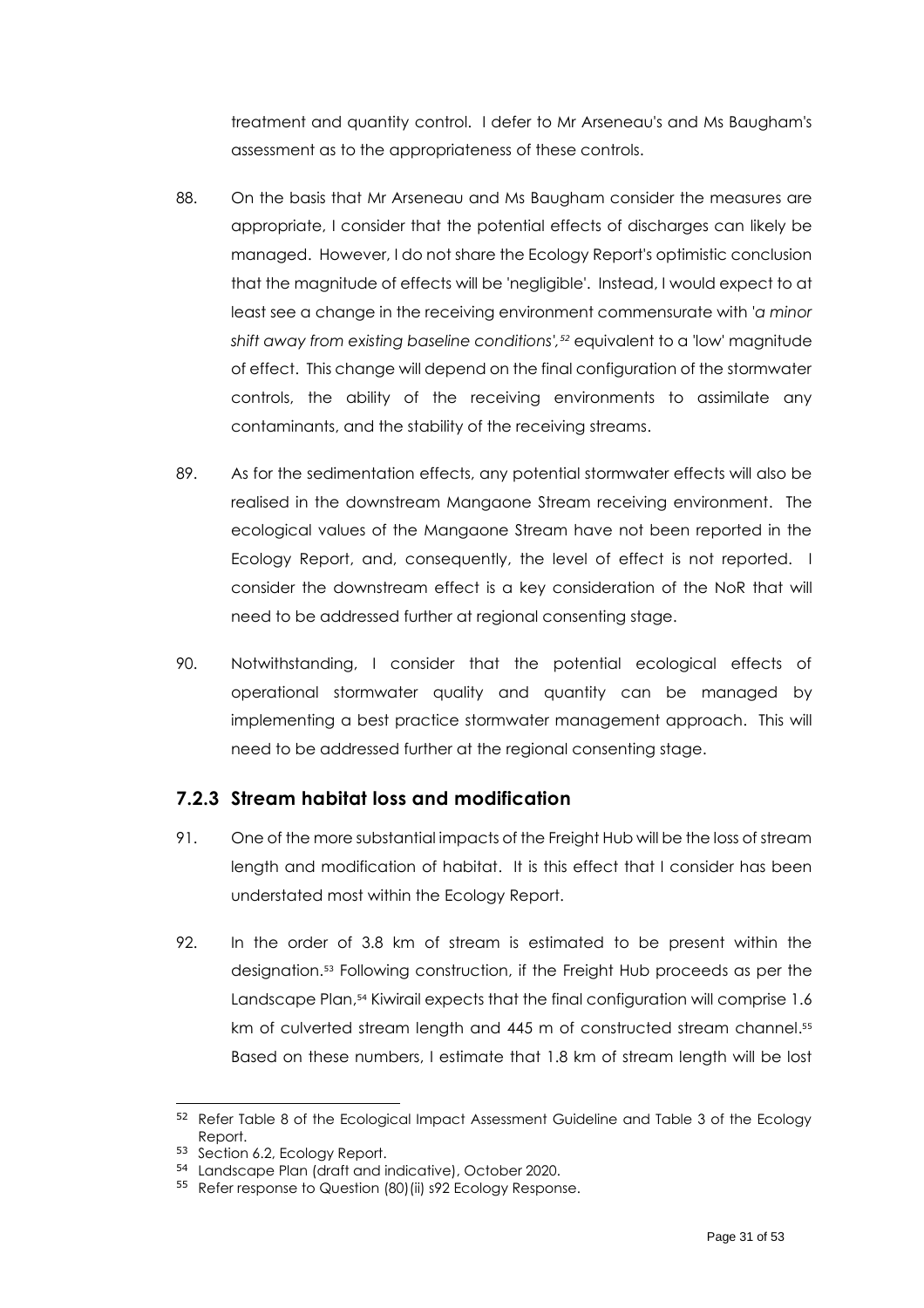completely through reclamation. 56 While culverted streams can provide some residual ecological value, this is usually when the culvert is short and allows light to easily reach the aquatic habitat within the piped section, allowing ecological functions to continue relatively unimpeded. One of the piped sections is 678 m long<sup>57</sup> and, if piped along its entirety, will be quite limited in respect of aquatic ecological processes. Culverted sections will still contribute to hydrological functioning within the sub-catchments; however, this will likely be quite removed from natural hydrological functioning. In terms of what remains as a functioning stream channel within the designation, this will be restricted to the approximately 445 m of constructed channel that will have culverts along its length. Constructed stream channels with associated riparian planting can be functional and provide for ecological processes, but the value of this will need to be ascertained following further design.

93. The Ecology Report considers that the modification of stream length will result in a 'low' magnitude of effect when considered at a 'Stream System' (sub catchment) scale and 'negligible' magnitude of effect at the Mangaone Stream catchment scale. This conclusion is on the basis that approximately 12% and 7% of total stream length will be lost within Stream System 1 and Stream System 2, respectively. <sup>58</sup> While this scale can be useful to provide some context, it is also necessary to consider this at a more local, designation scale (consistent with the natural character assessment). Within the designation there will be a 100% loss of natural stream length and, post construction, a constructed watercourse will provide for only 11% of what was there preconstruction. <sup>59</sup> Within the designation I consider that the magnitude of effect will be 'very high', commensurate with the EcIAG descriptor' *total loss of, or very major alteration to, key elements/features/ of the existing baseline conditions, such that the post-development character, composition and/or attributes will be fundamentally changed and may be lost from the site altogether'*. <sup>60</sup> That is because open stream channels within the site will be effectively lost and their ecological functions severely impeded or lost.

<sup>56</sup> Definition provided a[t 2](#page-8-1) above.

<sup>&</sup>lt;sup>57</sup> Refer response to question (80) (ii) s92 Ecology Response.

<sup>58</sup> Section 6.2 Ecology Report.

<sup>59</sup> I note that this is based on the current extent of stream length within the site which I believe to be underestimated.

<sup>&</sup>lt;sup>60</sup> Refer Table 8, Ecological Impact Assessment Guidelines and Table 3 Ecology Report.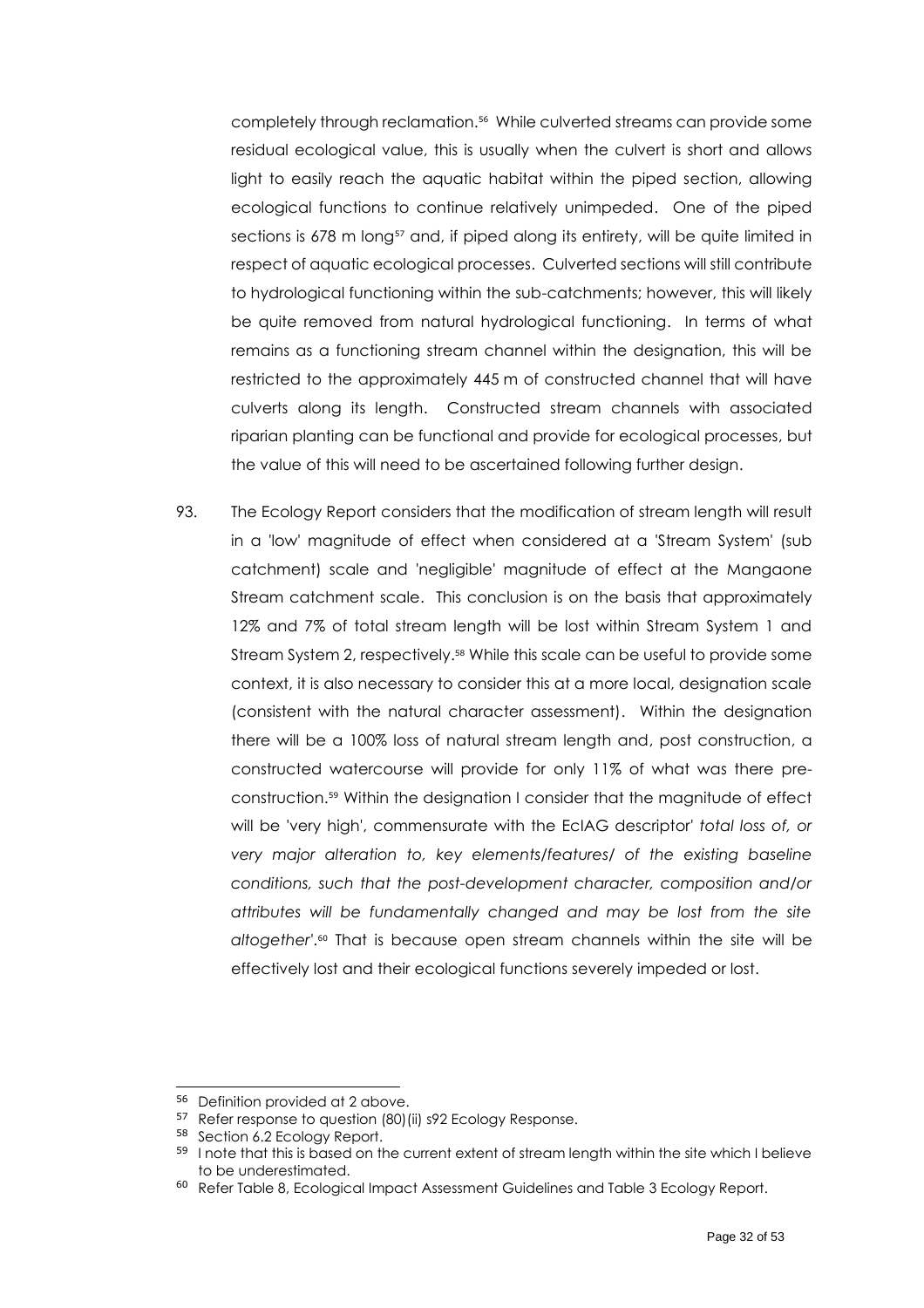- 94. Consequently, I also disagree with the overall level of effect concluded in the Ecology Report. <sup>61</sup> I expand on this as follows, considering the ecological values presented above<sup>62</sup> and using the EcIAG method.<sup>63</sup> Based on low to negligible ecological values and a low magnitude of effect, the loss of 3.8 km stream within the designation is claimed to result in an overall 'very low' level of effect, and would not warrant measures to further avoid, remedy, mitigate, or offset effects.<sup>64</sup> The effects assessment presented in the Ecology Report fails to consider the potential values of the stream systems. <sup>65</sup> It also appears to be inconsistent with the NPSFM policy that there be no further loss of extent or values of streams. More importantly, it dilutes the magnitude of effect by applying the larger catchment scale, thereby negating cumulative effects associated with stream loss overall. While this will be subject to further assessment at the regional consenting stage, it is my opinion that this is a major problem with the conclusions in the Ecology Report.
- 95. I offer, for example, an alternative assessment of overall level of ecological effect, for context. If the stream systems do have low current ecological value, with a more appropriate 'very high' magnitude of effect, the overall level of effect is 'moderate'. If the current values are higher, or potential value is considered, and the ecological values are for example 'moderate', then the overall level of effect increases to 'high'. The EcIAG directs that effects in the 'high' or 'moderate' category represent "*a level of effect that requires careful assessment and analysis of the individual case. Such an effect could be managed through avoidance, design, or extensive offset or compensation actions. Wherever adverse effects cannot be avoided, no net loss of biodiversity values would be appropriate*". 66
- 96. In my experience, a moderate or higher overall level of effect is typically aligned with effects that are considered 'more than minor', although I note that is a planning term that I do not use myself. Irrespective of the existing value, a 'moderate' overall level of effect under the EcIAG would require mitigation, offset or compensation measures to be implemented.

<sup>&</sup>lt;sup>61</sup> Overall effect being a combination of values and magnitude as presented at 31.

<sup>62</sup> At 57.

<sup>63</sup> At 31.

<sup>64</sup> Section 6.2, Ecology Report.

<sup>&</sup>lt;sup>65</sup> Once the NPSFM has been adopted into Regional Plans, the loss of both existing and potential values must be considered by Regional Councils when determining resource consent applications. Refer NPSFM Section 3.21 and Section 3.24(3)(a).

<sup>&</sup>lt;sup>66</sup> EcIAG, [5](#page-12-3) above.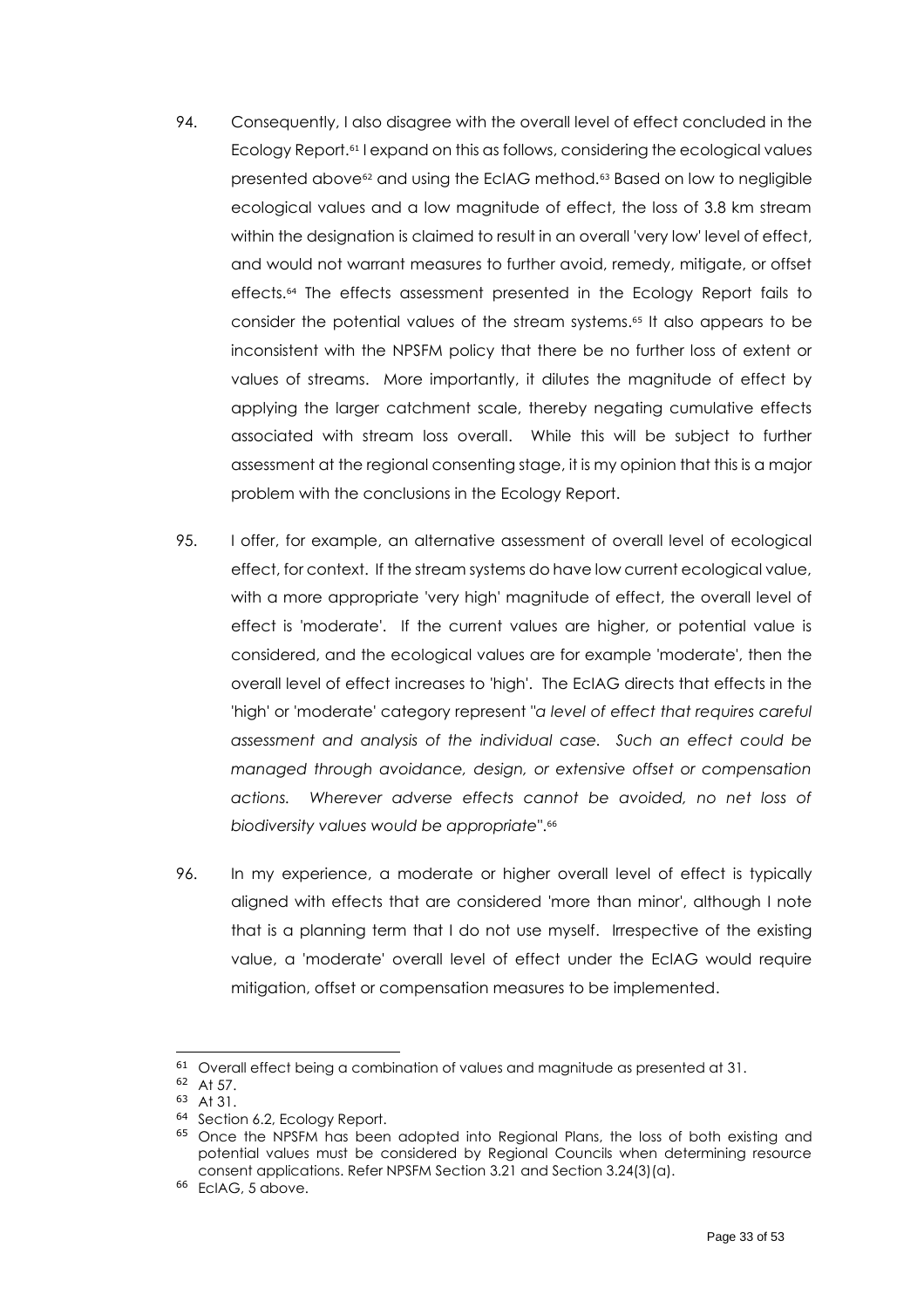- 97. I agree that the constructed stream channel will provide for some ecological function within the site and this benefit should be considered in the overall package of works at regional consenting. However, the loss or modification of 3.8 km of stream would not be effectively mitigated or offset by this action alone, not least because it would only provide for only 11% stream length of what will be lost.
- 98. To address the effects of loss of stream habitat (length and stream bed area), a full and complete assessment of the ecological values and effects will be required at the regional consenting phase. Part of this assessment will be to identify the functional need for the stream loss as proposed. <sup>67</sup> As was identified in the early phases of the site selection, <sup>68</sup> mitigation measures are unlikely to be possible and therefore offsetting will be required to address those residual adverse effects. I expect this to provide for, at least, no net loss of ecological values and extent determined through a robust and transparent offset tool. 69 A key part of this will be to provide for the enhancement of stream length (and streamed area) elsewhere that is at least equivalent to the length lost and likely to be several times more.<sup>70</sup> That is, the effects of the stream loss are unlikely to be addressed within the designation.

#### <span id="page-33-0"></span>**7.2.4 Fish passage**

99. Many of New Zealand's native fish are diadromous, meaning they migrate to and from the ocean to complete their lifecycles. This means that maintaining the connectivity of stream systems is important, particularly in catchments where taonga and threatened species are present.

<sup>67</sup> Section 3.24(1)(a) NPSFM 2020.

<sup>68</sup> Refer Section 6, 18 November 2019 assessment in the Specialist Assessment – Natural Environment Criterion.

<sup>69</sup> As detailed in the effects management hierarchy defined at Section 3.21 NPSFM and required by Section 3.24(1)(b) NPSFM 2020 and as outlined in the Biodiversity Offsetting under the Resource Management Act A Guidance Document September 2018.

<sup>&</sup>lt;sup>70</sup> As for wetlands a robust and transparent method should be used to determine the quantum of offset required, which will be based on the ecological values lost at the impact site and the ecological gain that can be achieved at the offset site. As an indication of the potential quantum, I refer to recent examples for effects on similar agricultural streams as follows: The Manawatū-Tararua Highway project used the Stream Ecological Valuation method to calculate offset required for approximately 13 km stream loss). Where offset was provided by stream creation, between 1.1 to 2.1 times the stream bed area lost was required to be created. Where offset was provided by riparian planting between 2.9 to 6.6 stream bed area lost was required to be planted.

The Warkworth to Wellsford project also used the Stream Ecological Valuation method to estimate offset requirements. In sum, approximately 27.1 km of stream is anticipated to be impacted, which is estimated to require 18.3 km stream creation and 71 km riparian planting to address these effects (equating to an approximate ratio of 3.3:1).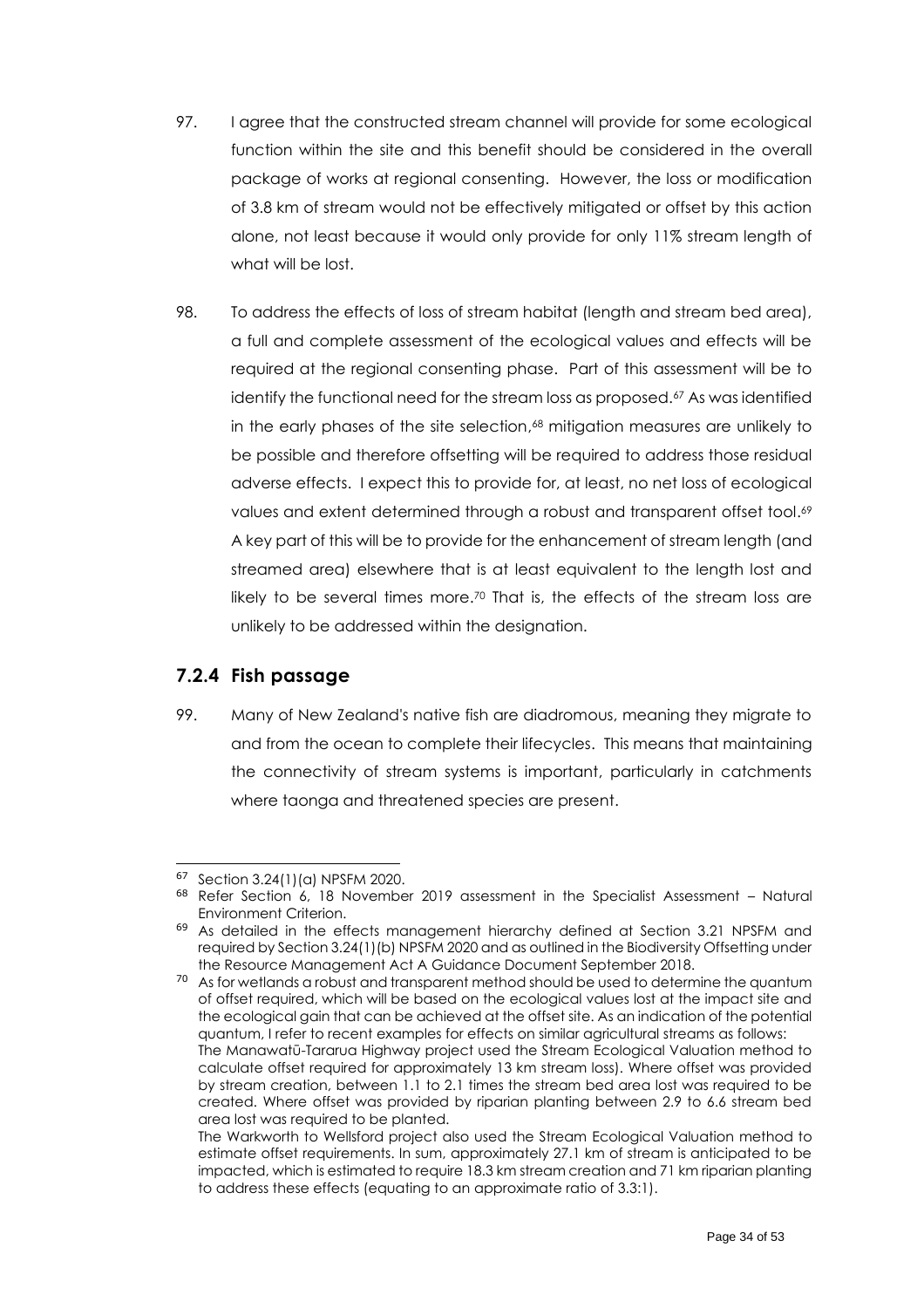- 100. It is estimated that there will be in the order of 1.5 km culverted stream length within the site. I am uncertain about how the culverts will be configured, but I understand that the individual lengths of the culverts will vary between 27 m and 678 m. <sup>71</sup> KiwiRail intends to 'follow' the NZ Fish Passage Guidelines, some components of which have been passed into legislation through the NESF Permitted Activity Standard (Regulation 70). <sup>72</sup> Despite the concerns I raised in discussion with Kiwirail's ecologist, Kiwirail maintains that culverts constructed in accordance with the Fish Passage Guidelines will provide an improvement to the current situation, and will be a 'positive' effect contributing to an overall 'net gain in fish passage'. 73
- 101. A slightly more nuanced response is provided in the stormwater assessment stating that the "upgrade of existing culverts and new culverting provides an opportunity to incorporate specific design measures to facilitate fish passage". 74 It continues that the 'improvements' relate to the ability of the project to "ensure permanent provision of fish passage rather remediating present-day issues".
- 102. I agree that removing existing culverts and replacing them with 'fish friendly' culverts would improve those sections of the currently culverted stream. However, I disagree that the construction of the proposed culverts will result in a 'positive' effect on fish passage through the site, particularly given that the current values of the site are not completely understood. If constructed poorly, culverts can restrict fish passage and have adverse effects on fauna and habitats. However, if culverts are constructed in accordance with the NZ Fish Passage Guidelines, the potential adverse effects on fish passage can be adequately mitigated. I appreciate that the existing habitat may be of a lower quality, but this does not justify a conclusion that the inclusion of culverts will make fish passage better. This is particularly relevant when considering some of the culverts are proposed to be upwards of 100 m in length and that some species potentially present within the catchment are poor swimmers.<sup>75</sup>. Providing for the variety of fish passage requirements along this length will be challenging and may, in fact, not be possible for all species.

<sup>71</sup> Refer response to Question 80(ii) s92 Ecology Response.

<sup>72</sup> Refer response to question 80(iv) s92 Ecology Response.

<sup>73</sup> Refer response to question 80 s92 Ecology Response.

<sup>74</sup> Refer response to Question 88(i) in the s92 Stormwater Response.

<sup>&</sup>lt;sup>75</sup> Inanga have been recorded within the catchment and are known to be poor swimmers.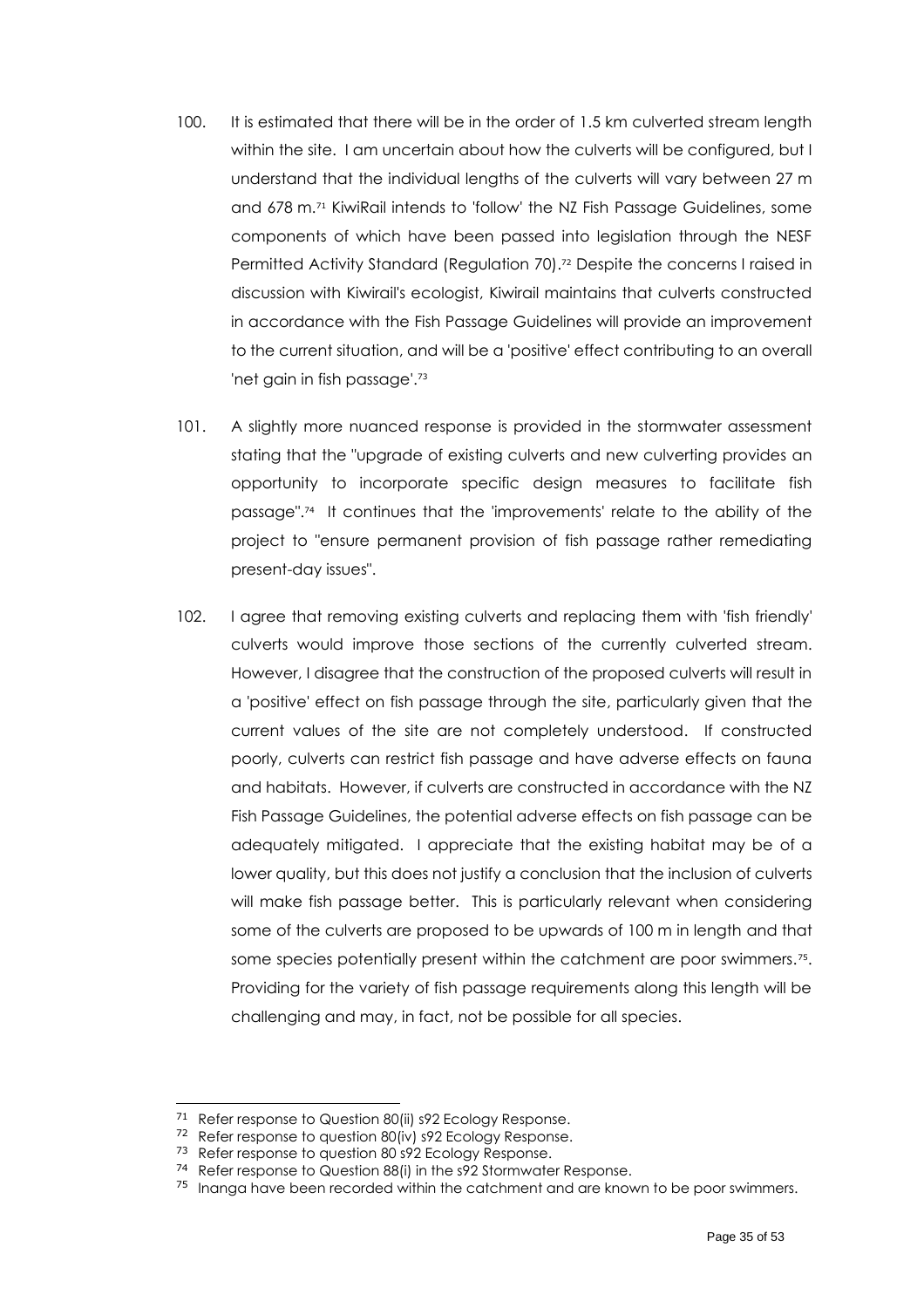- 103. Mr Arsenau and Ms Baugham encourage the use of the Stream Simulation approach described within the NZ Fish Passage Guidelines. This would go some way to avoiding or mitigating adverse effects on fish passage.
- 104. The ecological values of the fish potentially affected and the magnitude of effect will need to be provided following detailed design and in the context of the wider upstream environment.

### <span id="page-35-0"></span>**7.3 Terrestrial ecology**

- 105. The Ecology Report identifies only one effect on terrestrial ecology, being related to the combined loss of vegetation and fauna habitat resulting from the Freight Hub.<sup>76</sup> It considers that, given the general lack of vegetation present, the clearance of the 177.7ha site and its change to an industrial site/use would have a low magnitude of effect. While I appreciate that the grassed paddocks and sporadic trees may not appear to hold much ecological value, these habitats will be used temporarily or permanently by fauna that may be present on site. Removing these paddocks and replacing them with a primarily hardstand area with industrial and vehicular components will not provide the same habitat. Therefore, I consider that a magnitude of effect more aligned with 'moderate' might be appropriate." Due to the conclusion of 'low' magnitude of effect, the Ecology Report considers that no mitigation measures are required.
- 106. Following a request for further information, it was clarified that the landscape planting proposed for the Freight Hub is specifically for that purpose and is 'not intended as ecological planting. 78 ' If further measures to address residual terrestrial habitat effects are identified through the regional consenting process, I consider that the landscape planting will not be able to contribute to the management of ecological effects. By this, I mean that the landscaping planting cannot be counted towards addressing ecological effects because it will be required by the designation to mitigate landscape and visual effects - it would not be 'additional'. <sup>79</sup> I also note that 'landscape

<sup>76</sup> Section 6.1 Ecology Report.

<sup>77</sup> Table 3 Ecology Report.

<sup>78</sup> Refer response to Question 69 s92 Ecology Response.

 $79$  Eleven principles of offsetting are identified within Maseyk et al., 2018. One of these is 'additionality', which means that an offset must achieve gains in biodiversity above and beyond gains that would have occurred anyway in the absence of the offset. This means that if planting is required to mitigate landscape effects through conditions of the NoR then it cannot also be used to address ecological effects that may be required at regional consenting.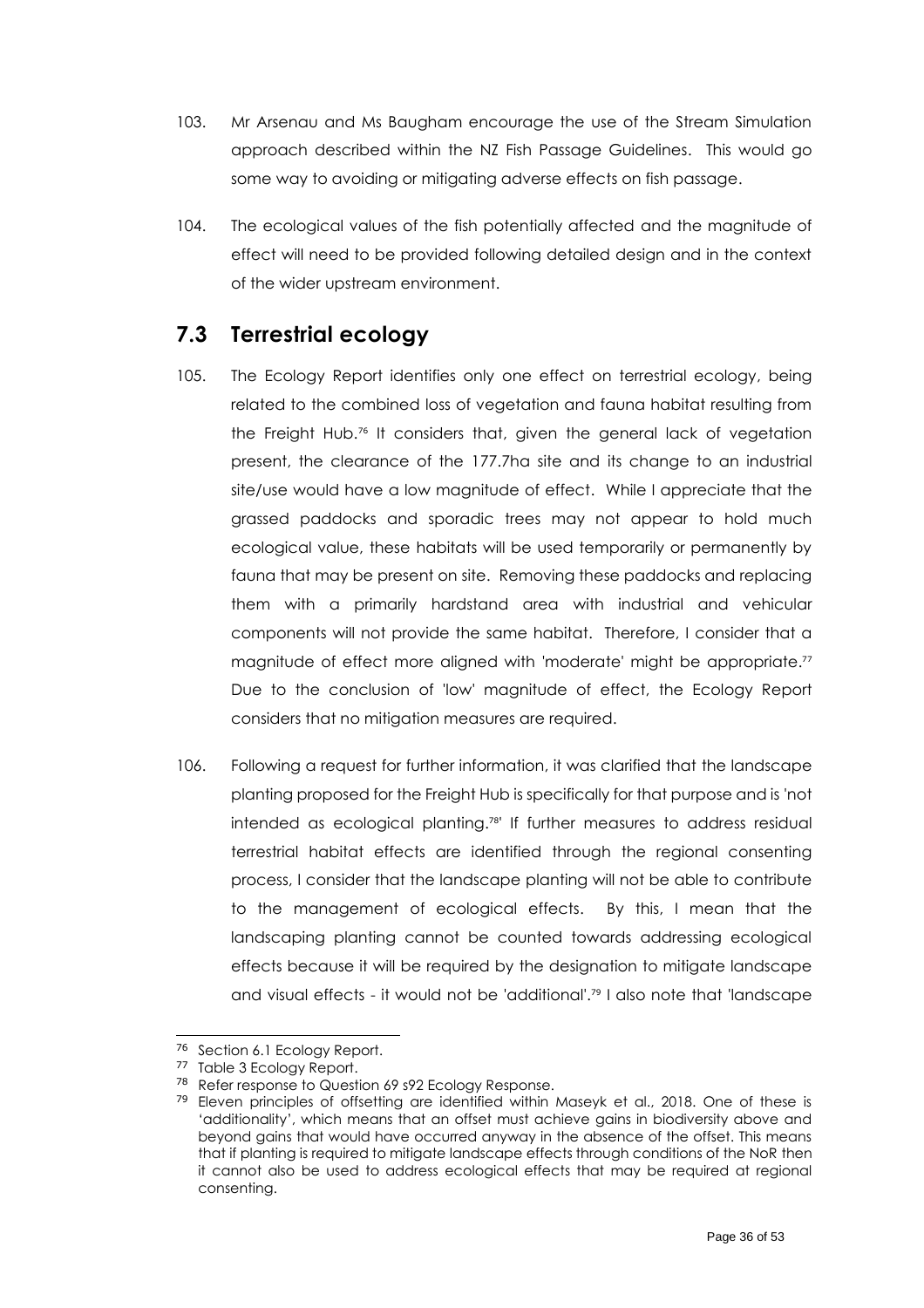planting' does not provide the same ecological benefits as 'ecological planting', which would be warranted to address ecological effects.

- 107. There are other potential effects on fauna that have not been assessed within the Ecology Report. During construction there could be effects on fauna through disturbance, injury and mortality. Despite there being no assessment within the Ecology Report, recommendations are provided to manage these effects, including the need to salvage of lizards and complete nest checks of birds prior to construction. Notwithstanding that the ecolgical values and magnitude of effects are currently unknown, I agree with this recommendation as a minimum standard. I consider that an Ecological Management Plan ("**EMP**") be prepared to manage the potential effects on flora and fauna. The EMP should include management approaches for all of the ecological values of the site. To provide a list of inclusions at this time would be speculative as the ecological values are not fully understood; however, in my view, lizard and avifuana management plans will be required (amongst others).
- 108. There is also no assessment of potential long term operational effects of noise, lighting, vibration on terrestrial fauna values that may be present. The change from a rural landuse to an industrial activity could well have effects on fauna within proximity of the site. This effect could be on, for example, birds along the margins of the Mangaone Stream. Until such time as the values of the site and surrounds are better understood, the potential magnitude of these effects remains uncertain.

### <span id="page-36-0"></span>**7.4 Natural character**

- 109. The overall commentary on the natural character matters is addressed by Ms Whitby, although several points are relevant to my assessment. Specifically, I comment on natural character effects as they relate to the biophysical naturalness of the rivers, streams and wetlands and their margins.
- 110. As explained earlier, <sup>80</sup> I do not consider that the Ecology Report provides sufficient detail to have confidence in the existing ecological values of the site. Therefore, I question the validity of the conclusions subsequently drawn in respect of existing and post-development natural character.

<sup>80</sup> At 66.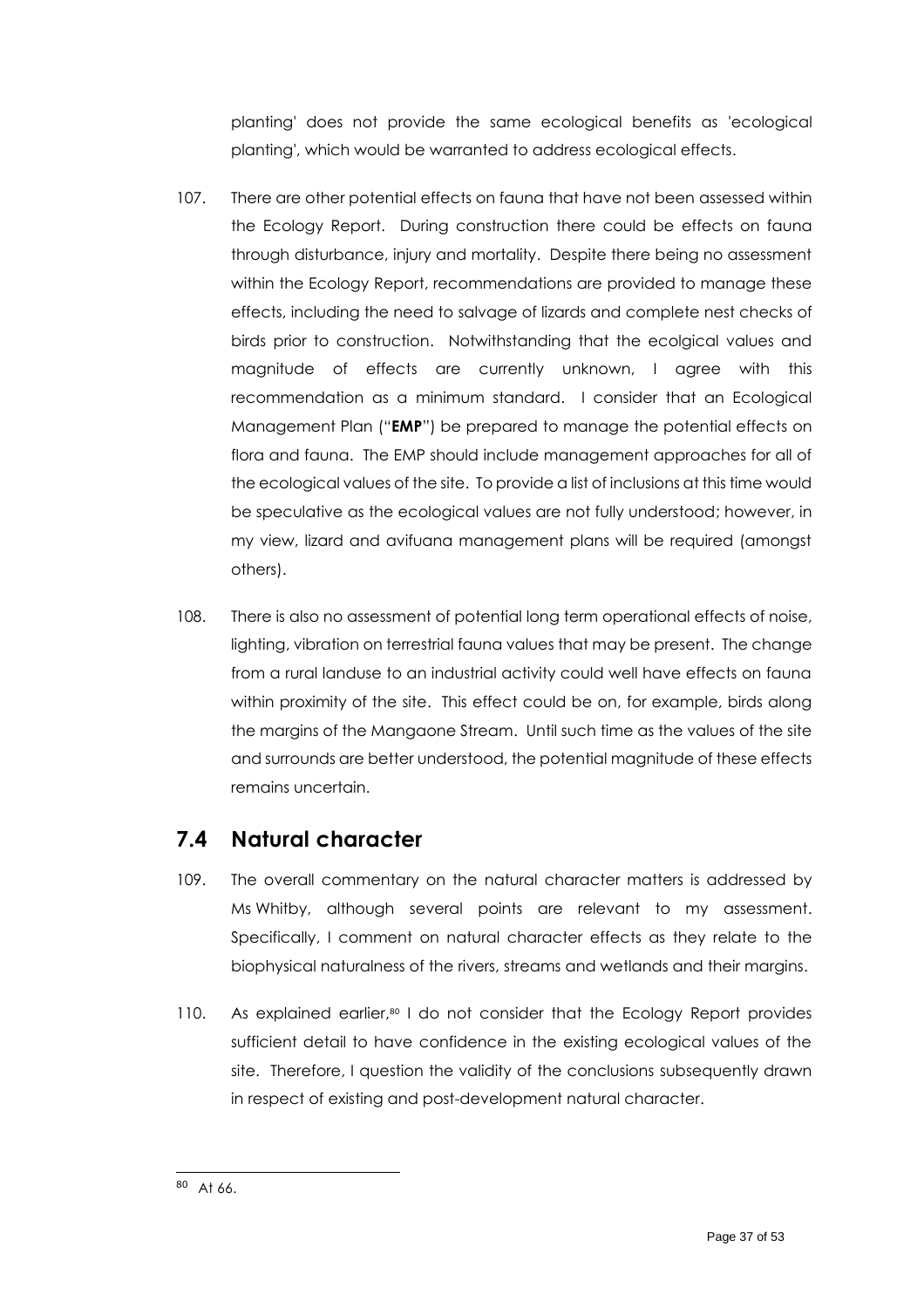- 111. An overall 'moderate positive' effect on natural character has been assigned on the basis of several components contributing to this score.<sup>81</sup> I disagree with several of the conclusions drawn in respect of the post-development natural character scores.
- 112. The potential adverse effects on natural character have been identified as the '*redirection and constructed conveyance'* of the existing stream channels.<sup>82</sup> In my opinion, this substantially understates the practical realities of the post-development state of the designation area. That is, of the 3.8 km of stream estimated to be within the site, approximately 445 m of stream 'redirected' to a 'constructed conveyance' channel. Of the remaining stream within the site, approximately 1.5 km will be culverted. This leaves at least 1.8 km of stream channel that will cease to exist in any form, with the water itself being redirected to the culverted sections or the constructed channel. In my opinion, a more accurate description would be to identify the adverse effects on natural character as the loss of approximately 90% of the open stream channel with the site. I note again that this does not account for wetland values at all.
- 113. The 'moderate positive' effects on natural character are based on the proposed 'naturalised channel' and 'mitigation ponds'. <sup>83</sup> I explain my concerns with this conclusion below in light of the effects described above and the relative naturalness of the proposed mitigation measures.
- 114. While the culverted sections of stream may provide fish passage and will continue to allow water to flow through them,<sup>84</sup> I do not consider that this is sufficient to contribute to an improved biophysical naturalness compared to the existing state. Put simply, the culverted sections of stream will have no riparian margin, will have a highly modified channel shape, geomorphological processes will be influenced by the straightened shape, the hydrological regime will be substantially changed, and the ecological processes will be highly affected – particularly in the culvert of 678 m long. I note that the Landscape and Visual Assessment Report identifies that the culverting activity limits' *future natural character restoration options*'. <sup>85</sup> In my opinion, the post-

<sup>81</sup> At 7.2 of the Landscape and Visual Assessment Report.

<sup>82</sup> At 6.12 Landscape and Visual Assessment Report.

<sup>83</sup> At 7.2 of the Landscape and Visual Assessment Report.

<sup>84</sup> Refer 102.

<sup>85</sup> At 6.15 of the Landscape and Visual Assessment Report.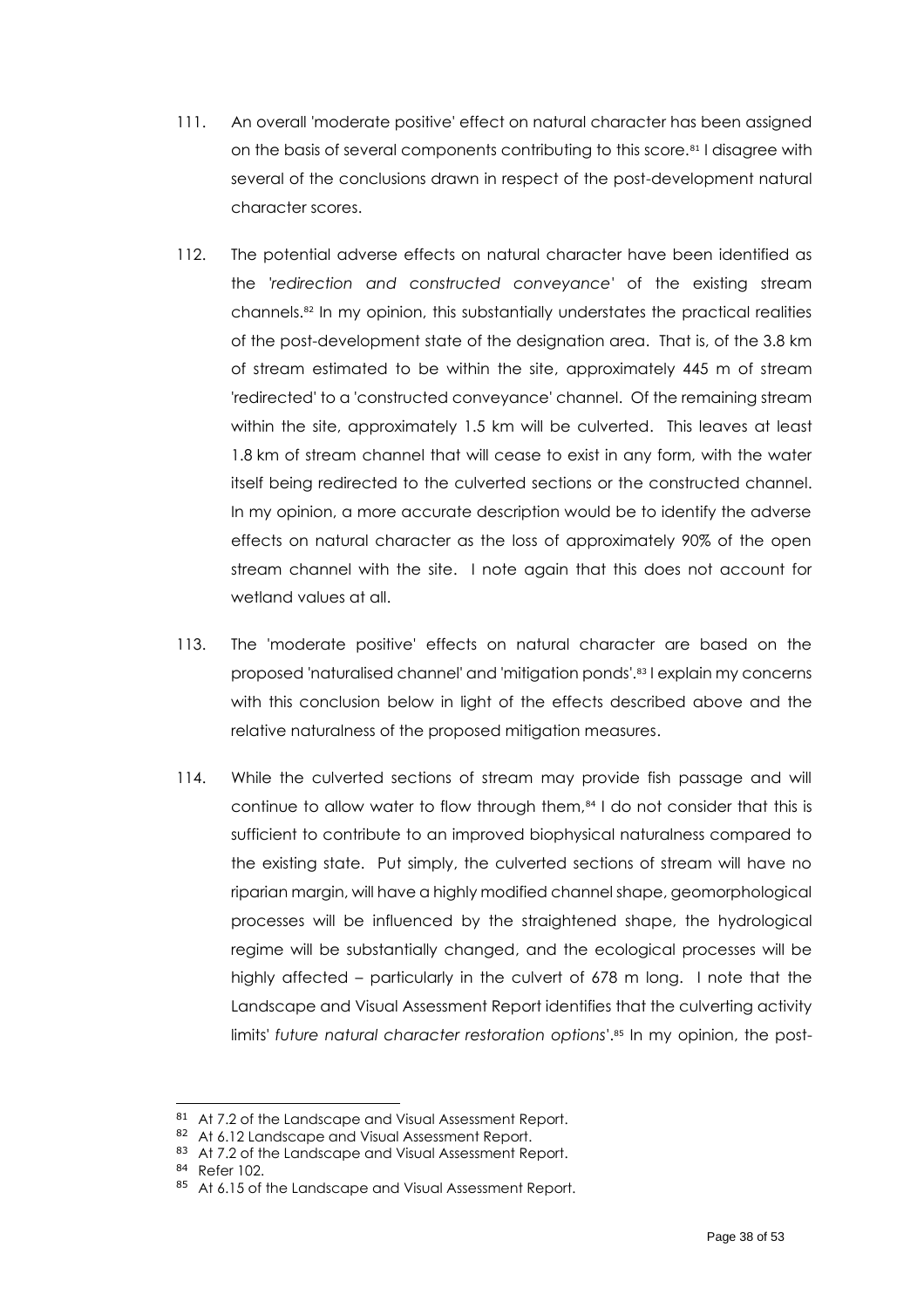development biophysical naturalness of the culverted streams will be notably less than pre-development.

- 115. The 1.8 km of stream that will cease to exist will have no natural character postdevelopment. In my opinion, this has even less opportunity for future natural character restoration than the culverted sections and the post-development biophysical naturalness will be zero (i.e. less than 'very low' on the seven point scale).
- 116. On the basis that the culverted and reclaimed streams do not contribute to a positive improvement in natural character, it leaves the constructed channel and 'mitigation ponds' to bring up the overall naturalness to achieve the 'moderate positive' claimed.
- 117. First, I address the 'naturalised channel' which will 'replace the northern most tributary'. This is claimed to be a 'low positive' effect of the Freight Hub. <sup>86</sup> To be clear, the channel will be 'constructed', not 'naturalised'. A naturalised channel implies that a modified channel is being rehabilitated to reintroduce natural features. The channel will be designed and constructed to have natural features, including providing fish passage, a riparian margin and facilitating the movement of sediment and water through the catchment. If designed and constructed well, these factors contribute somewhat to biophysical naturalness. The alignment of the channel will be relatively confined, <sup>87</sup> which may affect its ability to achieve natural function. I understand that the stream channel will be in the order of 445 m, noting there could be some additional length if some meanders can be introduced. In my opinion, these meanders would be relatively small bends to reflect a 'natural' state and to reduce potential erosion and flow issues. Therefore, I expect these bends would only add a small amount of additional length. It is further recognised that this constructed channel will be discontinuous as several culverts will be located on it.<sup>88</sup>
- 118. The stormwater ponds are considered to have a 'moderate positive' effect on natural character.<sup>89</sup> Reference is made to the Northern Pond' removing' an existing watercourse with very low natural character values which appears to be partial justification for the 'moderate positive' effect. Further, it is identified

<sup>86</sup> At 6.17 of the Landscape and Visual Assessment Report.

<sup>87</sup> At 6.6 of the Landscape and Visual Assessment Report.

<sup>88</sup> At 6.15 of the Landscape and Visual Assessment Report

<sup>89</sup> At 6.43 of the Landscape and Visual Assessment Report.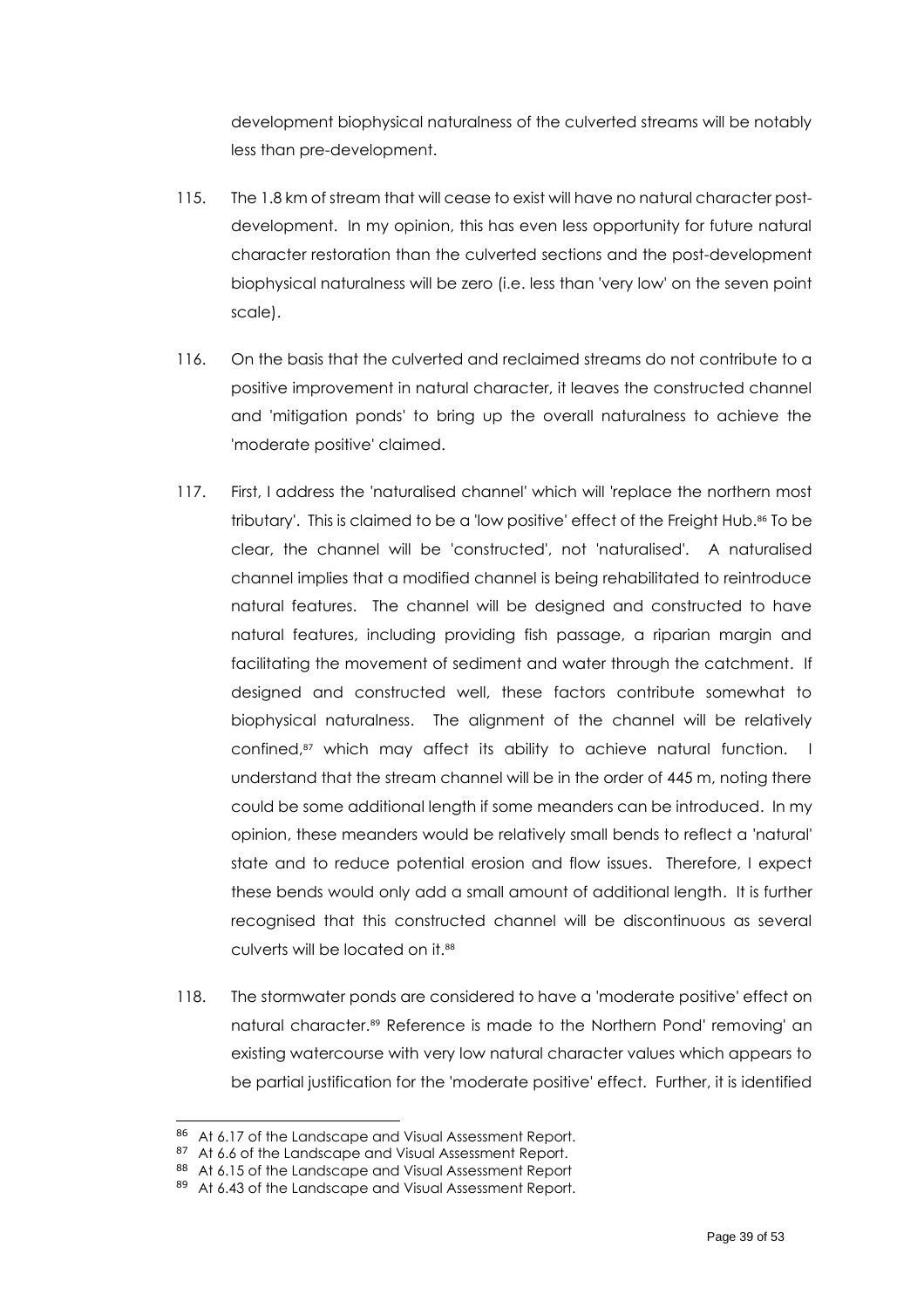that the ponds will '*ensure water flow is retained through this area'*. <sup>90</sup> In my opinion, constructed stormwater treatment ponds do not contribute to natural character in respect of the biophysical naturalness of streams. There are two main reasons for this:

- a. In ecological terms, the loss of the watercourse is absolute in that the watercourse (and its ecological, hydrological and geomorphological processes) are lost. A pond (natural or otherwise) does not have the same ecological, hydrological or geomorphological functions or processes. Therefore, a pond represents a very different ecosystem.
- b. Most importantly, what is proposed is an artificially constructed stormwater treatment device, the primary purpose of which is to provide a sink for contaminants and sediment. Stormwater ponds are not natural features and do not contribute to the assessment of biophysical naturalness. As constructed stormwater treatment devices, stormwater ponds are designed to capture and retain contaminants in such a way that the contaminated material needs to be periodically removed through routine maintenance. Measures are typically put in place to restrict the 'naturalness' of these devices to avoid future management issues. By way of example, providing fish passage into a stormwater treatment device is generally discouraged as the habitat is not conducive to healthy fauna given the contaminants present. Further, having fish within the device can introduce maintenance issues, generating additional potential effects such as injury and mortality. Stormwater treatment devices can however provide valuable habitat for terrestrial fauna (i.e. . wetland birds), which is a small element of biophysical naturalness, could contribute to the perception of naturalness.
- 119. I note above that the natural character assessment fails to address wetlands on the basis that the Ecology Report did not identify any. In the event that Kiwirail propose that the stormwater treatment devices could contribute to addressing potential natural character effects on wetlands, I provide contrary analysis. I do not consider that the stormwater ponds could contribute to mitigating biophysical naturalness effects on natural wetlands that may occur as a result of the Freight Hub. While some benefit to terrestrial fauna could be attributed to a constructed wetland, the regular maintenance of this device

<sup>90</sup> At 6.43 of the Landscape and Visual Assessment Report.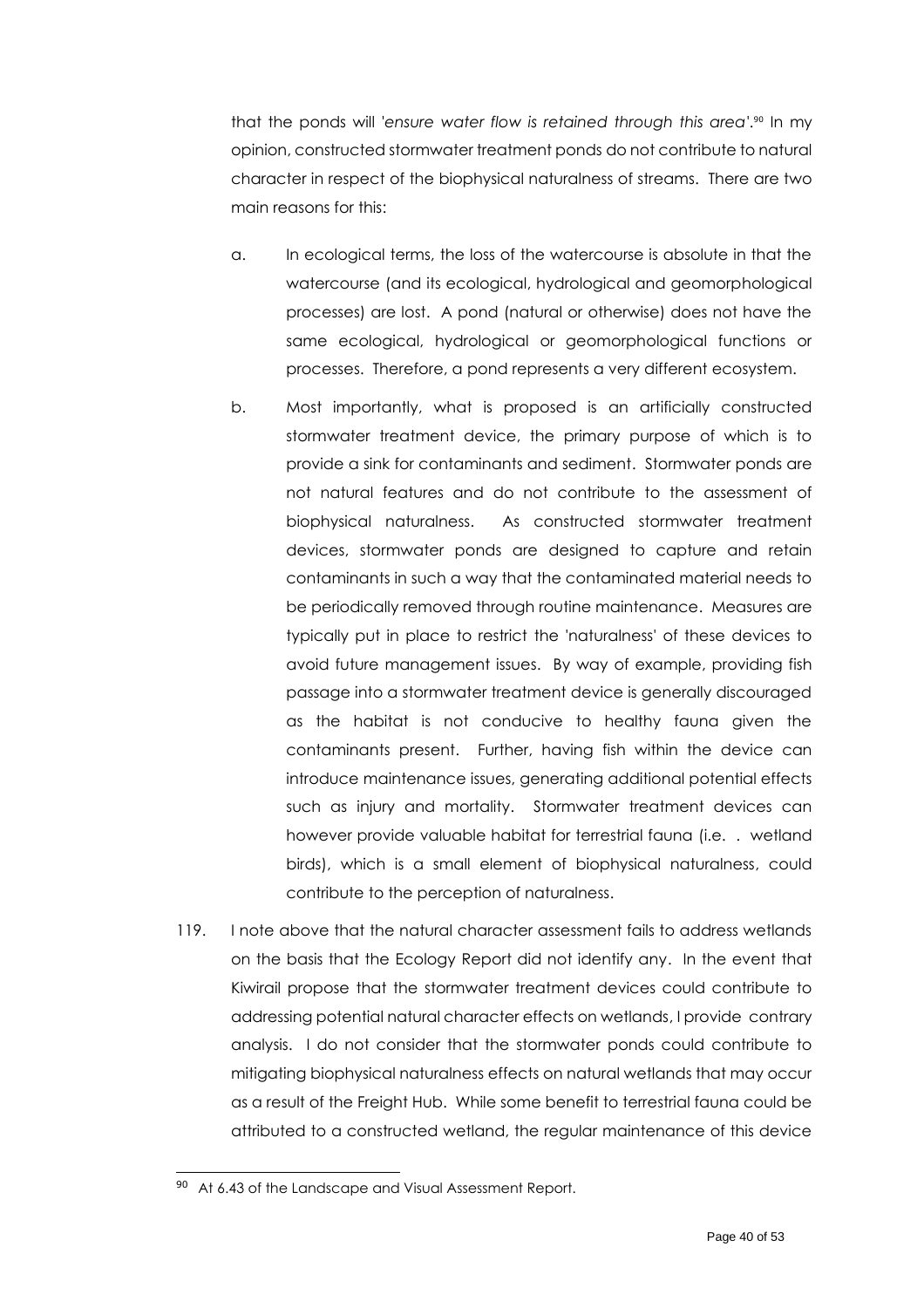would reduce the naturalness of vegetation that, for example, may be damaged or impacted periodically by the maintenance. An additional consideration of note is that the NPSFM provides direction as to what constitutes a 'natural wetland'. Wetlands' constructed by artificial means' are not considered to be natural. <sup>91</sup> The Essential Freshwater Interpretation Guidance, in draft, identifies examples of constructed wetlands, and classifies constructed wetlands for stormwater management or water storage as being 'non-natural'. 92

- 120. In my opinion, only the constructed channel (and its margins) could contribute to post-development natural character within the site, if designed and constructed appropriately. As this channel will account for only 11% of the pre-development stream length, I do not consider that this alone mitigates the loss of natural character resulting from the remaining 90% of stream length lost or modified. As such, I also do not consider that there will be a postdevelopment 'moderate positive' effect (benefit) from the development in the context of the biophysical naturalness of the streams and their margins. It is my opinion that there will be residual adverse effects on the biophysical naturalness elements of natural character within the site.
- 121. Additional planting has been mentioned in response to further information requests, which appears to relate to the planting of tributaries between the designation and Mangaone Stream, <sup>93</sup> although I understand no commitment to this has been made within the application materials. While this planting may contribute to a perception of improved natural character, <sup>94</sup> this would appear to relate to streams outside of the site, and therefore not at the same scale as the effects assessment has been undertaken (which I understand is specifically within site only). In my opinion, while this planting may be desirable for other reasons, it would not mitigate the effects on the biophysical naturalness of streams or wetlands within the designation.
- 122. I note two further matters that may need to be considered at the regional consenting phase. The NPSFM directs that, when making a determination on a resource consent application, Regional Councils must be satisfied that

<sup>91</sup> Section 3.21 NPSFM 2020 definition of 'natural wetland'.

<sup>92</sup> Essential Freshwater Interpretation Guidance: Wetlands Definitions - Exposure Draft circulated 1 April 2021. I note this is not final guidance with more anticipated to be released shortly.

<sup>93</sup> Refer responses to Question 50 of the s92 LVA Response.

<sup>94</sup> Assessed by Ms Whitby.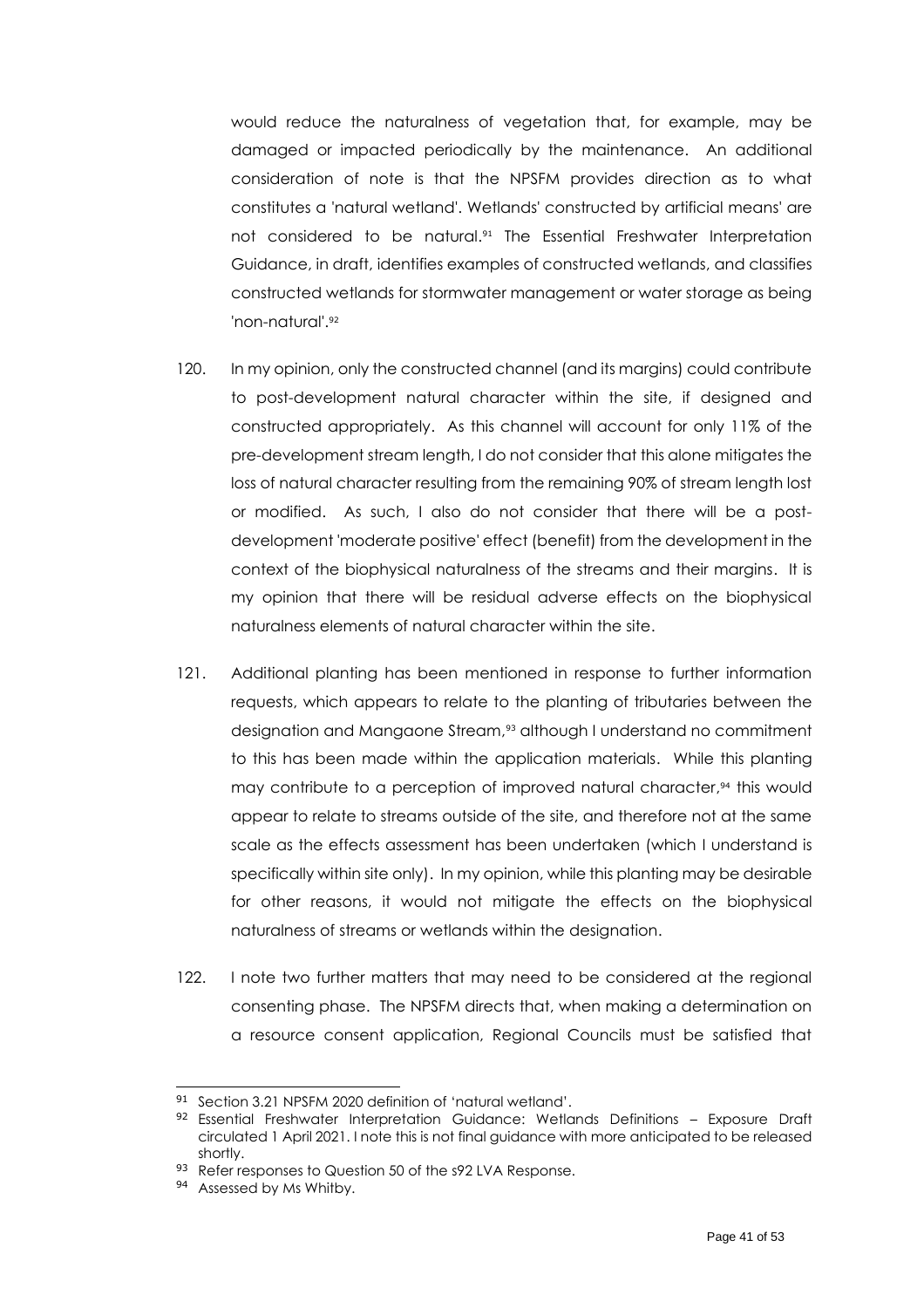cumulative effects and loss of potential values are satisfactorily addressed.<sup>95</sup> A non-exhaustive list is included, which identifies some components of natural character (for example, ecosystem health, indigenous biodiversity, hydrological functioning, and amenity). In my opinion, if natural character can be so easily positively influenced by planting some trees within the site (as is claimed by the applicant), the potential for an improvement in natural character to be relatively easily achieved and therefore should be considered in the 'loss of potential values'.

123. In summary, I do not agree that the post-development natural character will be improved to achieve a 'moderate positive' effect on the pre-development natural character. Further, I do not consider that the provision of the constructed stream channel sufficiently mitigates the adverse biophysical naturalness natural character effects. It is my opinion that there will be residual adverse effects on the biophysical naturalness elements of natural character within the site.

### <span id="page-41-0"></span>**7.5 Consideration of alternative sites, routes or methods**

- 124. A Natural Environment Criterion assessment was prepared as part of the multicriteria analysis completed to inform site selection. This work was carried out in 2019 based on a desktop assessment of stream, wetland and terrestrial habitats across nine potential sites. Two sites were identified as being fatally flawed from an ecological point of view, due to the presence of regionally significant terrestrial forest remnants (Site 5) and an oxbow wetland (Site 7). A second assessment was undertaken on the shortlist of three sites, with additional masterplan layouts overlaid. No wetlands or terrestrial habitats of ecological value were identified at any of these sites so the Natural Environment Criterion assessment was limited to freshwater (stream) habitats. The Natural Environment Criterion identified that of the three shortlisted sites Site 2 was the least ecologically constrained, with Sites 3 and 4 equally weighted. This assessment was based entirely on lineal stream length, measured using aerial imagery.
- 125. I agree with the approach undertaken to the Natural Environment Criterion assessment. I also agree that the stream length present within each of the sites

<sup>95</sup> Section 3.21(3)(a) and 3.24(3)(a) NPSFM 2020.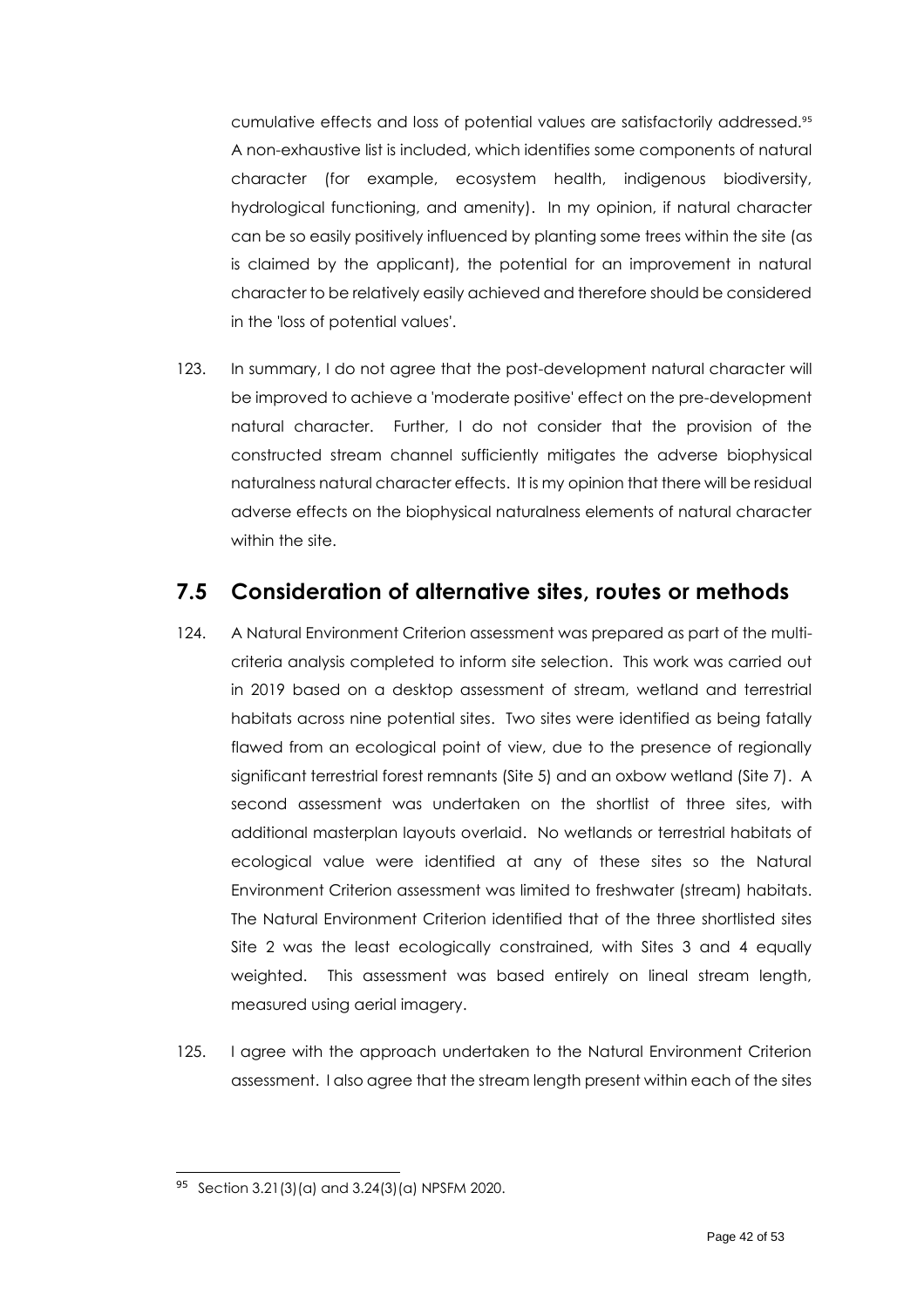was not a 'fatal flaw' and there was unlikely to be substantive differences in ecological values that could provide further differentiation.

- 126. Site 3, the chosen site, had the longest length of stream present of the three shortlisted options, being over twice the length of stream present at Site 2. The NEC report identifies that the stream loss would result in residual adverse effects and that avoidance, remediation or mitigation would not be possible. Further, the NEC recommends offsetting to achieve a net gain and refers to the likely need to go offsite to achieve this. This conclusion related to the shorter ~900 m affected at Stream 2 and, in my opinion, applies equally to the Site 3 option.
- 127. In my opinion, it would be near-on impossible to find a site of the scale required by the Freight Hub that would avoid entirely ecological effects. I further consider that it would be unlikely to identify a site that did not have substantial lengths of stream habitat that would be affected. While the final site has a longer length of stream than some others, I do not consider that this warrants an alternative site being selected.
- 128. I encourage KiwiRail to minimise as much as practicable impacts on streams, wetland and remaining terrestrial vegetation in the detailed design of the Freight Hub.

## <span id="page-42-0"></span>**8 Review of submissions**

- 129. Several submitters<sup>96</sup> supported Kiwirail's intention to plant native trees around the site and along stream margins, but raised concerns regarding the potential for this planting to introduce pests. Submitters identified that planting their own gardens increased native bird life, and they are concerned that introduced pests will impact the wildlife of the area. Pest control was identified as an opportunity to mitigate these potential effects. I support pest control being undertaken along planted corridors within and around the designation. I expect that this would be useful for the Freight Hub anyway, given the types of products being transported through the hub.
- 130. The submitters<sup>97</sup> also support the waterway 'realignment' and the positive effects purported in the application materials to improve the waterways within

<sup>&</sup>lt;sup>96</sup> (4) Bruce and Alison Hill; (7) Rochelle and Rex McGill; (57) John Austin and Rosaleen Wapp

<sup>97 (7)</sup> Rochelle and Rex McGill; (23) Mike Tate; (24) Zaneta Park;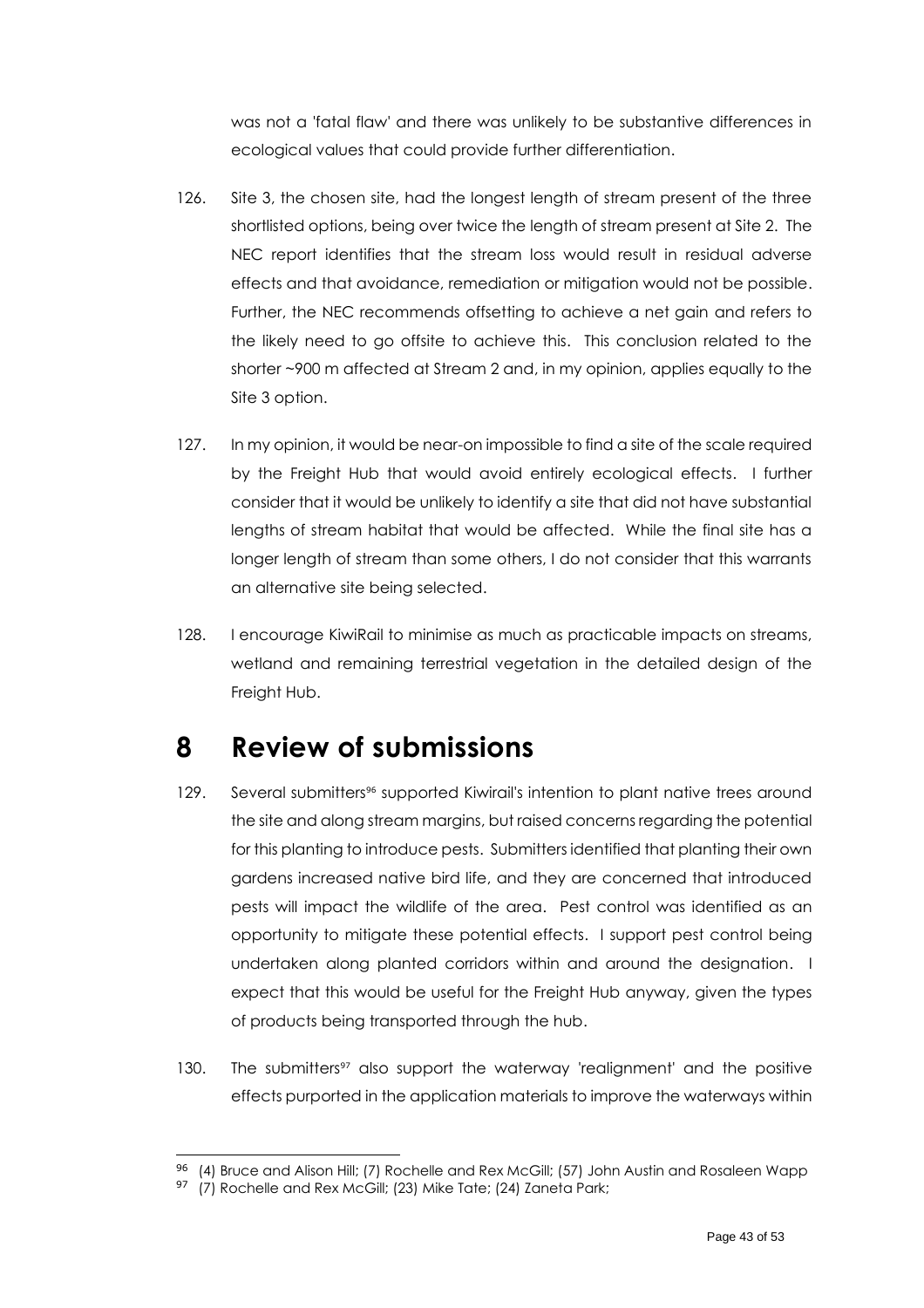the site. While I agree that planting streams would be beneficial, I suggest that the quantum of loss versus enhancement was not clearly understood by the submitters when considering the level of 'positive effects'. As I have described at 92 above, the Freight Hub will result in the net loss of at least 3.4 km of open stream channel within the site. There will remain only 445 m which will be constructed and planted, noting that there may be culverts along the channel. The details of this will be subject to future consenting, however, I disagree with the submitters in respect of the positive effects of the watercourse 'naturalisation and planting'.

- 131. Two submitters identified species of birds of conservation interest. Kevin Stafford<sup>98</sup> lives near Railway Road, and he has observed royal spoonbills (Platalea *regia*) using the paddocks to the north of the industrial development (southern portion of the designation) during winter conditions. Royal spoonbills were not identified within the Ecology Report and are classified as 'At Risk – Naturally Uncommon' <sup>99</sup> in part due to them having a restricted range and having a relatively small population in New Zealand. Peter Gore and Dale O'Reilly<sup>100</sup> noted that they have seen black-fronted dotterel (*Charadriua melanops*), also classified as 'At Risk – Naturally Uncommon', within the Bunnythorpe Farmland. It is not clear whether this observation is specifically within the designation site, but it is an indication that this type of habitat could provide at least temporary habitat for native avifauna. This anecdotal evidence supports my earlier assessment that the avifauna values of the site are likely to be more than 'low' as identified in the Ecology Report.
- 132. Several submitters<sup>101</sup> raised general concerns with the overall impacts on trees, wildlife, streams and landscape resulting from the Freight Hub. I agree that the Freight Hub will change the current ecological landscape, taking it from agricultural landuse with occasional ecological values to a constructed industrial area with planted margins. There will be an almost complete loss of available freshwater (wetland and stream) habitat within the designation, although there may be more terrestrial vegetation following construction than is currently present.

<sup>98 (18)</sup> Kevin Stafford

<sup>99</sup> Robertson, H. A., Baird, K., Dowding, J. E., Elliott, G. P., Hitchmough, R. A., Miskelly, C. M., McArthur, N., O' Donnell, C. F. J., Sagar, P. M., Scofield, R. P. & Taylor, G. A. (2017). Conservation status of New Zealand birds 2016. New Zealand Threat Classification Series 19. 27 p.

<sup>100</sup> (61) Peter Gore and Dale O'Reilly

<sup>&</sup>lt;sup>101</sup> (22) Fiona Hurley; (36) Helen Thompson; (37) Ian Harvey; (70) Renee Crowther.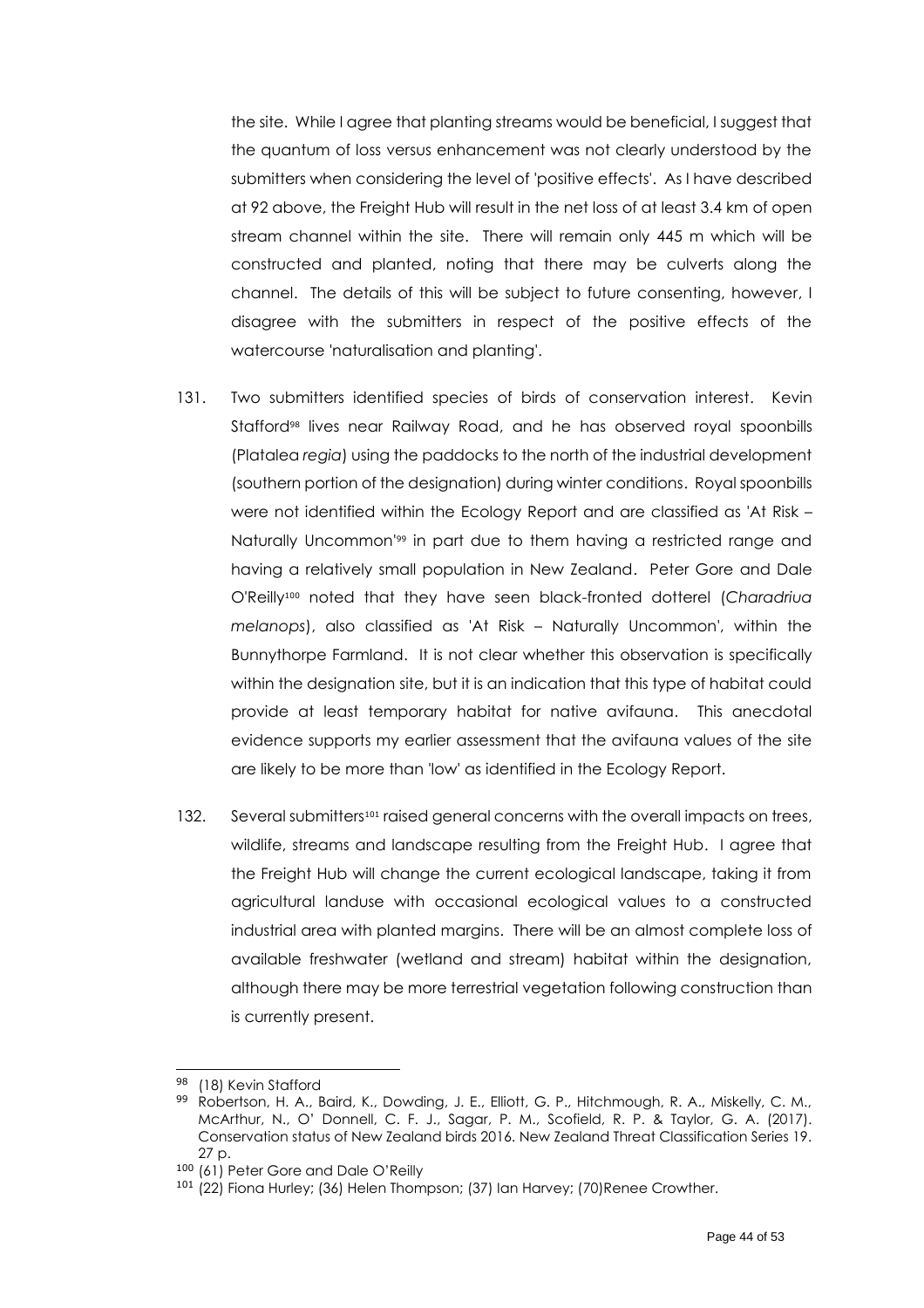- 133. Dianne Tipene<sup>102</sup> lives on Clevely Line and discusses in her submission the creek and natural wetland on her property (part of Stream System 1 identified in the Ecology Report). She identifies that Ngāti Kauwhata value the wetland and creek system as a source of tuna (eel). Of importance to Ms Tipene is the retention, protection and enhancement of the wetland on her property as a positive effect for the eels, papatuanuku and iwi. Natural wetlands are explicitly protected under the NESF and NPSFM and I support Ms Tipene's submission that the wetland on her property should be protected and enhanced. This would align with the national policy direction discussed throughout my evidence.
- 134. Peter Gore and Dale O'Reilly consider that insufficient detail has been provided at this stage to assess the environmental effects. They further identify springs under the designation site that appear not to have been addressed within the application materials. They are concerned that the natural landscape effects will be high and that the effects on the Mangaone Stream and its tributaries have not been properly accounted for. For the reasons outlined in the earlier part of my evidence, I agree with this conclusion. I again acknowledge that much of the detailed information will be provided at the regional consenting stage; however, to understand the level of effect of the NoR itself, further information would be useful.
- 135. Horizons Regional Council will be the consenting authority for the regional consenting phase of the project. Its submission<sup>103</sup> broadly supports the Freight Hub but identifies key ecological measures that Kiwirail should implement to be considered at the regional consenting phase. These include the avoidance of areas of indigenous vegetation and reduction of effects on waterways to reduce the overall level of adverse effects. I support the direction from Horizons Regional Council and note specifically their recommendations to consider the NPSFM and NESF.
- 136. Rangitāne o Manawatū<sup>104</sup> provided a comprehensive submission outlining a range of concerns with the project as proposed, with specific reference to the potential effects of sediment discharges and erosion, stormwater discharges, freshwater and terrestrial ecology and landscape. Also of particular

<sup>102</sup> (81) Dianne Tipene.

<sup>103</sup> (20) Horizons Regional Council

<sup>(61)</sup> Te Ao Turoa Environmental Centre/Bestcare Whakapai Hauora Charitable Trust Mandated Iwi Authority for Rangitāne o Manawatū.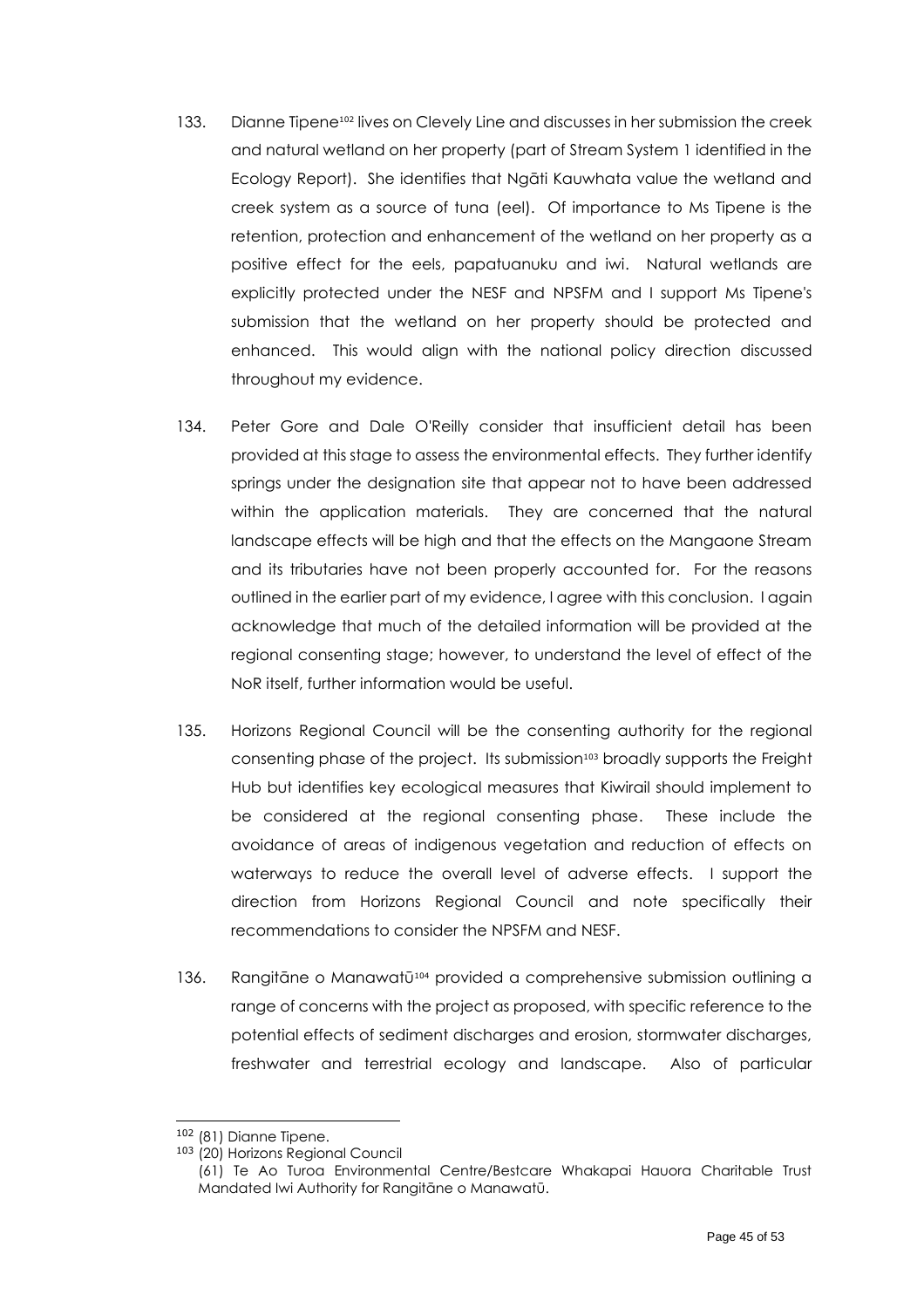relevance is the discussion regarding the NPSFM and consideration of how the proposal will contribute to Te Mana o Te Wai. I concur with their submission that all waterways within the designation have mauri and support life, and that they have potential to be restored. I recognise that Rangitāne o Manawatū speak for the wai, and I consider that the recommendations within their submission aligns with my western science assessment. I agree with Rangitāne o Manawatū that further ecological assessments are required to fully understand the ecological effects of the project. I reiterate that the conclusions drawn within the application materials are based on insufficient information and, therefore, should be treated with caution. I fully support the recommendation from Rangitāne o Manawatū that impacts on taonga species should be reduced, mitigated, offset and, where appropriate, compensated for using a robust habitat and biodiversity accounting model. I further support the inclusion of Rangitāne o Manawatū as kaitiaki for the whenua and wai in the ongoing development of the ecological effects assessment and management approach.

- 137. Ngāti Kauwhata<sup>105</sup> provided a short submission that echoed some of the points of Rangitāne o Manawatū, including concerns regarding reclamation of waterbodies, discharge of stormwater and the effects on Te Mana o Te Wai, and impacts on significant ecological habitats.
- 138. Te Runanga o Raukawa<sup>106</sup> and Ngāti Turanga<sup>107</sup> raise similar concerns to Ngāti Kauwhata. The receiving environment, being Mangaone Stream, is within Ngāti Turanga's rohe and they are concerned regarding the impacts of the project on Te Mana o Te Wai.
- 139. All submissions from iwi requested a collaborative approach to the on-going development of the proposal. I was involved in Te Ahu a Turanga project which applied a co-partnership<sup>108</sup> approach between Waka Kotahi and iwi. In my role as freshwater ecologist on that project, I found the co-partnership approach to be very valuable, and offered an opportunity for matauranga maori principles to be incorporated into effects management alongside

<sup>105</sup> (14) Nga Kaitiaki O Ngati Kauwhata Incorporated

<sup>106</sup> (96) Te Runanga o Raukawa

<sup>107</sup> (49) Ngāti Turanga

<sup>&</sup>lt;sup>108</sup> The Te Ahu a Turanga Alliance won the New Zealand Planning Institute Award for 2021 Best Practice – Consultation and Participation Strategies and/or Processes.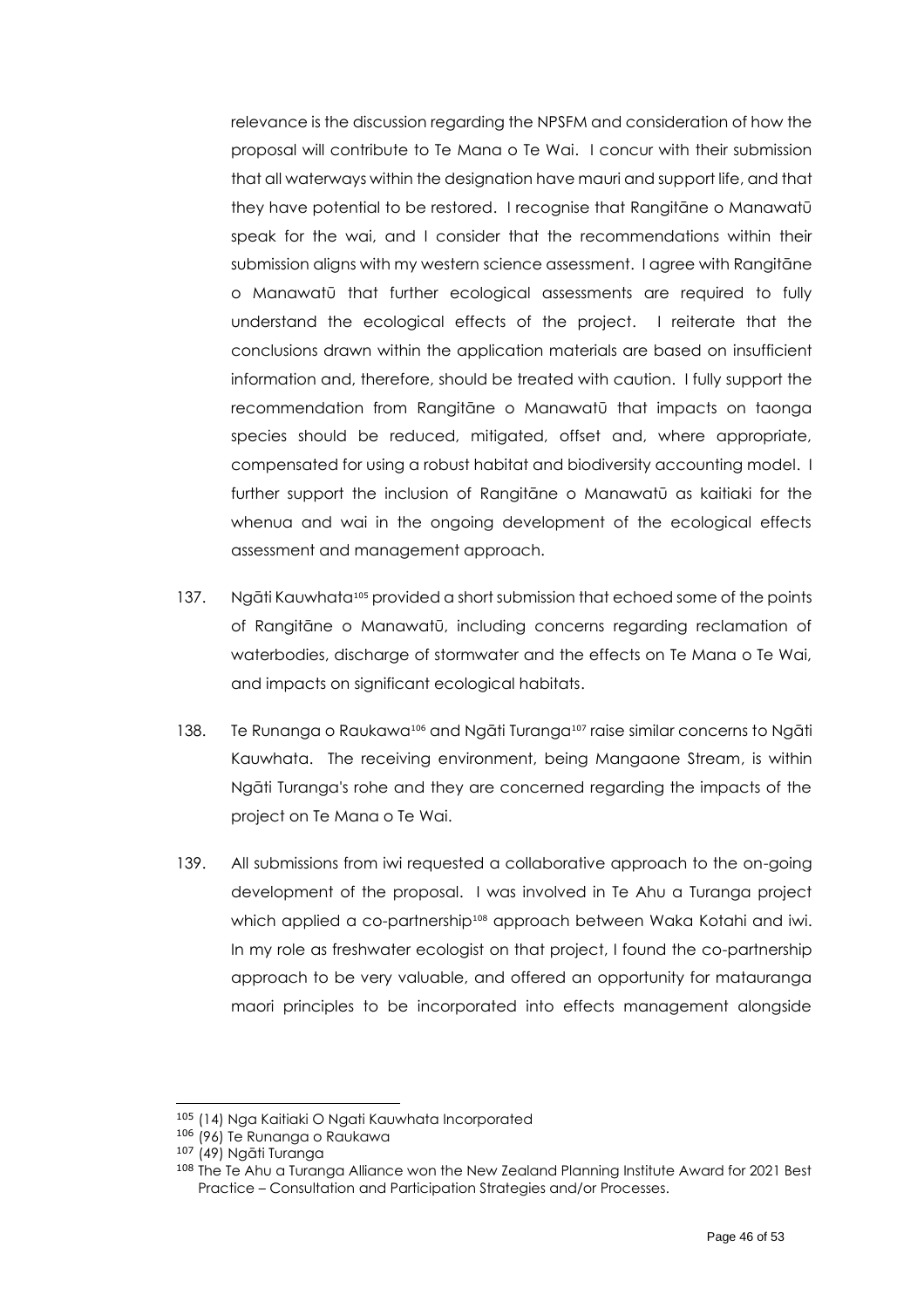western science. With this in mind, I am supportive of the relief sought by iwi to have an ongoing role in the project.

## <span id="page-46-0"></span>**9 NPSFM and Te Mana o Te Wai**

- 140. I refer briefly above to the statutory context and the relevant policies to be considered at the regional consenting phase. I provide here a summary of some of the key policies of the NPSFM relevant to this assessment. I understand that it is up to Regional Councils to incorporate the policy direction of the NPSFM into their Regional Plans. Many of these changes will take some time to be implemented. Immediate changes required by the NPSFM are identified at Section 1.7 of the NPSFM and relate to natural inland wetlands, rivers and fish passage. Local authorities must give effect to the NPSFM as soon as reasonably practicable. <sup>109</sup> Given the lapse date requested by Kiwirail, it is reasonably forseeable that the direction of the NPSFM will be fully incorporated into statutory documents at time of regional consenting.
- 141. The NPSFM provides a hierachy of obligations that recognises first and foremost the health and wellbeing of water bodies and their freshwater ecosystems.<sup>110</sup> Even where freshwater systems are degraded, the health and wellbeing of these systems should be improved.<sup>111</sup> Freshwater should be managed in an integrated way.<sup>112</sup> There is to be no further loss of natural inland wetlands, their values are protected and restoration promoted.<sup>113</sup> The loss of river extent and values is avoided to the extent practicable<sup>114</sup> and the habitats of indigenous freshwater species are protected.<sup>115</sup>
- 142. The Ecology Report justifies effects on the basis that the freshwater ecological values are low, and that measures to address effects will not be required. In my opinion, this approach is not consistent with the direction of the NPSFM and the Policies outlined above.
- 143. Te Mana o te Wai has been a recurring theme through the submissions from mana whenua. Much of the detail in respect of the NPSFM will be addressed in regional consenting, however, the overarching principles of the NPSFM are,

<sup>109</sup> Section 4.1(1) NPSFM 2020.

<sup>110</sup> Section 2.1(1)(a) NPSFM 2020

<sup>111</sup> Policy 5, Section 2.2 NPSFM 2020

<sup>112</sup> Policy 3 NPSFM 2020

<sup>113</sup> Policy 6, Section 2.2 NPSFM 2020.

<sup>114</sup> Policy 7 Section 2.2 NPSFM 2020.

<sup>115</sup> Policy 9 Section 2.2 NPSFM 2020.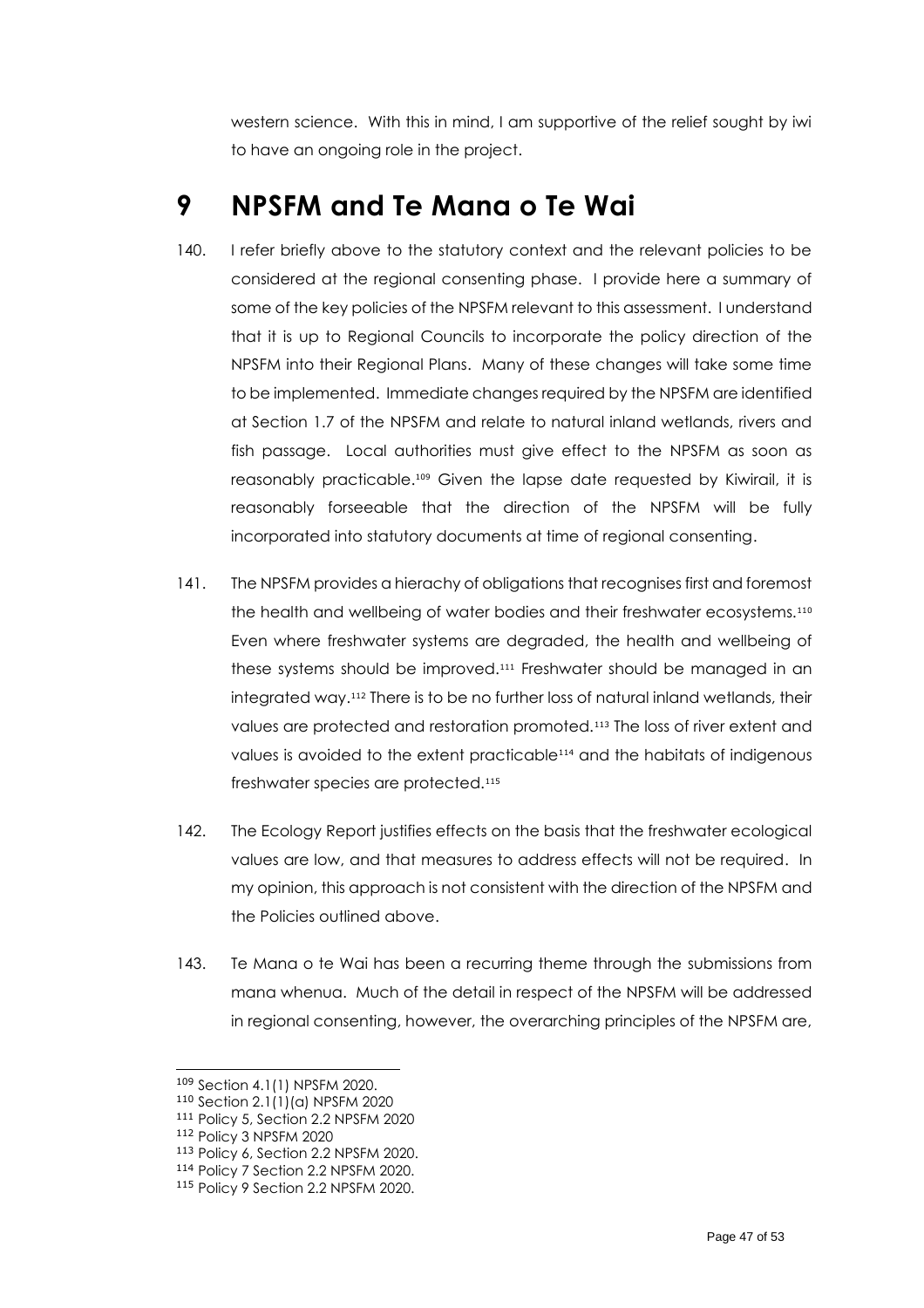in my opinion, relevant in considering the appropriateness of the site and the effects of the designation.

- 144. I understand from my planning colleagues that how Te Mana o te Wai is applied in the context of the NPSFM is something that will be further developed through a consultation process involving mana whenua and others in the Manawatū region. I do, however, consider that I can make some comment on my impression and understanding of the concept of Te Mana o te Wai as a freshwater ecologist. I preface my comments with a statement that I am a Pākehā freshwater specialist with a western science background. It is not my intention to speak on behalf of mana whenua, but rather present my understanding of Te Mana o Te Wai in an ecological setting. I also draw on the submissions from mana whenua to inform my assessment.
- 145. My understanding of Te Mana o te Wai, is that wai is recognised as having its own life force and values, and that first and foremost the wai should be allowed to function in its own right. Protecting the hauora (health and wellbeing) of the wai itself takes priority over the use of the wai for other purposes.
- 146. The proposed Freight Hub will impact the streams and the wai within the Project area. Stream (and probably wetland) habitat will be permanently lost. The flow of water along its natural path will be modified, with some being diverted into culverts and some possibly into different sub-tributaries. The operational activities within the site have the potential to modify the chemistry of the wai. I understand that the mauri and mana of the water will therefore be changed from what is currently there.
- 147. It is important to consider that the existing environment is modified and therefore the wai is not starting from a place of 'pristine'. However, despite the modified and degraded nature of the waterways on the site, they do support life, and, in my opinion, the potential for improvement based on western science measures, as well as mauri, is high.
- 148. As described above, while the constructed stream channel will provide some ecological function, it is my opinion that it does not fully mitigate the loss of stream length and habitat resulting from the development, which similarly, I further consider does not mitigate the mauri and Te Mana o Te Wai.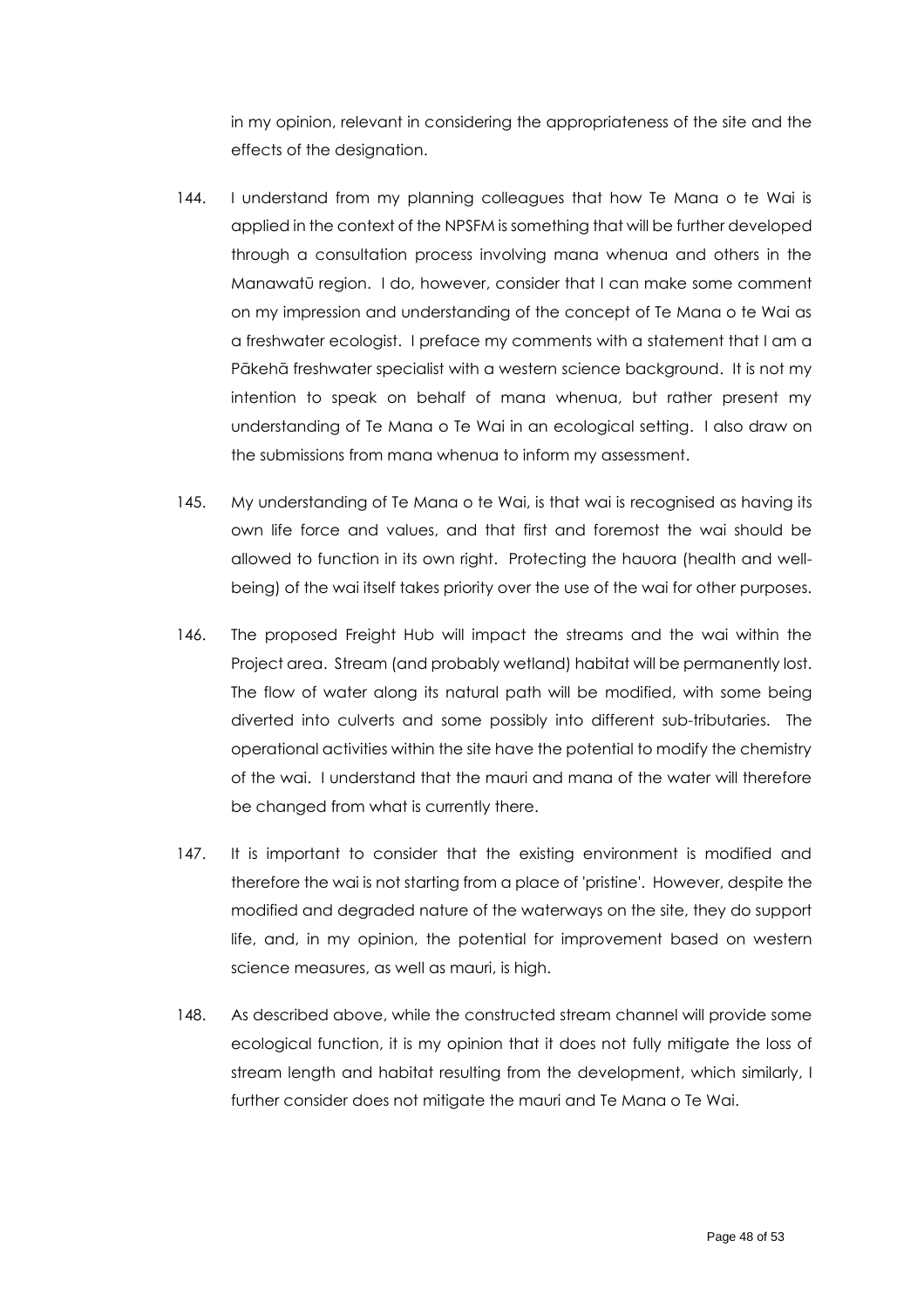## <span id="page-48-0"></span>**10 Draft Requirement conditions**

- 149. I understand that many of the ecological matters will be raised again during regional consenting and therefore conditions of consent will be developed specific to the actual and potential adverse effects that consent is sought for at that time. Notwithstanding, there is potential for some works to be undertaken prior to the regional consents being authorised, which could have ecological effects. Further, given the paucity of information provided at this stage, there is value in providing some fail safes to protect the ecological values that remain at the site. The following conditions are recommended on this basis, and I expect that they will be revisited at the time of regional consenting.
- 150. As I have outlined in my evidence, I consider that there is insufficient information to provide confidence that all ecological values of the site have been identified. Therefore, I recommend a condition prohibiting construction works taking place on site until more comprehensive ecological surveys are undertaken to fully understand the values of the site. This condition is important to confirm the presence or absence of ecological values. Thie ecological surveys need to be undertaken prior to works commencing so an appropriate management plan can be put in place:
	- a. Prior to any works commencing, a full and complete assessment of the ecological values of the site must be undertaken in accordance with best practice methods to identify the extent and values of the terrestrial, freshwater and wetland habitats and values of the site. This assessment must include, but is not limited to, the following:
		- i. Stream classification, extent and values, including habitat and ecosystem function assessments, within the site and within the receiving environment.
		- ii. Surveys of streams to identify any erosion prone areas to provide a baseline state against which to measure change.
		- iii. Wetland extent and values, in accordance with Wetland Delineation Protocols, Schedule F and NPSFM definitions.
		- iv. Vegetation assessment to identify extent and values, including both habitat values and presence of 'Threatened' or 'At Risk'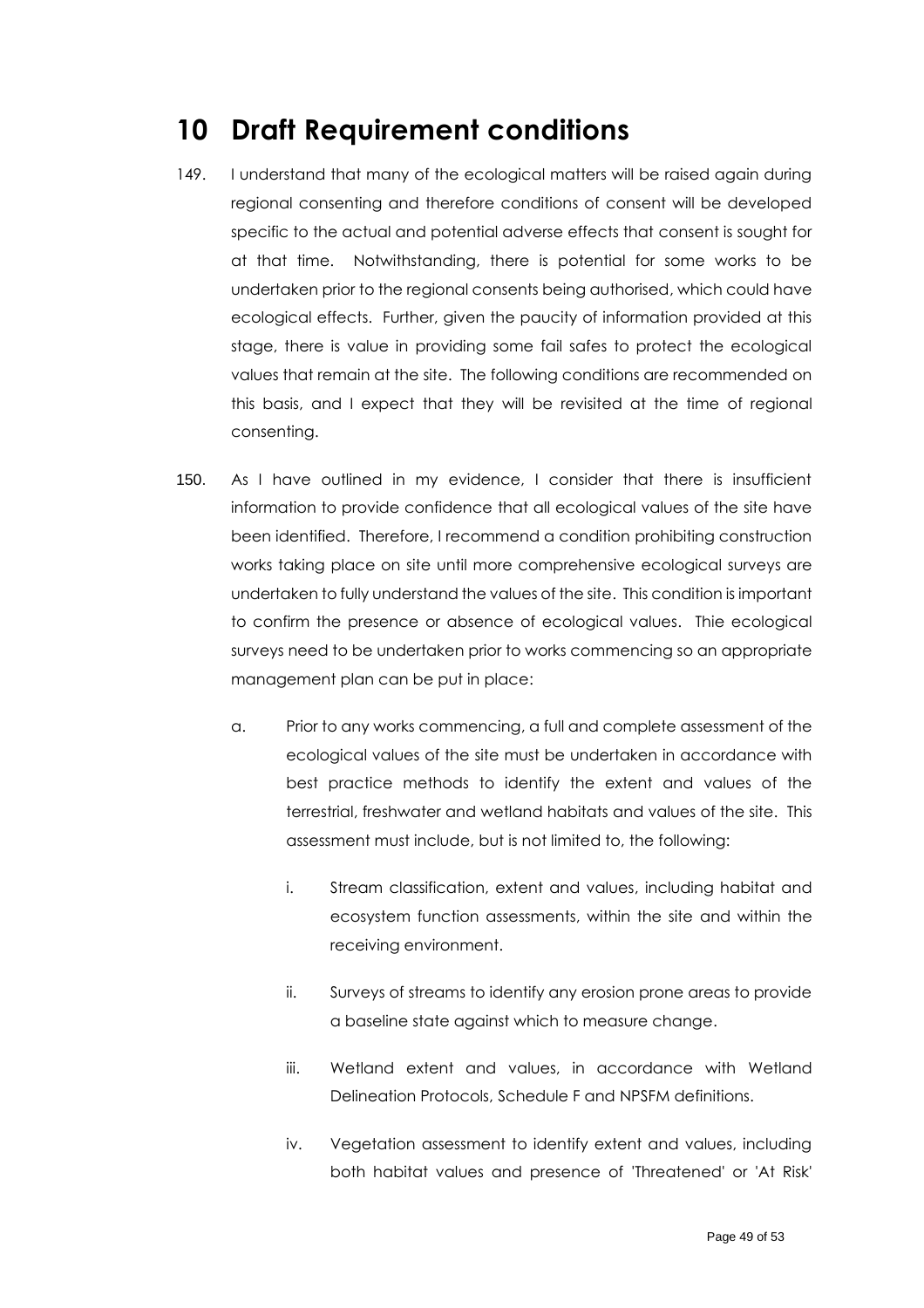species, and against the criteria within Schedule F of the One Plan.

- v. Lizard surveys to identify species present and habitat values.
- vi. Bat surveys, if the vegetation assessment identifies potential suitable roost trees.
- vii. Bird surveys, to identify species likely to use the site on a temporary or permanent basis, including in particular, but not limited to, assessment of wetland birds if wetlands are identified.
- viii. Freshwater fauna surveys to identify the presence of fauna within the streams on site, upstream of the site and within the receiving environment downstream of the site.
- ix. Water quality including, but not limited to, parameters related to urban and industrial run off, suspended and deposited sediment and presence of periphyton and macrophytes, within and downstream of the site.
- 151. In the event that some works can take place prior to the regional consents being sought, I note that the Wildlife Act 1953 requirements will apply. I recommend, following the completion of the site survey recommended above, an EMP be prepared for certification by a suitably qualified and experienced ecologist(s) of the Palmerston North City Council (or its experts). The EMP should be comprehensive and address all affected habitat and fauna values identified in the pre-works surveys. Further, the EMP should be developed in partnership with mana whenua to enable them to contribute to the appropriate management of taonga species and undertake their role as kaitiaki.
- 152. A condition should be included to require the development of a nationally 'Threatened' or 'At Risk' flora and fauna discovery protocol prior to works commencing.
	- a. In the event that a Suitably Qualified and Experienced Person discovers any nationally 'Threatened' or 'At Risk' flora and fauna (as defined in the current version of the New Zealand Threat Classification System) within the Designation during early works, the Consent Holder shall immediately notify Kiwirail, Department of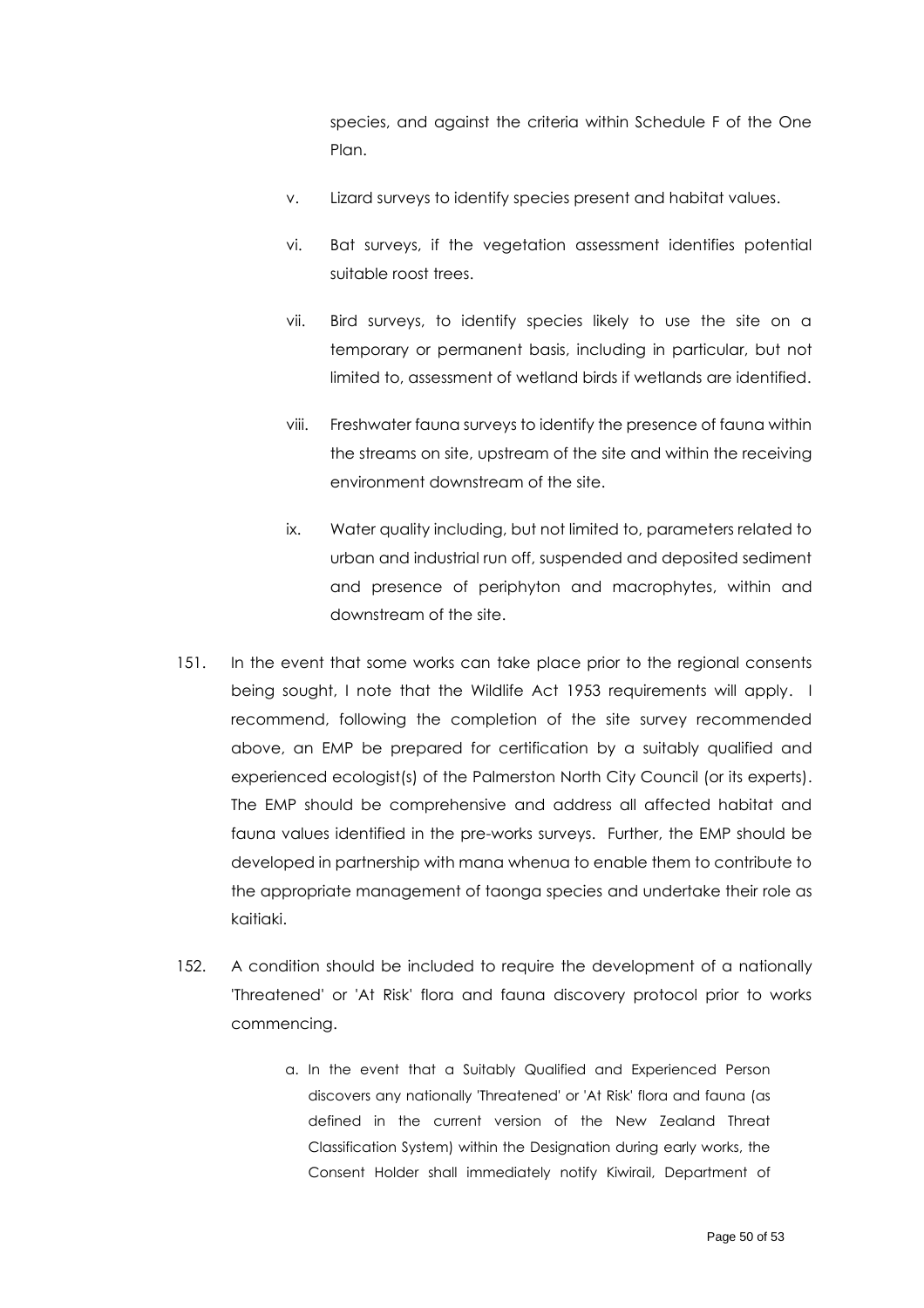Conservation and Mana Whenua. The Consent Holder shall have regard to any advice provided by the Department of Conservation and Mana Whenua in determining the appropriate course of action to be undertaken. This is with respect to the discovered flora or fauna (eg further surveys, avoidance and/or capture and relocation). Advice Note: The Consent Holder will comply with all relevant provisions of the Wildlife Act 1953.

- 153. The further detailed design of the Freight Hub should avoid and minimise ecological effects to the extent practicable. For those stream and wetland effects that are demonstrably unavoidable (noting 'functional need'), the effects management hierarchy defined in the NPSFM should be adhered to. Where offset or compensation measures are required, key offsetting and compensation principles<sup>116</sup> should be adhered to, and the offset or compensation type and quantum must be determined using a robust and transparent methodology to ensure measurable conservation outcomes are achieved. Advice note: Suitable methodologies could include the Stream Ecological Valuation<sup>117</sup> method for stream habitats, and the Biodiversity Offset Accounting Model<sup>118</sup> or the Qualitative Biodiversity Model<sup>119</sup> for wetland and terrestrial habitats, noting that more advanced methods may be appropriate at the time. Any offset measures proposed must be additional to those identified within the landscape planting in the designation application materials (and required by NoR conditions).
- 154. I support the recommendations of Mr Arsenau and Ms Baugham to provide a Stormwater Management Framework, including consideration of water quality, quantity and erosion potential within the site and the downstream receiving environment.

<sup>116</sup> Maseyk et al, 2018 a[t 8](#page-14-1) above.

<sup>117</sup> Storey, R. G., Neale, M. W., Rowe, D. K., Collier, K. J., Hatton, C., Joy, M. K., Maxted, J. R., Moore, S., Parkyn, S. M., Phillips, N. and Quinn, J.M. 2011: Stream Ecological Valuation (SEV): a method for assessing the ecological function of Auckland streams. Auckland Council Technical Report 2011/009.

Neale, M W., Storey, R G and Quinn, J L (2016). Stream Ecological Valuation: application to intermittent streams. Prepared by Golder Associates (NZ) Limited for Auckland Council. Auckland Council technical report, TR2016/023.

<sup>118</sup> Maseyk et al. 2015 A Biodiversity Offsets Accounting Model for New Zealand – User Manual, 2015. Prepared for the Department of Conservation by Fleur Maseyk, Martine Maron, Richard Seaton and Guy Dutson.

<sup>119</sup> Baber et al, at [1](#page-7-3) above.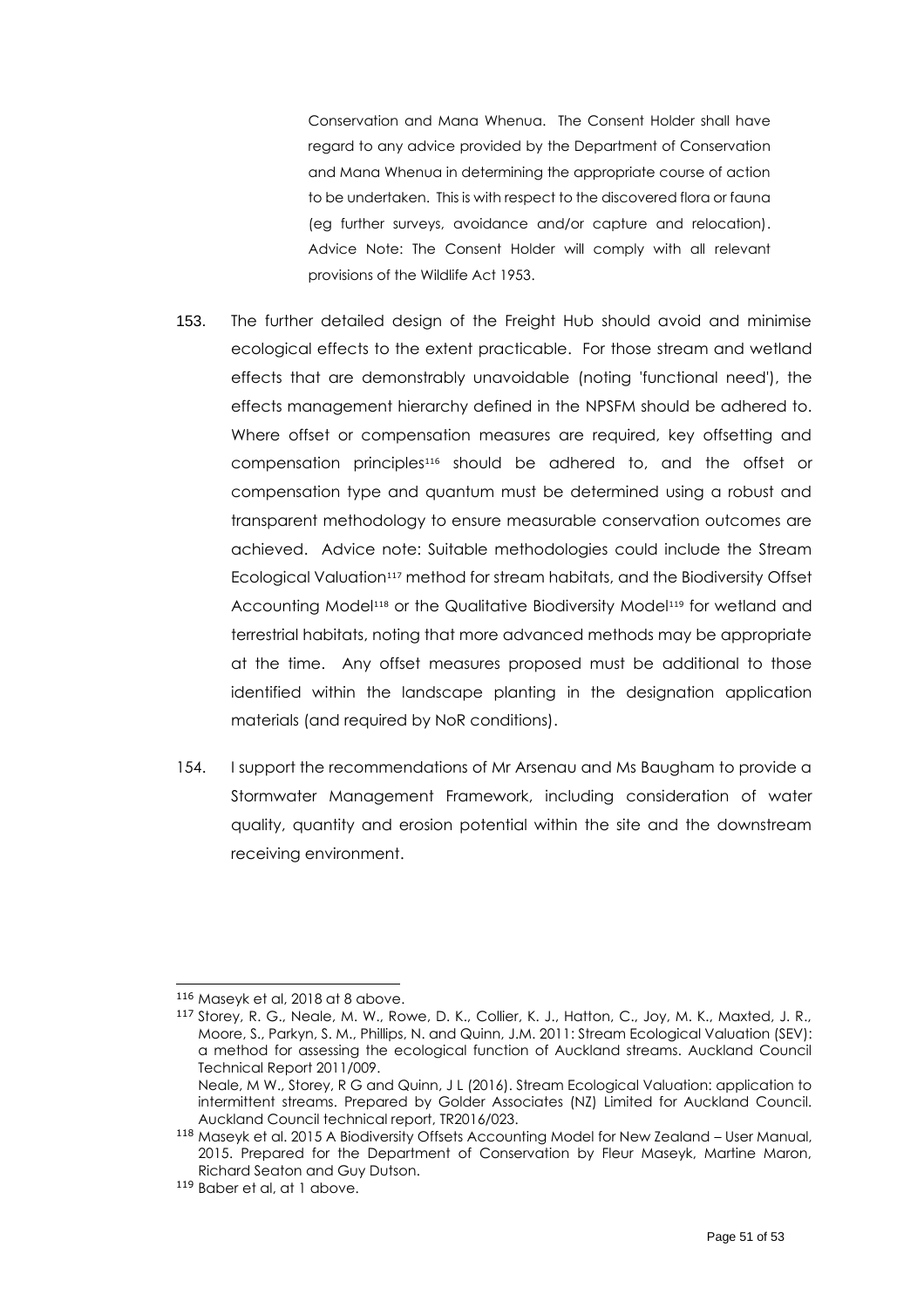- 155. I support the recommendation of Mr Arsenau and Ms Baugham to require the culverts to be designed according to the "Stream Simulation" methodology of the New Zealand Fish Passage Guidelines.
- 156. I recommend that an erosion and sediment control plan with reference to best practice standards be required.
- 157. Support the use of the Cultural and Environmental Design Framework, but note that the planting proposed to be undertaken to date has clearly been identified as landscape planting and will not contribute to any ecological offset that may be deemed necessary under the future regional consents. This is due to the concept of 'additionality' discussed previously. 120
- 158. These conditions are not intended to supersede or set standards for regional consenting, rather the conditions I have recommended are intended to bridge the shortcomings of the Ecology materials submitted with the NoR.

# <span id="page-51-0"></span>**11 Conclusions**

- 159. Overall, I agree that the designation site is degraded and typical of agricultural landuse, and I do not consider that the site is fundamentally inappropriate for a large-scale development such as this. However, notwithstanding the limitations to site access and the assertion that field data will be collected to inform regional consenting, I have concerns regarding the strength of conviction to the conclusions presented in the Ecology Report.
- 160. I consider that the Ecology Report understates ecological values and underestimates the ecological and natural character effects. In my opinion, the effects of the Freight Hub will be higher than claimed within the Ecology Report and I am confident that the adverse effects cannot be managed within the designation extent alone.
- 161. I have recommended some conditions of consent to provide an avenue for the ecological values to be confirmed prior to any works commencing and in advance of regional consents being sought. With this information available, better decisions can be made about how the Freight Hub's design can address or manage adverse ecological effects.

<sup>120</sup> Refer 106.